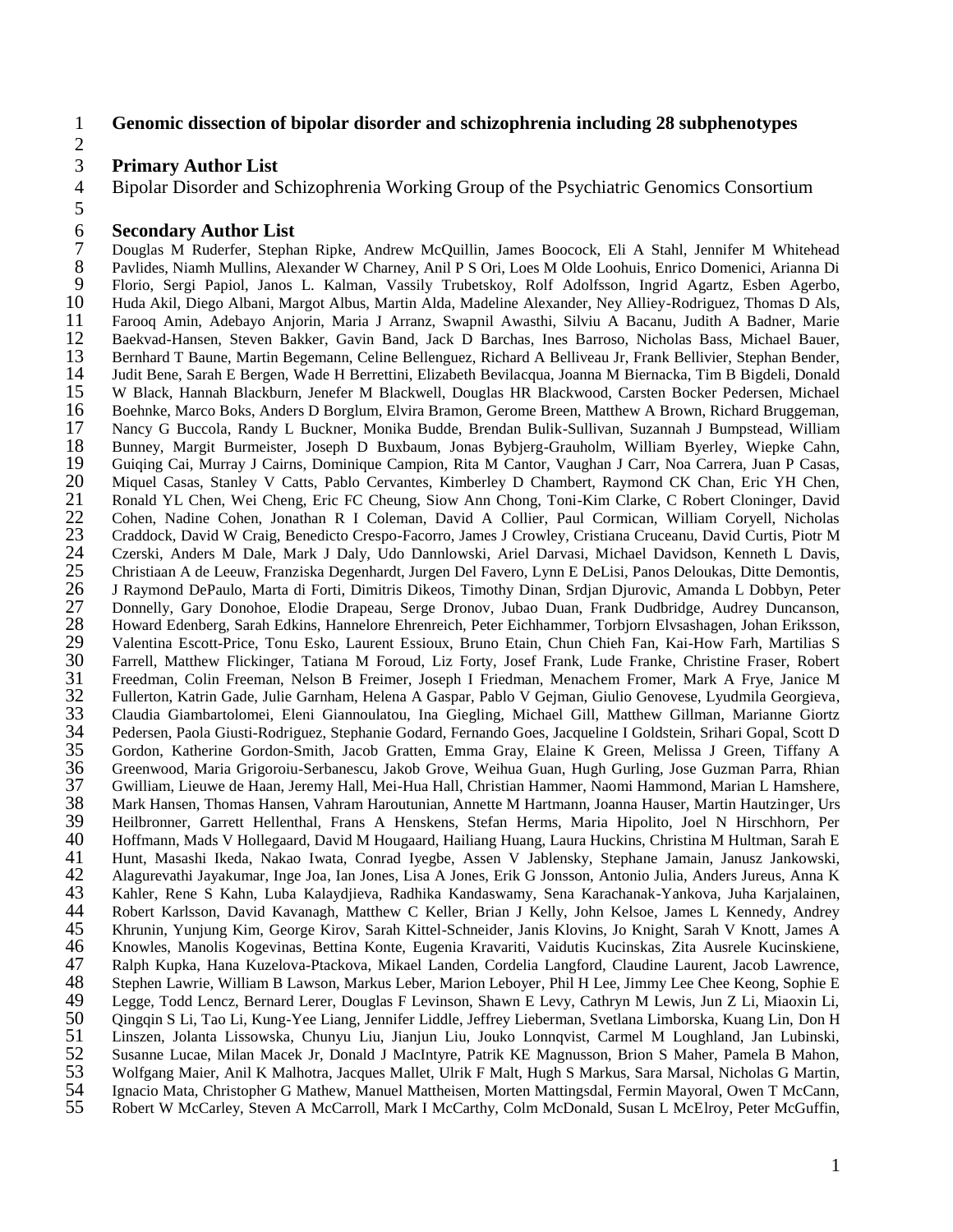56 Melvin G McInnis, Andrew M McIntosh, James D McKay, Francis J McMahon, Helena Medeiros, Sarah E<br>57 Medland, Sandra Meier, Carin J Meijer, Bela Melegh, Ingrid Melle, Fan Meng, Raquelle I Mesholam-Gately, 57 Medland, Sandra Meier, Carin J Meijer, Bela Melegh, Ingrid Melle, Fan Meng, Raquelle I Mesholam-Gately, 58 Andres Metspalu, Patricia T Michie, Lili Milani, Vihra Milanova, Philip B Mitchell, Younes Mokrab, Grant W 58 Andres Metspalu, Patricia T Michie, Lili Milani, Vihra Milanova, Philip B Mitchell, Younes Mokrab, Grant W<br>59 Montgomery, Jennifer L Moran, Gunnar Morken, Derek W Morris, Ole Mors, Preben B Mortensen, Bryan J Mowry, 59 Montgomery, Jennifer L Moran, Gunnar Morken, Derek W Morris, Ole Mors, Preben B Mortensen, Bryan J Mowry, 60 Thomas W Mühleisen, Bertram Müller-Myhsok, Kieran C Murphy, Robin M Murray, Richard M Myers, Inez Myin- Thomas W Mühleisen, Bertram Müller-Myhsok, Kieran C Murphy, Robin M Murray, Richard M Myers, Inez Myin-61 Germeys, Benjamin M Neale, Mari Nelis, Igor Nenadic, Deborah A Nertney, Gerald Nestadt, Kristin K Nicodemus,<br>62 Caroline M Nievergelt, Liene Nikitina-Zake, Vishwajit Nimgaonkar, Laura Nisenbaum, Merete Nordentoft, Annel 62 Caroline M Nievergelt, Liene Nikitina-Zake, Vishwajit Nimgaonkar, Laura Nisenbaum, Merete Nordentoft, Annelie<br>63 Nordin, Markus M Nöthen, Evaristus A Nwulia, Eadbhard O'Callaghan, Claire O'Donovan, Colm O'Dushlaine, F Nordin, Markus M Nöthen, Evaristus A Nwulia, Eadbhard O'Callaghan, Claire O'Donovan, Colm O'Dushlaine, F Anthony O'Neill, Ketil J Oedegaard, Sang-Yun Oh, Ann Olincy, Line Olsen, Lilijana Oruc, Jim Van Os, Michael J Owen, Sara A Paciga, Colin N A Palmer, Aarno Palotie, Christos Pantelis, George N Papadimitriou, Elena Parkhomenko, Carlos Pato, Michele T Pato, Tiina Paunio, Richard Pearson, Psychosis Endophenotypes International Consortium, Diana O Perkins, Roy H Perlis, Amy Perry, Tune H Pers, Tracey L Petryshen, Andrea Pfennig, Marco Picchioni, Olli Pietilainen, Jonathan Pimm, Matti Pirinen, Robert Plomin, Andrew J Pocklington, Danielle Posthuma, James B Potash, Simon C Potter, John Powell, Alkes Price, Ann E Pulver, Shaun M Purcell, Digby Quested, Josep Antoni Ramos-Quiroga, Henrik B Rasmussen, Anna Rautanen, Radhi Ravindrarajah, Eline J Regeer, Abraham Reichenberg, Andreas Reif, Mark A Reimers, Marta Ribases, John P Rice, Alexander L Richards, 72 Michelle Ricketts, Brien P Riley, Fabio Rivas, Margarita Rivera, Joshua L Roffman, Guy A Rouleau, Panos<br>73 Roussos, Dan Rujescu, Veikko Salomaa, Cristina Sanchez-Mora, Alan R Sanders, Stephen J Sawcer, Ulrich Schall, Roussos, Dan Rujescu, Veikko Salomaa, Cristina Sanchez-Mora, Alan R Sanders, Stephen J Sawcer, Ulrich Schall, Alan F Schatzberg, William A Scheftner, Peter R Schofield, Nicholas J Schork, Sibylle G Schwab, Edward M 75 Scolnick, Laura J Scott, Rodney J Scott, Larry J Seidman, Alessandro Serretti, Pak C Sham, Cynthia Shannon<br>76 Weickert, Tatyana Shehktman, Jianxin Shi, Paul D Shilling, Engilbert Sigurdsson, Jeremy M Silverman, Kang Sim Weickert, Tatyana Shehktman, Jianxin Shi, Paul D Shilling, Engilbert Sigurdsson, Jeremy M Silverman, Kang Sim, Claire Slaney, Petr Slominsky, Olav B Smeland, Jordan W Smoller, Hon-Cheong So, Janet L Sobell, Erik Soderman, Christine Soholm Hansen, Chris C A Spencer, Anne T Spijker, David St Clair, Hreinn Stefansson, Kari Stefansson, Stacy Steinberg, Elisabeth Stogmann, Eystein Stordal, Amy Strange, Richard E Straub, John S Strauss, 80 Fabian Streit, Eric Strengman, Jana Strohmaier, T Scott Stroup, Zhan Su, Mythily Subramaniam, Jaana Suvisaari, 81 Dragan M Syrakic, Jin P Szatkiewicz, Szabolcs Szelinger, Avazeh Tashakkori-Ghanbaria, Srinivas Thirumalai 81 Dragan M Svrakic, Jin P Szatkiewicz, Szabolcs Szelinger, Avazeh Tashakkori-Ghanbaria, Srinivas Thirumalai,<br>82 Robert C Thompson, Thorgeir E Thorgeirsson, Draga Toncheva, Paul A Tooney, Sarah Tosato, Timothea Robert C Thompson, Thorgeir E Thorgeirsson, Draga Toncheva, Paul A Tooney, Sarah Tosato, Timothea Toulopoulou, Richard C Trembath, Jens Treutlein, Vassily Trubetskoy, Gustavo Turecki, Arne E Vaaler, Helmut 84 Vedder, Eduard Vieta, John Vincent, Peter M Visscher, Ananth C Viswanathan, Damjan Vukcevic, John 85 Waddington, Matthew Waller, Dermot Walsh, Muriel Walshe, James TR Walters, Dai Wang, Qiang Wang, Weiging Waddington, Matthew Waller, Dermot Walsh, Muriel Walshe, James TR Walters, Dai Wang, Qiang Wang, Weiqing Wang, Yunpeng Wang, Stanley J Watson, Bradley T Webb, Thomas W Weickert, Daniel R Weinberger, Matthias 87 Weisbrod, Mark Weiser, Thomas Werge, Paul Weston, Pamela Whittaker, Sara Widaa, Durk Wiersma, Dieter B<br>88 Wildenauer, Nigel M Williams, Stephanie Williams, Stephanie H Witt, Aaron R Wolen, Emily HM Wong, Nicholas 88 Wildenauer, Nigel M Williams, Stephanie Williams, Stephanie H Witt, Aaron R Wolen, Emily HM Wong, Nicholas<br>89 W Wood, Brandon K Wormley, Wellcome Trust Case-Control Consortium, Jing Qin Wu, Simon Xi, Wei Xu, Allan W Wood, Brandon K Wormley, Wellcome Trust Case-Control Consortium , Jing Qin Wu, Simon Xi, Wei Xu, Allan H Young, Clement C Zai, Peter Zandi, Peng Zhang, Xuebin Zheng, Fritz Zimprich, Sebastian Zollner, Aiden Corvin, Ayman H Fanous, Sven Cichon, Marcella Rietschel, Elliot S Gershon, Thomas G Schulze, Alfredo B Cuellar-Barboza, Andreas J Forstner, Peter A Holmans, John I Nurnberger, Ole A Andreassen, S Hong Lee, Michael C O'Donovan, Patrick F Sullivan, Roel A Ophoff, Naomi R Wray, Pamela Sklar\*#, Kenneth S Kendler\* 92<br>93<br>94<br>95

- 95  $*$ Authors contributed equally to this work<br>96  $#$ Deceased
- #Deceased
- 97<br>98 **Corresponding author and lead contact:** Douglas M. Ruderfer [\(douglas.ruderfer@vanderbilt.edu\)](mailto:douglas.ruderfer@vanderbilt.edu))
-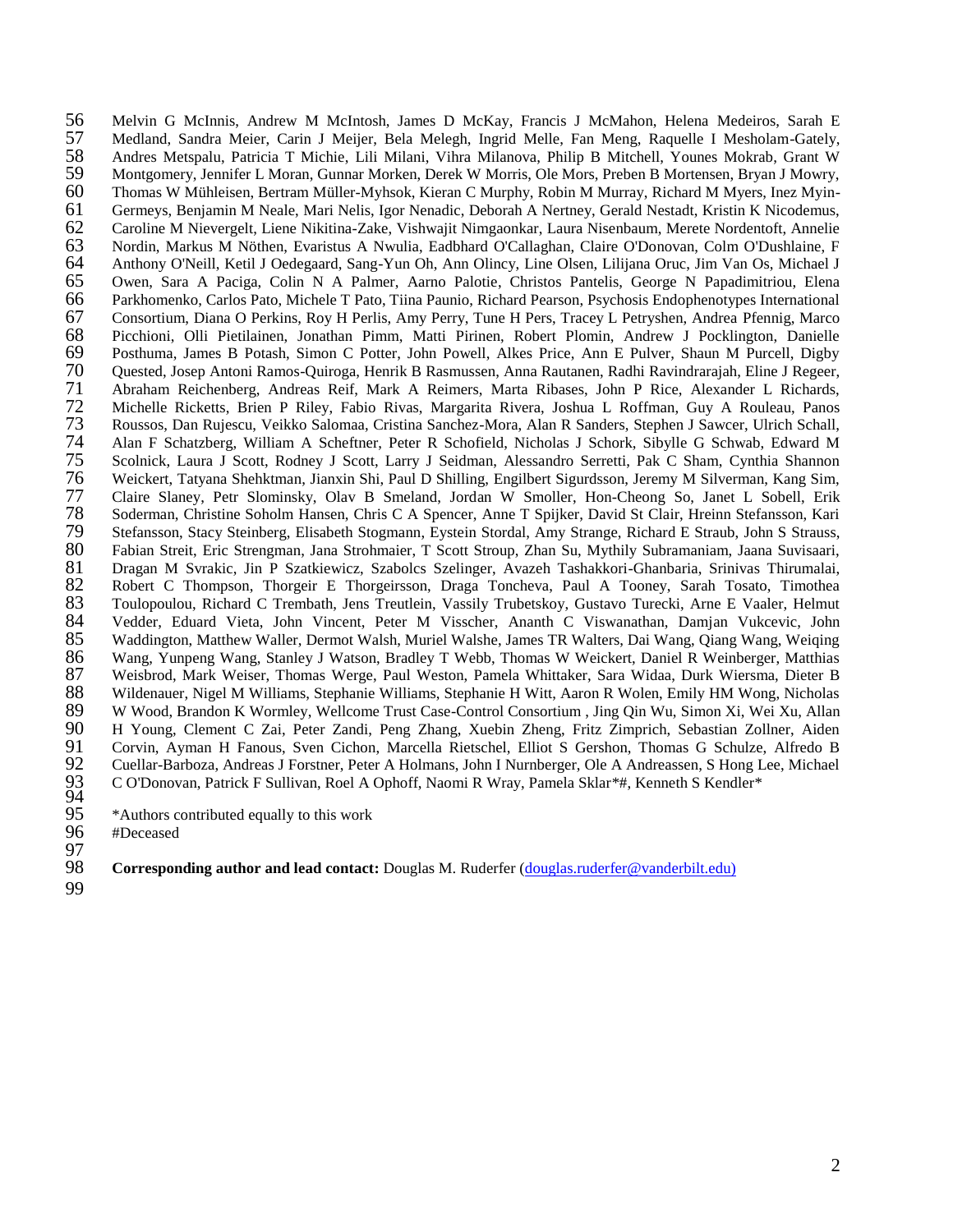## **Summary**

 Schizophrenia and bipolar disorder are two distinct diagnoses that share symptomology. Understanding the genetic factors contributing to the shared and disorder-specific symptoms will be crucial for improving diagnosis and treatment. In genetic data consisting of 53,555 cases (20,129 BD, 33,426 SCZ) and 54,065 controls, we identified 114 genome-wide significant loci implicating synaptic and neuronal pathways shared between disorders. Comparing SCZ to BD (23,585 SCZ, 15,270 BD) identified four genomic regions including one with disorder- independent causal variants and potassium ion response genes as contributing to differences in biology between the disorders. Polygenic risk score (PRS) analyses identified several significant correlations within case-only phenotypes including SCZ PRS with psychotic features and age of onset in BD. For the first time, we discover specific loci that distinguish between BD and SCZ and identify polygenic components underlying multiple symptom dimensions. These results point to the utility of genetics to inform symptomology and potentially treatment.

#### **Introduction**

 Bipolar disorder (BD) and schizophrenia (SCZ) are severe psychiatric disorders and among the leading causes of disability worldwide(Whiteford et al., 2013). Both disorders have significant genetic components with heritability estimates ranging from 60-80%(Nöthen et al., 2010). Recent genetic and epidemiological studies have demonstrated substantial overlap between these two disorders with a genetic correlation from common variation near 0.6-0.7(Cross-Disorder Group of the Psychiatric Genomics Consortium, 2013) and high relative risks (RR) among relatives of both BD and SCZ patients (RRs for parent/offspring: BD/BD: 6.4, BD/SCZ: 2.4;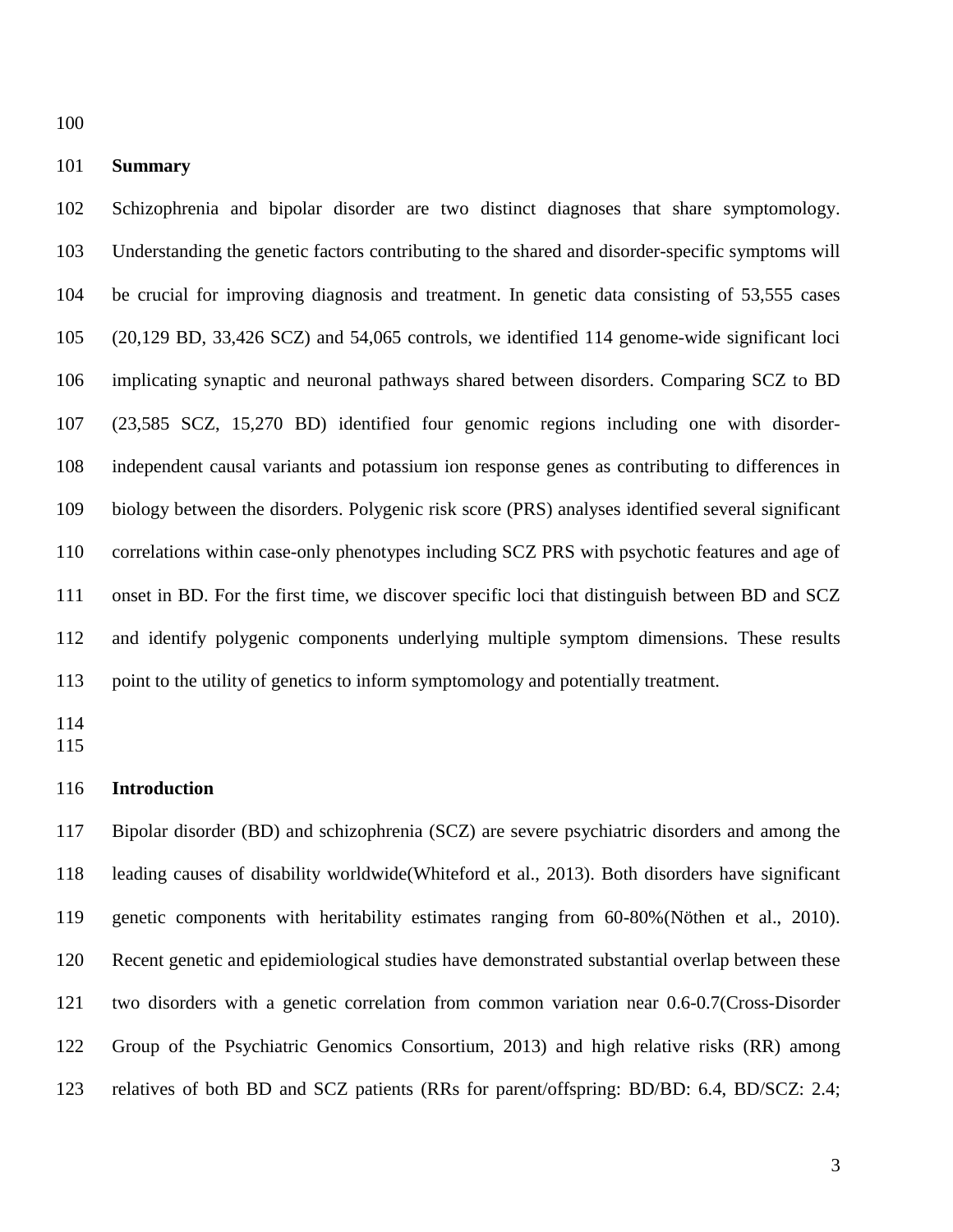SCZ/BD: 5.2, SCZ/SCZ: 9.9)(Lichtenstein et al., 2009). Despite shared genetics and symptomology, the current diagnostic systems("Diagnostic and Statistical Manual of Mental 126 Disorders | DSM Library," n.d.) ("WHO | International Classification of Diseases," n.d.) adhere 127 to historical distinctions from the late  $19<sup>th</sup>$  century and represent BD and SCZ as independent categorical entities differentiated on the basis of their clinical presentation, with BD characterized by predominant mood symptoms, mood-congruent delusions and an episodic disease course and SCZ considered a prototypical psychotic disorder. Identifying genetic components contributing to both disorders provides insight into the biology underlying the shared symptoms of the disorders.

 While the shared genetic component is substantial, studies to date have also implicated genetic architecture differences between these two disorders(Curtis et al., 2011; Ruderfer et al., 2014). A polygenic risk score created from a case only SCZ vs BD genome-wide association study (GWAS) significantly correlated with SCZ or BD diagnosis in an independent sample(Ruderfer et al., 2014), providing the first evidence that differences between the disorders also have a genetic basis. An enrichment of rare, moderate to highly penetrant copy number variants (CNVs) and *de novo* CNVs are seen in SCZ patients(CNV and Schizophrenia Working Groups of the Psychiatric Genomics Consortium, 2017; Gulsuner and McClellan, 2015; Kirov et al., 2012; Stone et al., 2008; Szatkiewicz et al., 2014), while, the involvement of CNVs in BD is less clear(Green et al., 2016). Although the role of *de novo* single nucleotide variants in BD and SCZ has been investigated in only a handful of studies, enrichment in pathways associated with the postsynaptic density has been reported for SCZ, but not BD(Fromer et al., 2014; Kataoka et al., 2016). Identifying disorder-specific variants and quantifying the contribution of genetic variation to specific symptom dimensions remain important open questions. Characterizing these genetic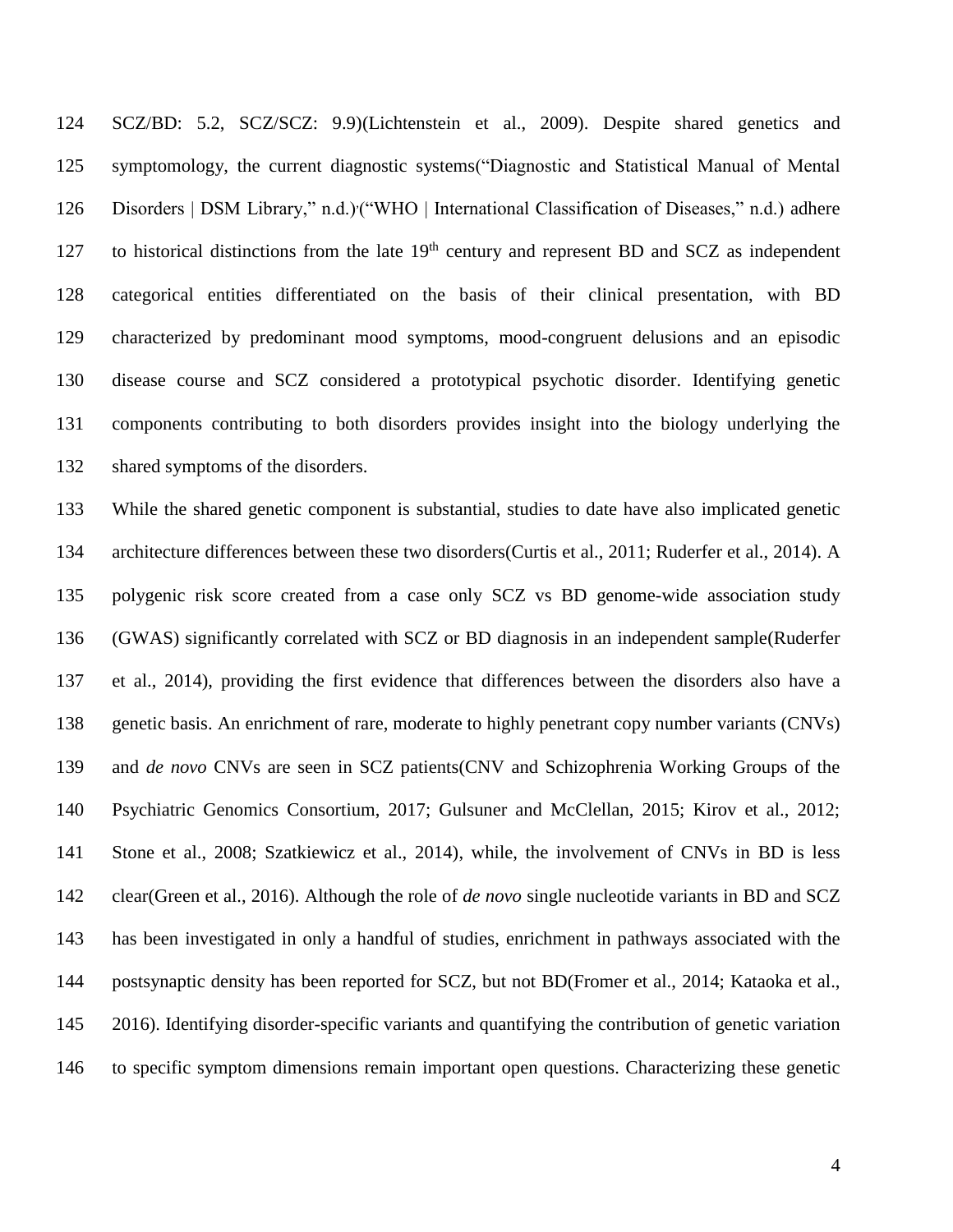differences will facilitate an understanding of the dimensions of the disorders instead of the dichotomous diagnosis. For example, we have shown that SCZ patients with greater manic symptoms have higher polygenic risk for BD(Ruderfer et al., 2014). These findings demonstrate shared genetic underpinnings for symptoms across disorders and may enable us to characterize patients by genetic liability to symptom dimensions thereby informing disease course and treatment.

 Here, we utilize large collections of genotyped samples for BD and SCZ along with clinically- relevant measures identifying 28 subphenotypes to address three questions: 1) Are there specific variants, genes or pathways that are either shared by, or differentiate BD and SCZ? 2) Are the shared symptoms between these disorders driven by the same underlying genetic profiles? and 3) Can we demonstrate independent genetic signatures for subphenotypes within these disorders?

#### **Results**

#### **Shared genetic contribution to BD and SCZ**

 We performed association analysis of BD and SCZ combined into a single phenotype, totaling 53,555 cases (20,129 BD, 33,426 SCZ) and 54,065 controls on 15.5 million SNP allele dosages imputed from 1000 genomes phase 3(The 1000 Genomes Project Consortium, 2015). Logistic regression was performed controlling for 13 principal components of ancestry, study sites and genotyping platform. We identified 11,231 SNPs with p-value below our genome-wide 167 significance (GWS) threshold of  $5x10^{-8}$ . After grouping SNPs in linkage disequilibrium with 168 each other  $(r^2 > 0.2)$ , 114 genomic risk loci remained. For the most significant variant in each of the 114 GWS loci, we performed conditional analysis with any GWS hit within 1Mb of the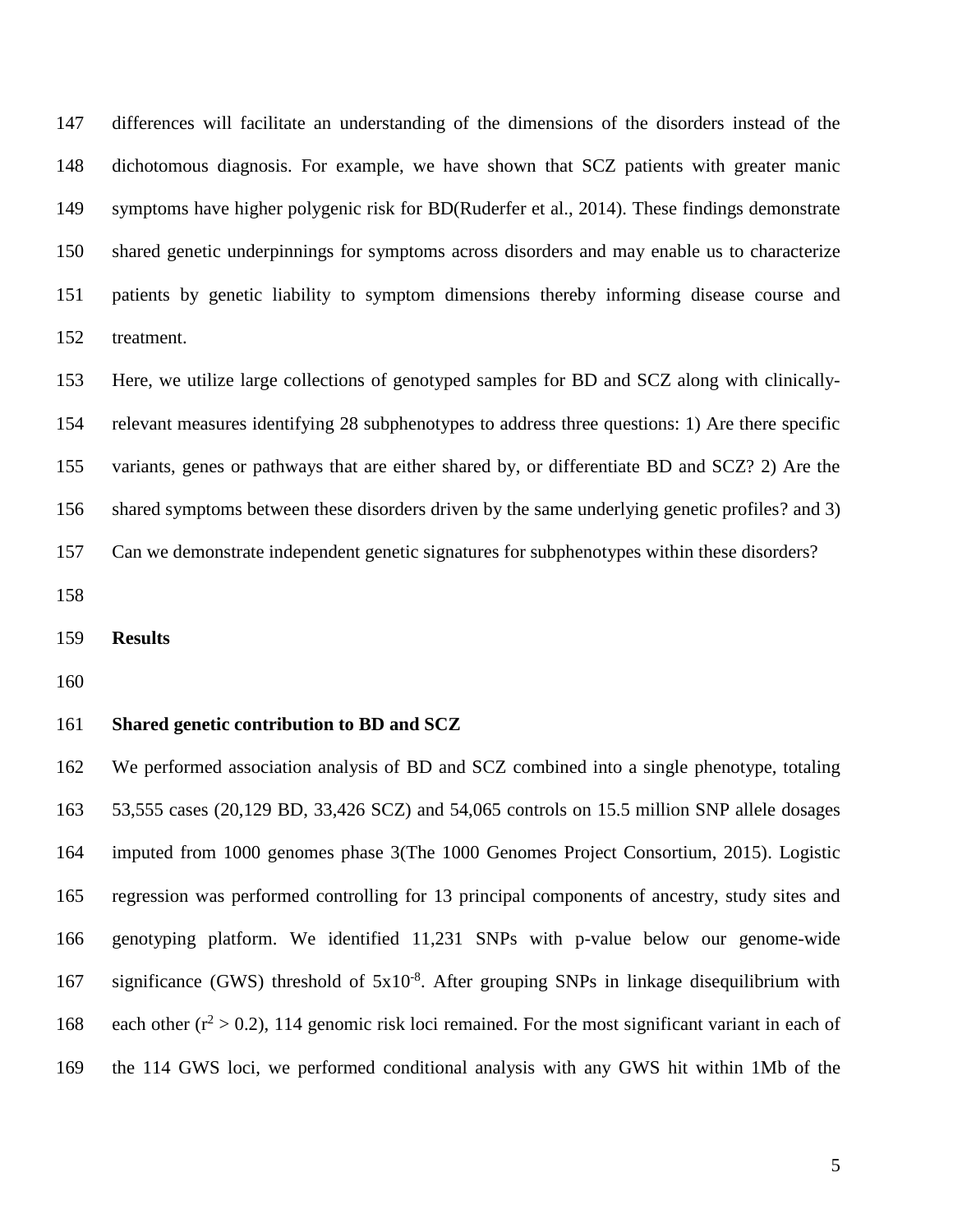extent of the locus from the previously performed single disease GWAS of SCZ(Schizophrenia Working Group of the Psychiatric Genomics Consortium, 2014) and BD(Stahl et al., 2017) and identified 32 loci that were independently significant defined strictly as no single disease locus within 1Mb or a GWS p-value after conditional analysis (Supplementary Table 1). We further performed gene-set based tests using MAGMA(Leeuw et al., 2015) across 10,891 curated 175 pathways (Watanabe et al., 2017) and identified 8 pathways surpassing Bonferroni correction ( $p <$ 176 4.6x10<sup>-6</sup>) with all but one pathway implicating synaptic and neuronal biology (Supplementary Table 2a). Establishing independent controls (see Methods) allowed us to perform disorder- specific GWAS in 20,129 BD cases vs 21,524 BD controls and 33,426 SCZ cases and 32,541 SCZ controls. Using these results, we compared effect sizes of these 114 loci across each disorder independently showing the subsets of variants that had larger effects in SCZ compared 181 to BD and vice versa (Figure 1a).

#### **Differentiating genetic contribution to BD and SCZ**

 To identify loci with divergent effects on BD and SCZ, we performed an association analysis comparing 23,585 SCZ cases with 15,270 BD cases matched for shared ancestry and genotyping platform (see Methods, Figure 1b, Table 1). Two genome-wide significant loci were identified, the most significant of which was rs56355601 located on chromosome 1 at position 173,811,455 within an intron of *DARS2* (Supplementary Figure 1)*.* The second most significant locus was rs200005157, a four base-pair insertion/deletion, on chromosome 20 at position 47638976 in an intron of *ARFGEF2* (Supplementary Figure 2)*.* For both variants, the minor allele frequency was higher in BD cases than SCZ cases and disease-specific GWAS showed opposite directions of effect when compared to controls. We sought to identify additional disease-specific loci by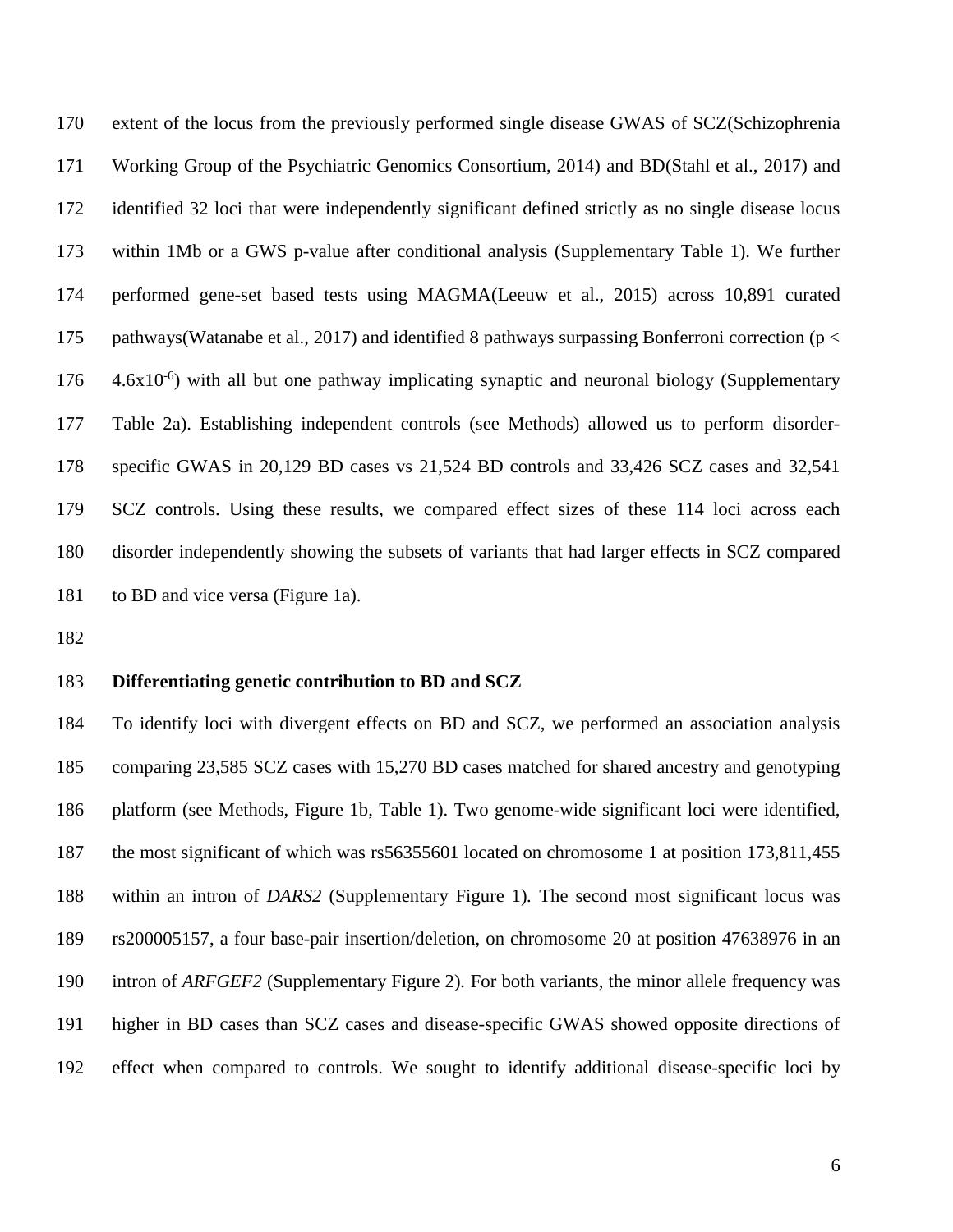comprehensively incorporating expression information with association results to perform fine- mapping and identify novel variants(Gamazon et al., 2015; Giambartolomei et al., 2014; Gusev et al., 2016; He et al., 2013). Here, we applied the summary-data-based Mendelian randomization (SMR) method(Zhu et al., 2016) (see Methods) utilizing the cis-QTLs derived from peripheral blood(Westra et al., 2013), human dorsolateral prefrontal cortex (DLPFC)(Fromer et al., 2016) from the Common Mind Consortium and 11 brain regions from the GTEx consortium(Consortium, 2015). We identified one SNP-probe combination that surpassed the threshold for genome-wide significance in blood but was also the most significant finding in brain. We found that SNP rs4793172 in gene *DCAKD* is associated with SCZ vs BD 202 analysis ( $p_{GWAS} = 2.8 \times 10^{-6}$ ) and is an eQTL for probe ILMN 1811648 ( $p_{eQTL} = 2.9 \times 10^{-168}$ ), 203 resulting in  $p_{SMR} = 4.1 \times 10^{-6}$  in blood ( $p_{eQTL} = 2.9 \times 10^{-25}$ ,  $p_{SMR} = 2.0 \times 10^{-5}$  in DLFC, and  $p_{eQTL} =$ 204 4.6x10<sup>-15</sup>,  $p_{\text{SMR}} = 6.0x10^{-5}$  in GTEx cerebellar hemisphere) (Supplementary Table 3, 205 Supplementary Figure 3) and shows no evidence of heterogeneity ( $p_{HET} = 0.66$ ) which implies only a single causal variant in the locus.

 In an effort to prioritize genes for the two GWS loci from the GWAS, we performed fine- mapping(Benner et al., 2016) using an LD map derived from a majority of the control samples. We then performed SMR on each of the variants with causal probability greater than 1% using all eQTLs from the CommonMind Consortium DLPFC reference. All the most likely causal variants were shown to most significantly regulate the same gene suggesting *CSE1L* is the most 212 likely relevant gene on chromosome 20 ( $rs200005157$ : causal probability=0.21,  $p_{GWAS} = 2.4 \times 10^{-8}$ , 213 p<sub>eQTL</sub>  $3x10^{-8}$ ,  $p_{SMR}=8.5x10^{-5}$ ,  $p_{HET}=0.34$ ). For the locus on chromosome 1, *SLC9C2* is the most significantly regulated gene. However, a highly significant heterogeneity test indicates a complex genetic architecture making it difficult to infer a causal role for the associated SNP.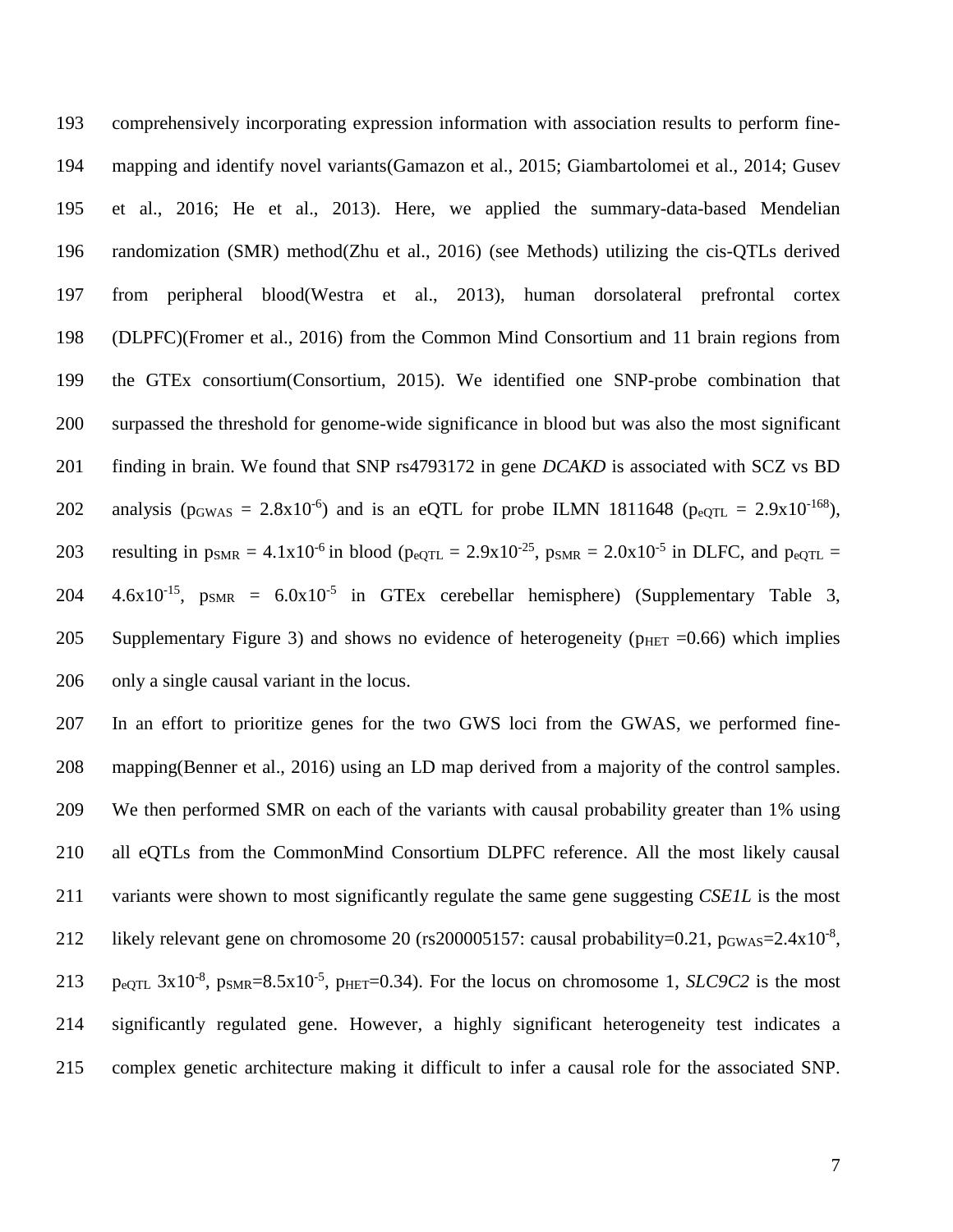Therefore, *DARS2* presents as the most likely relevant gene on chromosome 1 (rs56355601: 217 p<sub>GWAS</sub>=5.6x10<sup>-9</sup>, causal probability=0.079, p<sub>eQTL</sub> 7.4x10<sup>-13</sup>, p<sub>SMR</sub>=6.17x10<sup>-6</sup>, p<sub>HET</sub>=0.03). We note however, that in both cases there are less associated variants that are stronger eQTLs for these genes complicating a straightforward causal interpretation. Finally, using the same gene-set test 220 used for the combined analysis GO biological process "response to potassium ion" ( $p=1.6x10^{-6}$ ) was the only pathway surpassing our Bonferroni corrected significance threshold (Supplementary Table 2b).

#### **Regional joint association**

 We expanded our efforts to identify disorder-specific genomic regions by jointly analyzing independent GWAS results from BD and SCZ(Pickrell et al., 2016). The genome was split into 1,703 previously defined approximately LD independent regions(Berisa and Pickrell, 2015). Thirteen percent, or 223 regions, had a posterior probability greater than 0.5 of having a causal variant for at least one disorder. Of these, 132 best fit the model of a shared causal variant influencing both BD and SCZ, 88 were most likely specific to SCZ, 3 demonstrated evidence of two independent variants (with one impacting each of the two disorders) and none were BD- specific. Of note, this approach calculates a prior probability that any given region is disease- specific and from these data the probability of having a BD specific region was 0.1% compared to 15% for SCZ, likely a result of increased power from the larger SCZ sample size and/or a difference in genetic architecture between these disorders.

 The 114 GWS SNPs from the combined BD and SCZ GWAS localized into 99 independent regions (13 regions had multiple GWS SNPs), of which 78 (79%) were shared with a posterior

probability of greater than 0.5. Sixty regions had at least one GWS SNP in the independent SCZ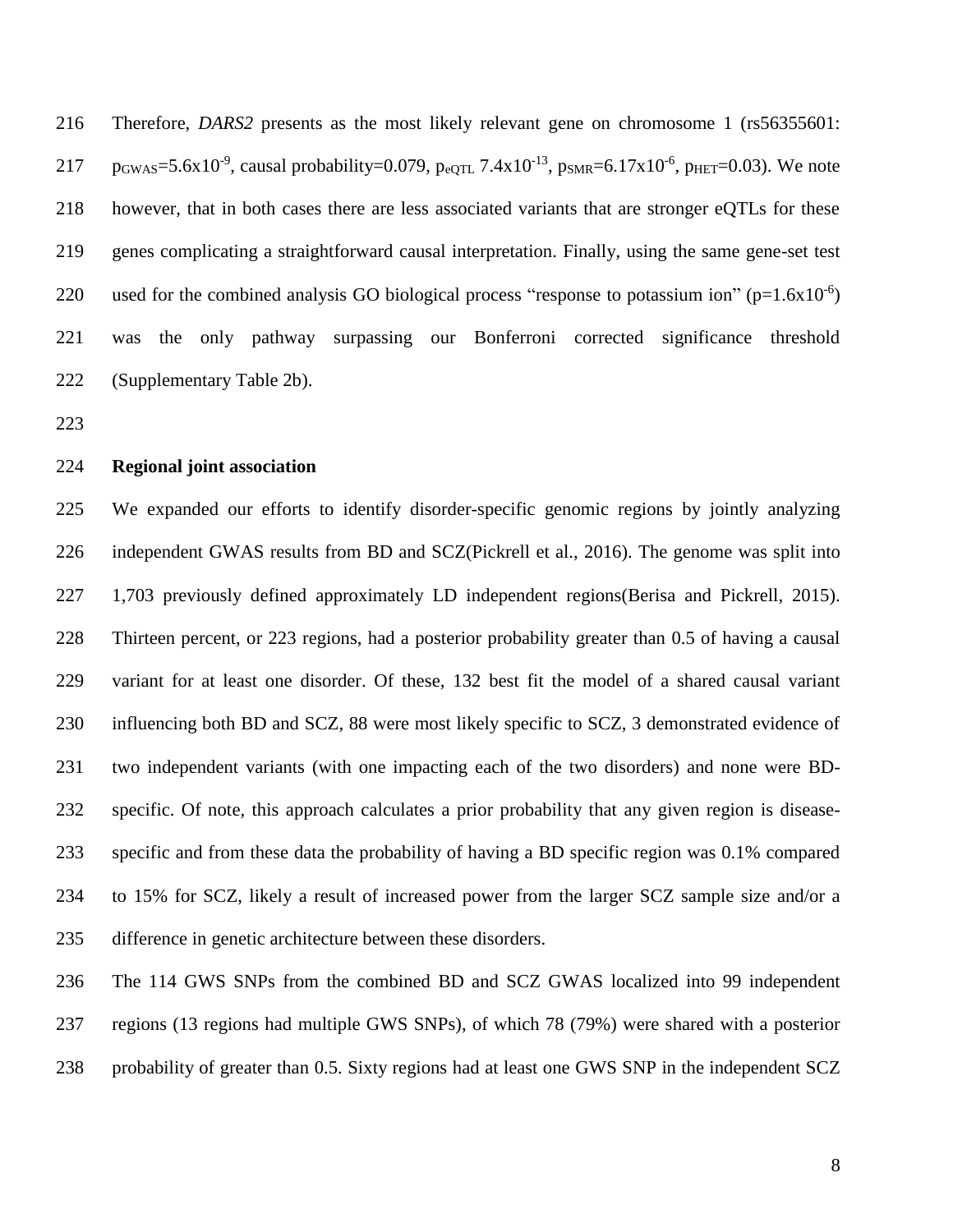GWAS, of which 30 (50%) are shared and 8 regions contained a GWS SNP in the independent BD GWAS, of which 6 (75%) are shared using the same definition. For the three regions showing evidence for independent variants, two had highly non-overlapping association signals in the same region stemming from independent variants. The third, on chromosome 19 presented a different scenario where association signals were overlapping. The most significant variant in 244 BD was rs111444407 (chr19:19358207,  $p = 8.67 \times 10^{-10}$ ) and for SCZ was rs2315283 245 (chr19:19480575, p=4.41 $x10^{-7}$ ). After conditioning on the most significant variant in the other disorder, the association signals of the most significant variant in BD and SCZ were largely 247 unchanged (BD rs111444407 =  $1.3x10^{-9}$ , SCZ rs2315283 p=6.7x10<sup>-5</sup>). We further calculated the probability of each variant in the region being causal for both BD and SCZ(Benner et al., 2016) and found no correlation (r= -0.00016). The most significant variants had the highest posterior 250 probability of being causal (SCZ: rs2315283, prob =  $0.02$ , BD: rs111444407, prob = 0.16). Both variants most significantly regulate the expression of *GATAD2A* in brain(Fromer et al., 2016) but 252 in opposite directions (rs111444407 p<sub>eQTL</sub> =  $6x10^{-15}$ , beta = 0.105; rs2315283 p<sub>eQTL</sub> = 1.5x10<sup>-28</sup>, 253 beta =  $-0.11$ ).

#### **Regional SNP-heritability estimation**

256 Across the genome, regional SNP-heritabilities  $(h^2_{\text{sup}})$  were estimated separately for SCZ and BD(Shi et al., 2016) and were found to be moderately correlated (r=0.25). We next defined risk regions as those containing the most associated SNP for each GWS locus. In total, there were 101 SCZ risk regions from the 105 autosomal GWS loci reported previously(Schizophrenia Working Group of the Psychiatric Genomics Consortium, 2014) and 29 BD risk regions from 30 GWS loci reported previously(Stahl et al., 2017). Ten regions were risk regions for both BD and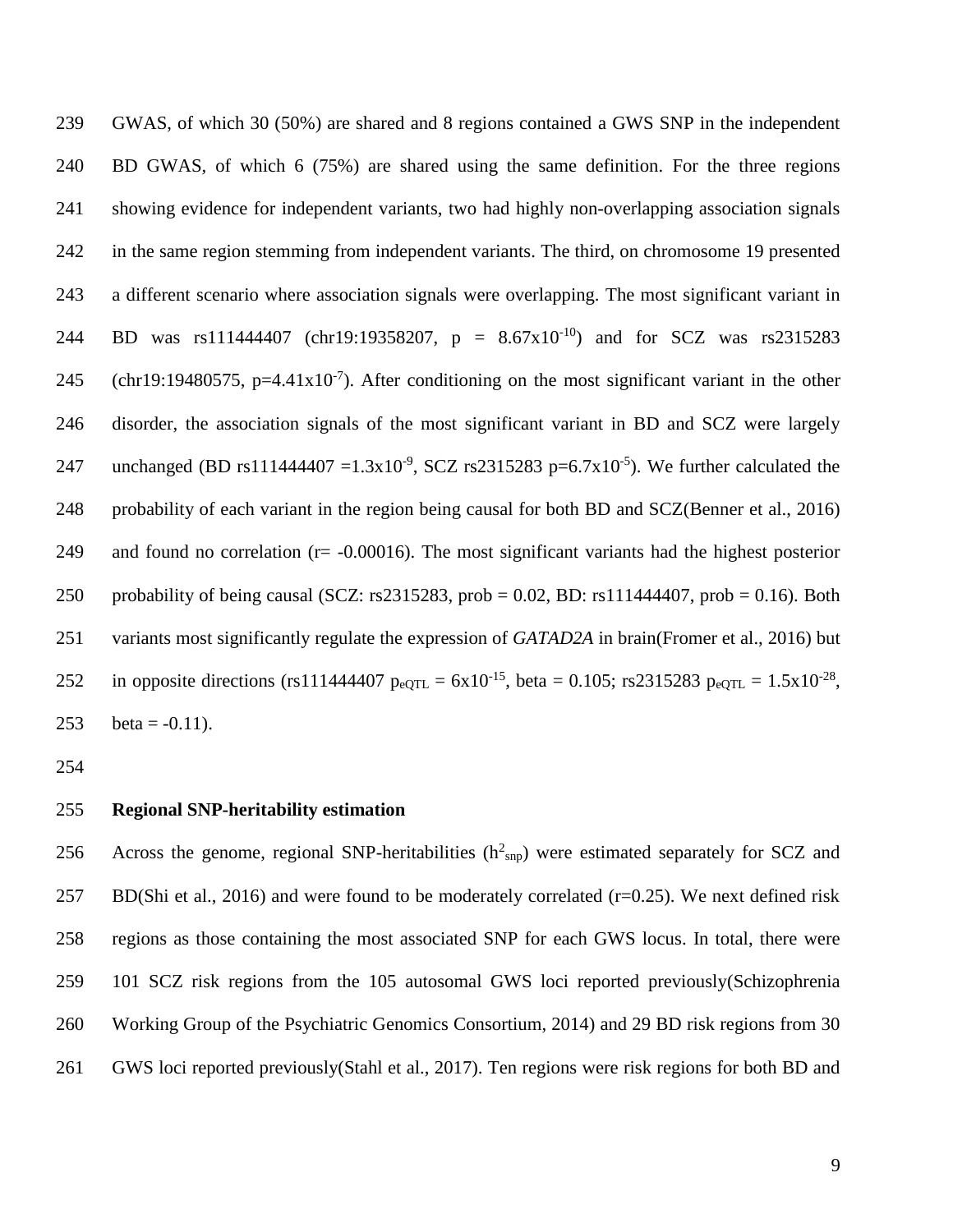262 SCZ comprising 33% of BD risk regions and 10% of SCZ risk regions. We further stratified 263 regional  $h^2$ <sub>snp</sub> by whether a region was a risk region in one disorder, none or both (Supplementary 264 Figure 4). Since the discovery data for the regions overlapped with the data used for the 265 heritability estimation, we expected within-disorder analyses to show significant results. In risk 266 regions specific to SCZ (n=91) there was a significant increase in regional  $h^{2}$ <sub>snp</sub> in SCZ, as 267 expected ( $p = 1.1x10^{-22}$ ), but also in BD ( $p = 1.2x10^{-6}$ ). In risk regions specific to BD (n=19), 268 significantly increased regional  $h^2_{\text{sup}}$  was observed in BD, as expected (p = 0.0007), but not in 269 SCZ (p = 0.89). Risk regions shared by both disorders had significantly higher  $h_{\text{sup}}^2$  in both 270 disorders, as expected (BD  $p = 5.3 \times 10^{-5}$ , SCZ  $p = 0.006$ ), compared to non-risk regions. 271 However, we observed a significant increase in BD  $h^2_{\text{sup}}$  in shared risk regions compared to BD 272 risk regions (BD  $p = 0.003$ ) but not SCZ  $h<sup>2</sup>_{\text{sup}}$  for shared risk regions compared to SCZ risk The regions (p = 0.62). Using a less stringent p-value threshold for defining risk regions (p <  $5x10^{-6}$ ), 274 thereby substantially increasing the number of regions, resulted in similar results. Seven regions 275 contributed to substantially higher  $h_{\text{sup}}^2$  in SCZ compared to BD but no region showed the 276 inverse pattern. Of these regions, all but one was in the major histocompatibility region (MHC), 277 the sole novel region was chr10:104380410-106695047 with regional  $h^2_{\text{sup}} = 0.0019$  in SCZ and 278  $h^2$ <sub>snp</sub>=0.00063 in BD.

279

#### 280 **Polygenic dissection of subphenotypes**

 Subphenotypes were collected for a subset of patients with either BD or SCZ (see Methods). For SCZ, we had clinical quantitative measurements of manic, depressive, positive and negative symptoms generated from factor analysis of multiple instruments as described previously(Ruderfer et al., 2014) but in larger sample sizes (n=6908, 6907, 8259, 8355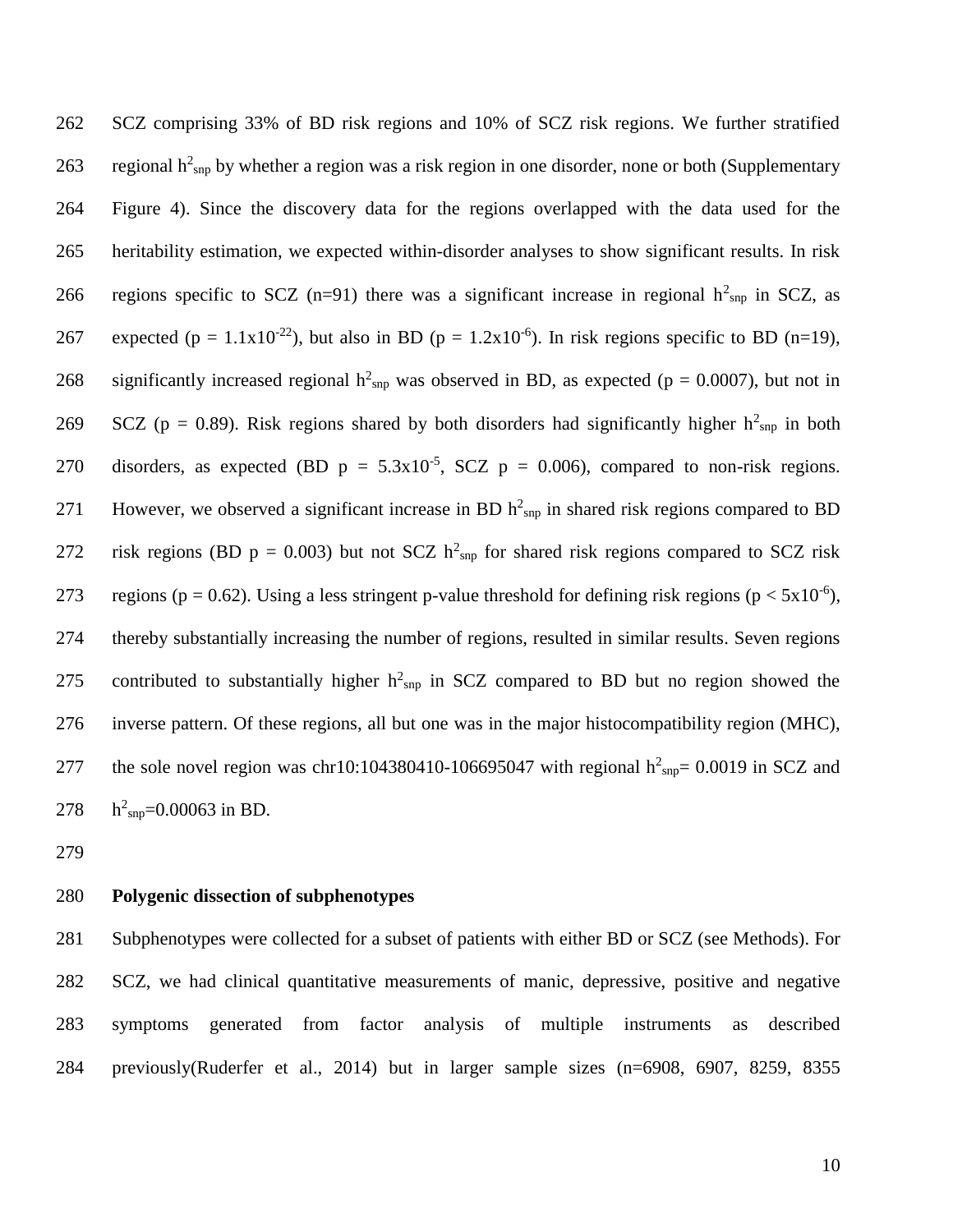respectively). For BD, 24 subphenotypes were collected among nearly 13,000 cases in distinct categories including comorbidities, clinical information such as rapid cycling and psychotic features as well as additional disease course data such as age of onset and number of hospitalizations. For each BD or SCZ patient, we calculated a polygenic risk score (PRS) using all SNPs, from each of the four main GWAS analyses (BD+SCZ, BD, SCZ and SCZvsBD). We then used regression analysis including principal components and site to assess the relationship between each subphenotype and the 4 PRS. Specifically, we tested whether polygenic risk scores of BD+SCZ, BD, SCZ or SCZvsBD were correlated with each of these subphenotypes separately within BD and SCZ cases. When testing if the variance explained by the PRS was different from 294 zero, we applied a significance cutoff of  $p < 0.0004$  based on Bonferroni correction for 112 tests. In total, we identified 6 significant results after correction (Figure 2, Table 2).

 A significant positive correlation existed between BD PRS and manic symptoms in SCZ cases as 298 seen previously(Ruderfer et al., 2014) ( $p=2x10^{-5}$ , t=4.26) and BD PRS and psychotic features in 299 BD patients ( $p=5.3x10^{-5}$ , t=4.04). A significant increase in SCZ PRS was seen for BD cases with 300 versus without psychotic features  $(p=1.2x10^{-10}, t=6.45)$  and patients with increased negative 301 symptoms in SCZ patients  $(p=3.60x10^{-6}, t=4.64)$ . The BD+SCZ vs controls PRS was 302 significantly associated with psychotic features in BD ( $p=7.9x10^{-13}$ ,  $t=7.17$ ) and negative 303 symptoms in SCZ ( $p=1.5x10^{-5}$ ,  $t=4.33$ ). The next two most significant results which did not survive our conservative correction were both indicative of a more severe course in BD: 305 increased BD+SCZ PRS with increased numbers of hospitalizations in BD cases ( $p=4.2x10^{-4}$ , 306  $t=3.53$ ) and increased SCZ PRS with earlier onset of BD ( $p=7.9x10^{-4}$ ,  $t=.3.36$ ). We assessed the role of BD subtype on the correlation between SCZ PRS and psychotic features and identified a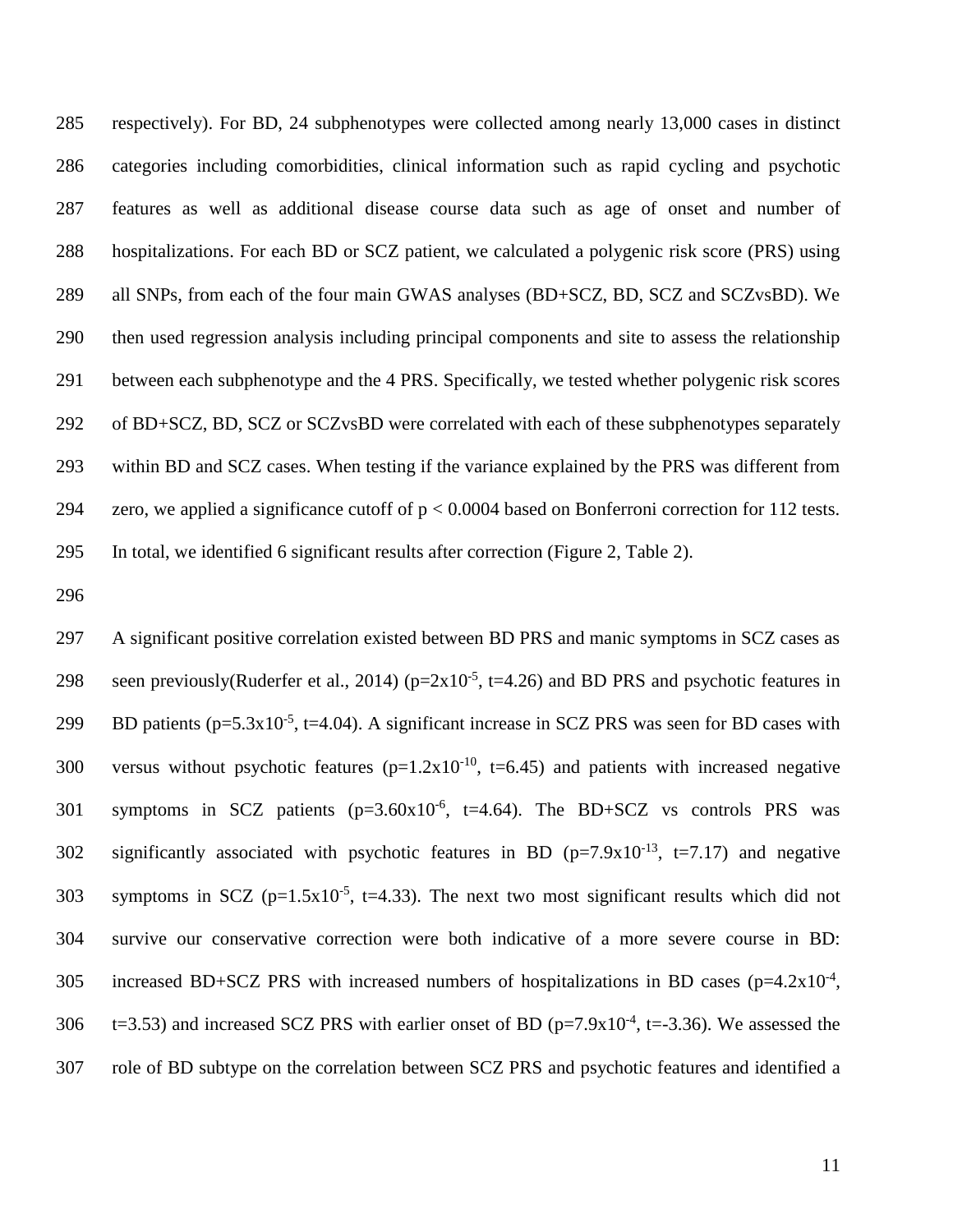significant correlation when restricted to only BD type I cases indicating the result was not likely driven by BD patients with a schizoaffective subtype (BDI: 3,763 with psychosis, 2,629 without, 310  $p=1.55x10^{-5}$ , Supplementary Table 4).

 We performed a GWAS for all 8 quantitative subphenotypes and 9 binary subphenotypes with at least 1,000 cases and calculated heritability and genetic correlation with BD and SCZ. Only two 314 subphenotypes had significant  $h^2_{\text{sup}}$  estimates using LD-score regression(Bulik-Sullivan et al., 315 2015) both in BD: psychotic features in BD  $(h^2_{\text{sup}}=0.15, \text{ SE}=0.06)$  and suicide attempt (h<sup>2</sup><sub>snp</sub>=0.25, SE=0.1). Only psychotic features demonstrated a significant genetic correlation with SCZ ( $r_g=0.34$ , SE=0.13, p=0.009). The significant genetic correlation demonstrates a genome- wide relationship between common variants contributing to SCZ risk and those contributing to psychotic features in BD cases. We tested whether the most significantly associated SCZ loci contributed directly to psychotic features in BD. One hundred of the 105 autosomal genome- wide significant SCZ SNPs previously published(Schizophrenia Working Group of the Psychiatric Genomics Consortium, 2014) were in our dataset after QC and 60 were in the same direction of effect for risk of psychotic features in BD (p=0.028, one-sided binomial-test).

# 

# **Discussion**

 Here we present a genetic dissection of bipolar disorder and schizophrenia from over 100,000 genotyped subjects. Consistent with earlier results(Cross-Disorder Group of the Psychiatric Genomics Consortium, 2013), we found extensive genetic sharing between these two disorders, identifying 114 genome-wide significant loci contributing to both disorders of which 32 are novel. These findings point to the relevance of neuronal and synaptic biology for the shared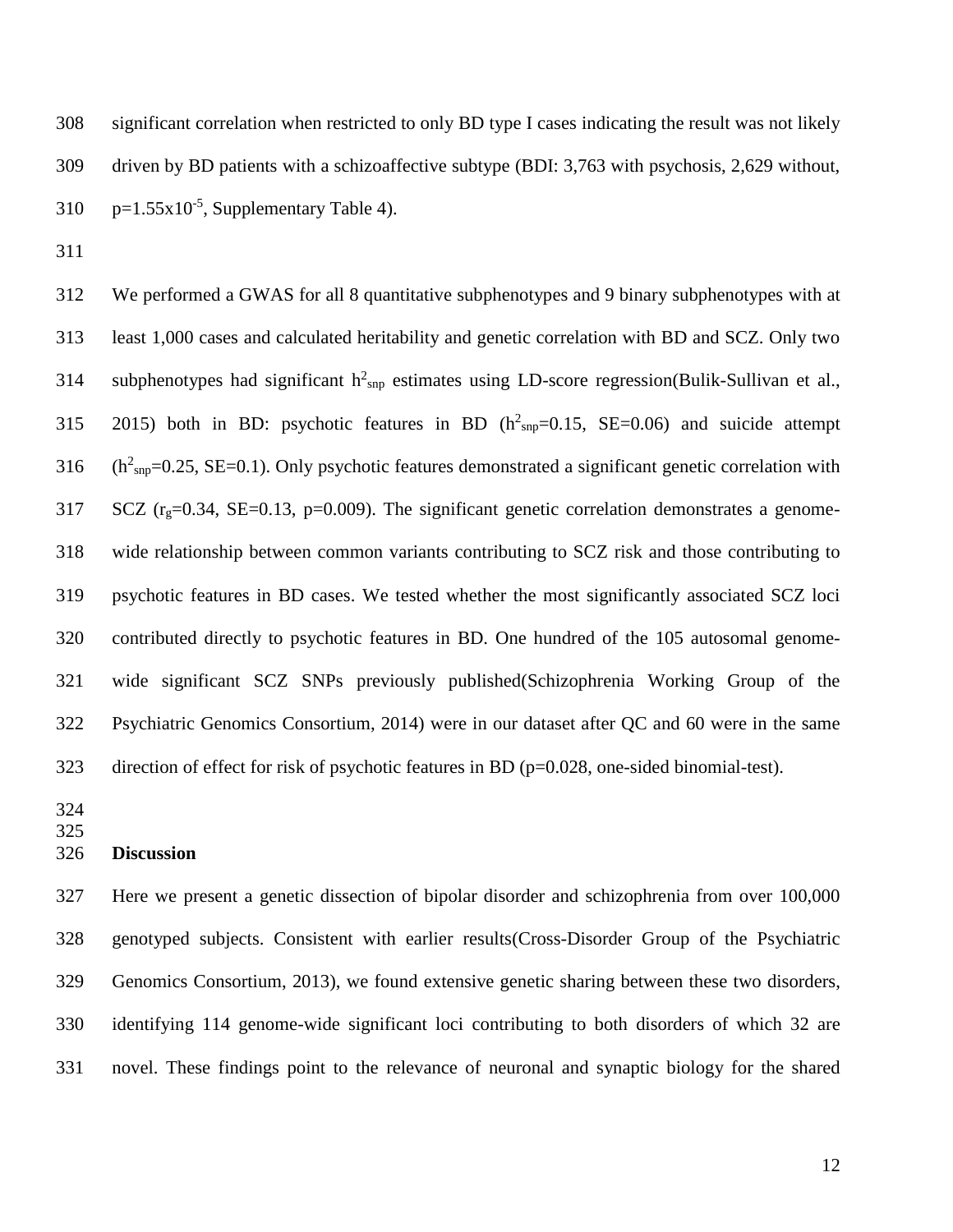genetic substrate of these disorders. However, despite this degree of sharing, we identified several loci that significantly differentiated between the two disorders, having opposite directions of effect. We also found polygenic components that significantly correlated from one disorder to symptoms of the other.

 Two GWS loci were identified from the case only SCZ versus BD analysis providing opportunities to inform the underlying biological distinctions between BD and SCZ. The most significant locus implicates *DARS2* (coding for the mitochondrial Aspartate-tRNA ligase) which is highly expressed in the brain and significantly regulated by the most significant SNP 341 rs56355601 ( $p_{e0TL} = 2.5 \times 10^{-11}$ ). Homozygous mutations in *DARS2* are responsible for leukoencephalopathy with brainstem and spinal cord involvement and lactate elevation (LBSL), which was characterized by neurological symptoms such as psychomotor developmental delay, cerebellar ataxia and delayed mental development(Yamashita et al., 2013, p. 2). Based on methylation analysis from the prefrontal cortex of stress models (rats and monkeys) and from peripheral samples (in monkeys and human newborns), *DARS2*, among others, has been suggested as a potential molecular marker of early-life stress and vulnerability to psychiatric disorders(Luoni et al., 2016). The second most significant locus implicates *CSE1L,* a nuclear transport factor that plays a role in cellular proliferation as well as in apoptosis(Bera et al., 2001). Intronic SNPs in *CSE1L* have been associated with subjective well-being(Okbay et al., 2016) and, nominally to antidepressant response(Li et al., 2016). More interestingly, *CSE1L* is a potential target gene of miR-137, one of the well-known schizophrenia risk loci(Schizophrenia Working Group of the Psychiatric Genomics Consortium, 2014), which is able to negatively regulate CSE1L by interacting with complementary sequences in the 3' UTR of *CSE1L*(Li et al.,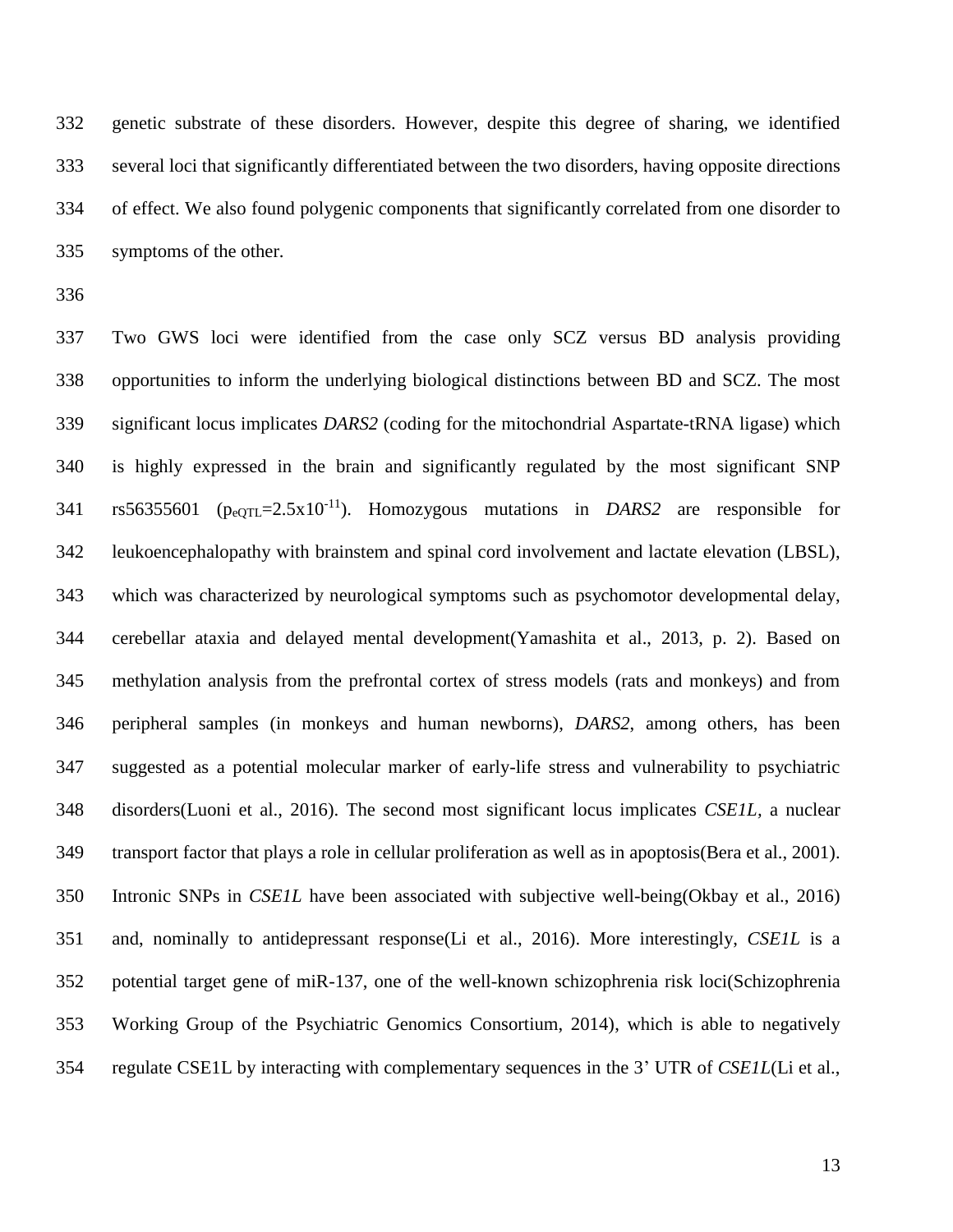2013). Although falling short of genome-wide significance, the third most significant locus implicates *ARNTL* (Aryl Hydrocarbon Receptor Nuclear Translocator Like), which is a core component of the circadian clock. *ARNTL* has been previously hypothesized for relevance in bipolar disorder,(Yang et al., 2008) although human genetic evidence is currently limited(Byrne et al., 2014).

 The ability to generate transcriptional data on multiple tissues across many individuals using RNA-sequencing has provided detailed information on the role common variants play in regulating expression of specific genes in specific tissues. These eQTLs can be integrated with the genetic association data from GWAS to inform on the relationship between variant association and variant regulation of expression for each gene. Performing this integration, we identified a third genome-wide significant finding in DCAKD. The gene codes for Dephospho- CoA Kinase Domain Containing protein, a member of the human postsynaptic density proteome from human neocortex(Bayés et al., 2011). In the mouse cortical synaptoproteome DCAKD is among the proteins with the highest changes between juvenile postnatal days and adult stage, suggesting a putative role in brain development(Gonzalez-Lozano et al., 2016; Moczulska et al., 2014). Discerning between pleiotropy (variant independently regulates expression and alters risk to disease) from causality (variant regulates expression which thereby alters risk to disease) through statistical analysis alone is difficult, this analytical approach is stringent in excluding loci where colocalised SNP-phenotype and SNP-expression associations may reflect confounding driven by linkage disequilibrium (LD) (one variant regulates expression and a different variant alters risk but the variants in the region are in LD). Hence, this approach utilizes currently available data to prioritize genes, including direction of effect, for functional follow-up.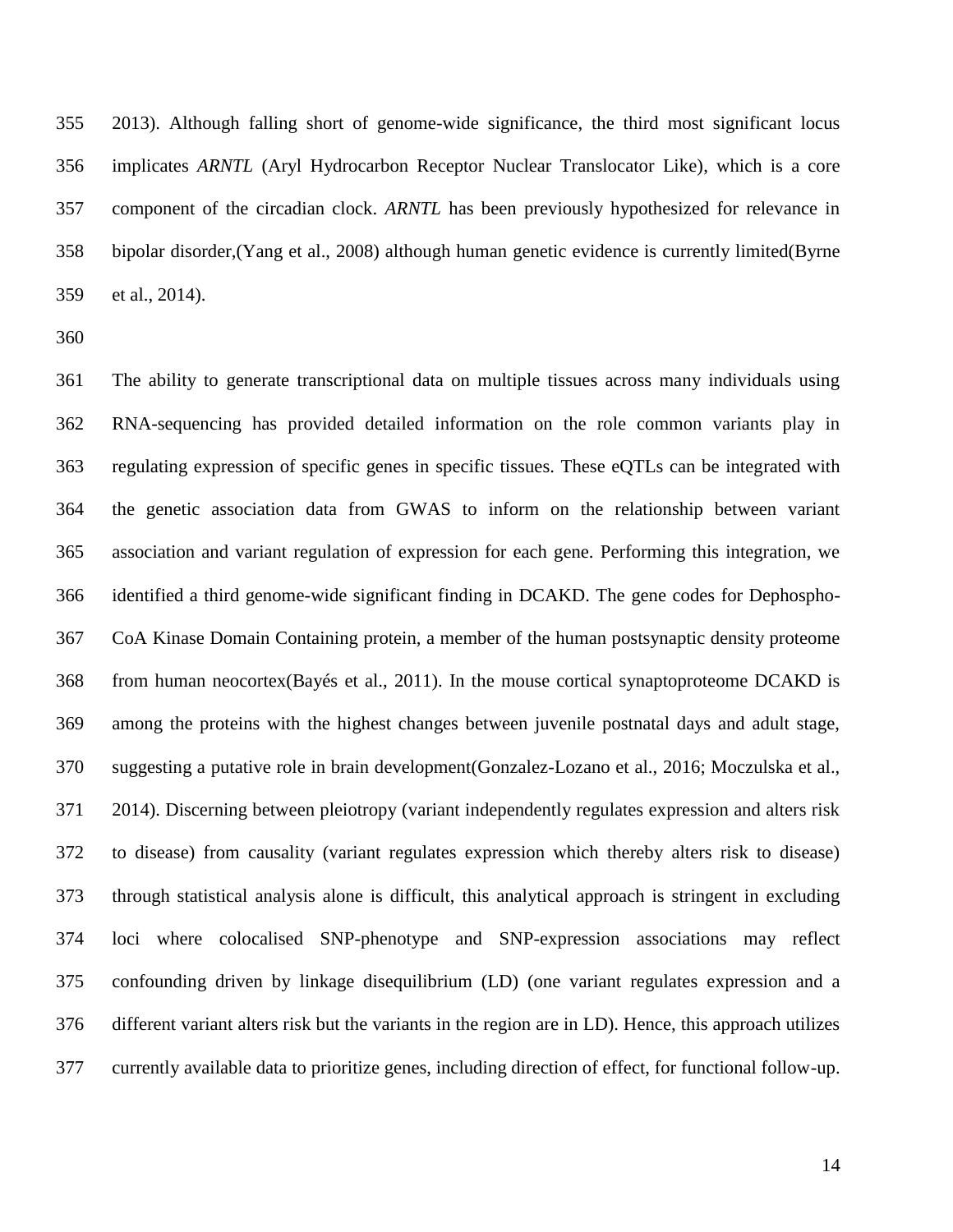These analyses will become more powered with increased sample sizes for both phenotype and eQTL data sets.

 Performing pathway analysis based on the full association results shows enrichment of genes involved in response to potassium ions, including potassium voltage-gated channel subfamily members and a number of genes regulated by cellular potassium concentration. This is in line with previous genetic evidence pointing to a key etiologic role of potassium channels, in particular, in BD(Judy and Zandi, 2013), which could be explained by their role in multiple neurobiological mechanisms involved in the development of psychiatric disorders such as regulation of the dopaminergic circuits, synaptic plasticity, and myelination(Balaraman et al., 2015).

 We further assessed the contribution of regions of the genome to each disorder through joint regional association and heritability estimation. These results point to an additional locus that may contribute differentially to liability to BD and SCZ. The region on chr19 shows overlapping association peaks that are driven by independent causal variants for each disorder. Both variants significantly regulate the same gene *GATAD2A* but in opposite directions. *GATAD2A* is a transcriptional repressor, which is targeted by *MBD2* and is involved in methylation-dependent gene silencing. The protein is part of the large NuRD (nucleosome remodeling and deacetylase) complex, for which also HDAC1/2 are essential components. NurD complex proteins have been associated with autism(Li et al., 2015). Their members, including *GATAD2A*, display preferential expression in fetal brain development(Li et al., 2015) and in recent work has been implicated in SCZ through open chromatin(Fullard et al., n.d.). Further, p66 (mouse *GATAD2A*) was recently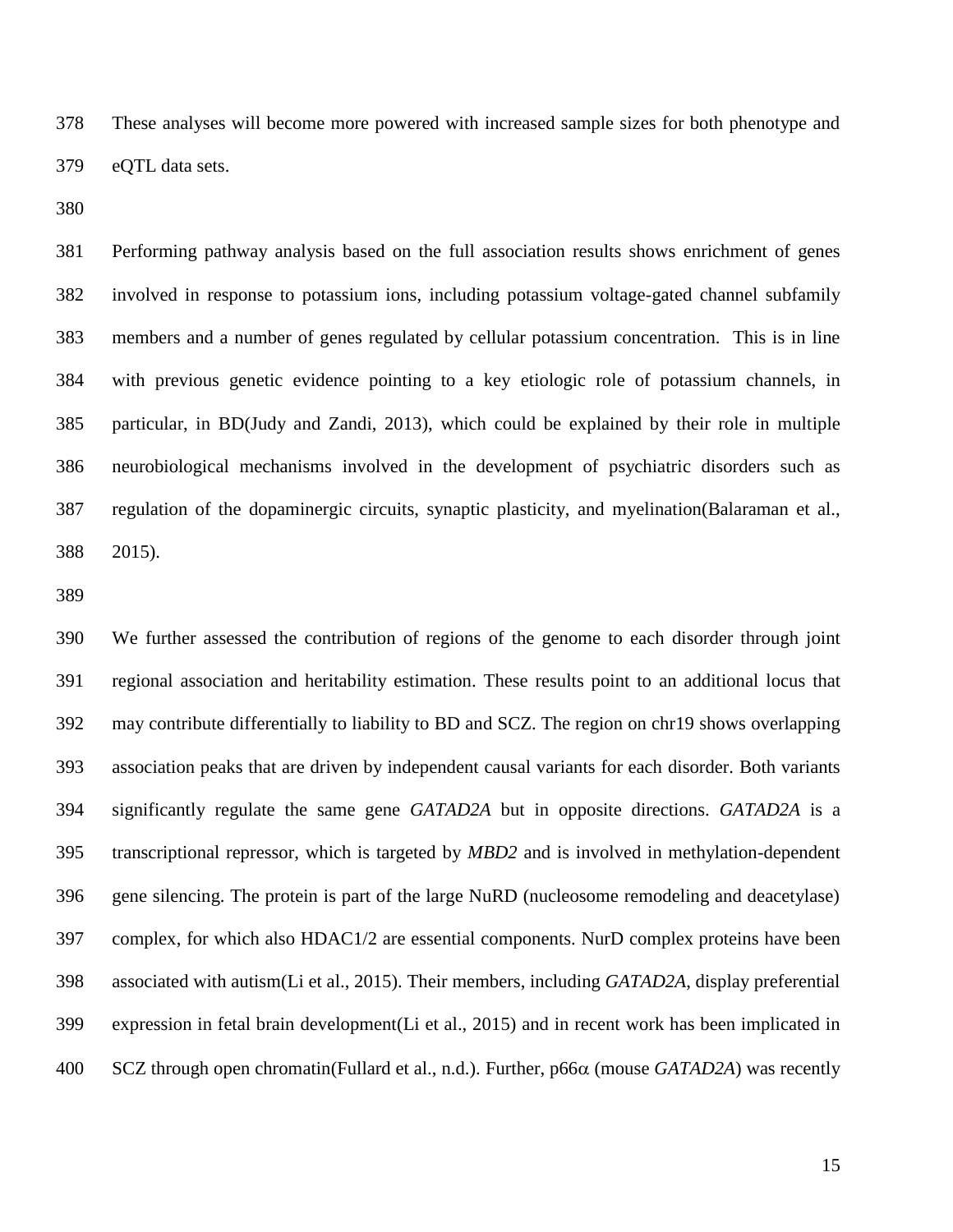shown to participate in memory preservation through long-lasting histone modification in hippocampal memory-activated neurons(Ding et al., 2017). SNP-heritability appears to be consistently shared across regions and chromosomes between these two disorders. Regions with GWS loci often explain higher proportions of heritability as expected. When looking at the effect on heritability of the presence of a GWS locus in the other disorder, we identified a significant increase in BD heritability for regions containing a GWS locus for SCZ but no significant increase in SCZ heritability in regions having a BD one. This result suggests a directionality to the genetic sharing of these disorders with a larger proportion of BD loci being specific to BD. However, we cannot exclude that the asymmetry of results may reflect less power of discovery for BD than SCZ. The degree to which power and subphenotypes contribute to this result requires further examination.

 We note that as with nearly all GWAS findings, the calculated population-based effect sizes of the variants identified here are small and independently explain only a modest fraction to the heritability of these disorders. The identification of these variants is dependent on the ability to have highly accurate allele frequency estimates that can only be ascertained from large sample sizes. As sample sizes get larger the power to identify variants of smaller effect increases meaning that increasing sample size results in the identification of variants of smaller effect. However, a small population effect size does not exclude the possibility of a substantially larger effect on molecular phenotypes nor does it preclude the utility of association regions in understanding biology or having a clinical impact. Efforts following up GWAS results to date have demonstrated the value of these findings in pointing to genes that can aid in understanding the underlying biology of the trait(Claussnitzer et al., 2015; Mohanan et al., 2018; Sekar et al.,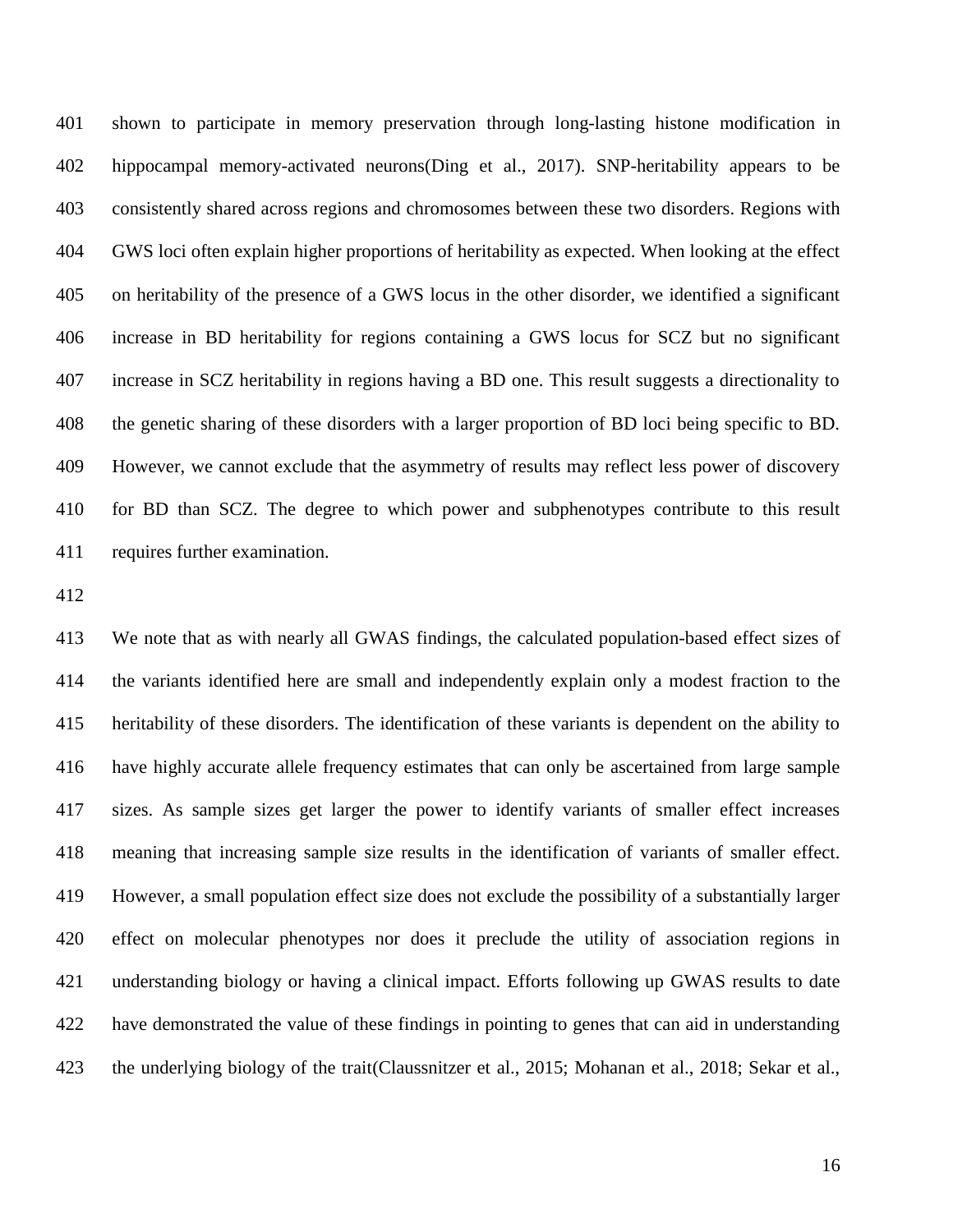2016). Further, there is a clear relationship between GWAS results of a phenotype and gene targets of drugs that treat that phenotype pointing to the potential for improved therapeutic understanding(Nelson et al., 2015; Ruderfer et al., 2016). A major challenge of GWAS is the sheer number of findings and the substantial time/cost required for functional follow up of these findings in the classical paradigms used for genes causal for monogenic disorders. In silico bioinformatic analyses (such as SMR used here) that integrate GWAS results with 'omics data (transcription, protein, epigenetic, etc.) have the potential to put a clearer biological focus on GWAS results. Such analyses can become more complex as more reference omics data sets (with genome-wide genotyping) become available. Additional analytical efforts will be required to facilitate the transition from GWAS to biology but substantial data has shown there is much to be learned from these variants despite their small effects(Visscher et al., 2017).

 We have now identified multiple genomic signatures that correlate between one disorder and a clinical symptom in the other disorder, illustrating genetic components underlying particular symptom dimensions within these disorders. Medical symptoms, including those seen in psychiatric disorders, can manifest through a multitude of causes. The classic example often used is headache for which many different paths lead to the same symptom. Psychiatric symptoms also have many potential causes. For example, symptoms of psychosis can be the result of highly heritable diseases such as BD and SCZ but also infectious and neurodegenerative diseases, sleep/sensory deprivation or psychedelic drugs. Demonstrating a shared biological underpinning to these symptoms suggests they could be treated through modulating the same pathway. As previously shown, we find a significant positive correlation between the PRS of BD and manic symptoms in SCZ. We also demonstrate that BD cases with psychotic features carry a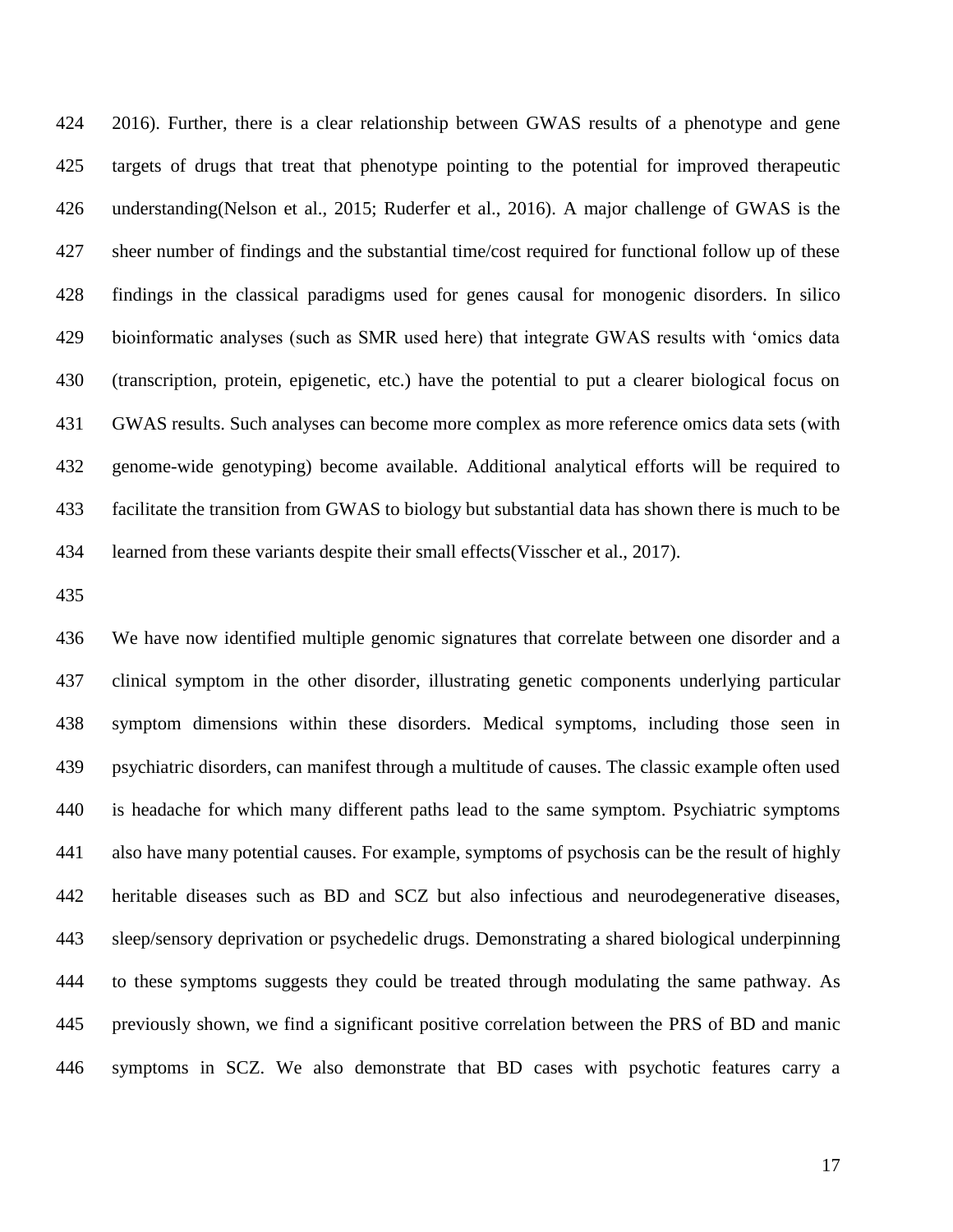significantly higher SCZ PRS than BD cases without psychotic features and this result is not driven by the schizoaffective BD subtype. Further, we show that increased PRS is associated with more severe illness. This is true for BD with psychotic features having increased SCZ PRS, earlier onset BD having higher SCZ PRS and cases with higher BD+SCZ PRS having a larger number of hospitalizations. We demonstrated that psychotic features within BD is a heritable trait and GWS loci for SCZ have a consistent direction of effect in psychotic features in BD, demonstrating the potential to study psychosis more directly to identify variants contributing to that symptom dimension.

 This work illustrates the utility of genetic data, in aggregate, at dissecting symptom heterogeneity among related disorders and suggests that further work could aid in characterizing patients for more personalized treatment. Genetic risk scores have demonstrated their ability to inform and predict pathology(Cleynen et al., 2016) and more recently have been shown to be able to identify patients with risk equivalent to monogenic variants(Khera et al., 2017). In psychiatry, we lack objective biological measurements (biomarkers) with which to assess the ability of a genetic signature to predict or inform. Lacking diagnostic pathology for psychiatric disorders leaves a genuine opportunity for the genetics to drive diagnosis and treatment to a much larger degree than in other domains. One potential model assumes that each individual has a quantitative loading of a series of symptom dimensions (i.e. manic, psychotic, cognitive, etc.) and that these symptoms can be assessed at the genetic level to characterize a patient's dysfunction and used to inform disease course and optimal treatment. Making this a reality will require more detailed information on disease course and outcomes. For example, if treatment response data existed for these samples one could ask whether a genetic loading for psychosis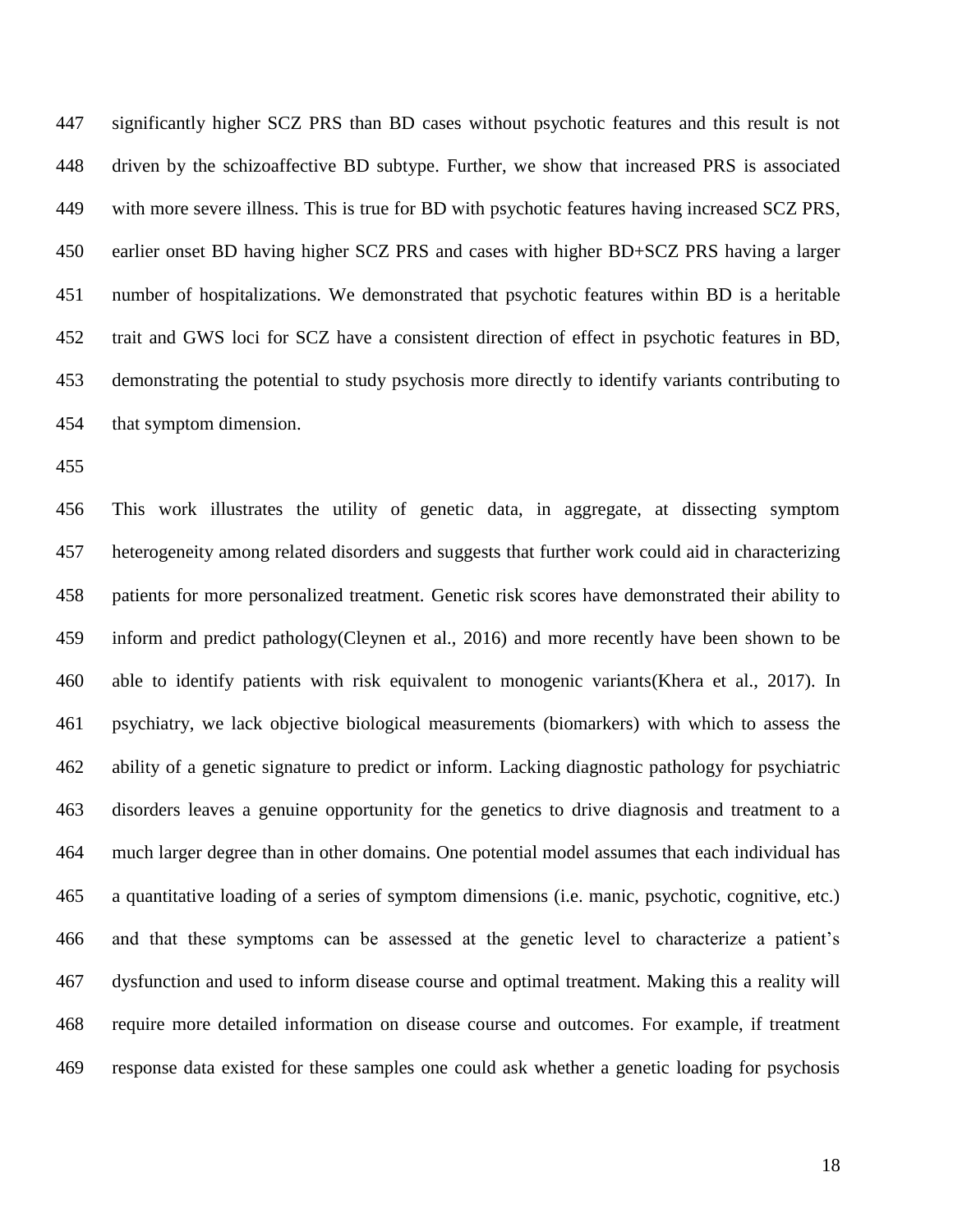was correlated with response to treatment. Initial work has already shown the potential of this approach using a SCZ PRS to inform lithium response in BD(Amare et al., 2018). Ultimately, the goal will be to quantify multiple genetic loadings of each individual's illness and use those measures to inform treatment based on the outcomes of previous individuals with similar profiles.

 In conclusion, we present a detailed genetic dissection of BD and SCZ pointing to substantial shared genetic risk but also demonstrating that specific loci contribute to the phenotypic differences of these disorders. We show that genetic risk scores can correspond to symptoms within and across disorders. Finally, we present data that points to these disorders being neither independent nor the same but sharing particular symptom dimensions that can be captured from the genetics and used to characterize patients to ultimately inform diagnosis and treatment.

# **Author Contributions:**

 DMR, PS and KSK managed and organized the group. DMR, SR, JB, EAS, JMWP, NM, AWC, APSO, LMOL and VT contributed to analyses. Subphenotype collection and organization was led by AM and AHF. Initial manuscript was drafted by DMR, ED, ADF, SP, JLK. Manuscript contributions and interpretation of results was provided by DMR, ED, SHL, MCO, PFS, RAO, NRW, PS and KSK. The remaining authors contributed to the recruitment, genotyping, or data processing for the contributing components of the study. All other authors saw, had the opportunity to comment on, and approved the final draft.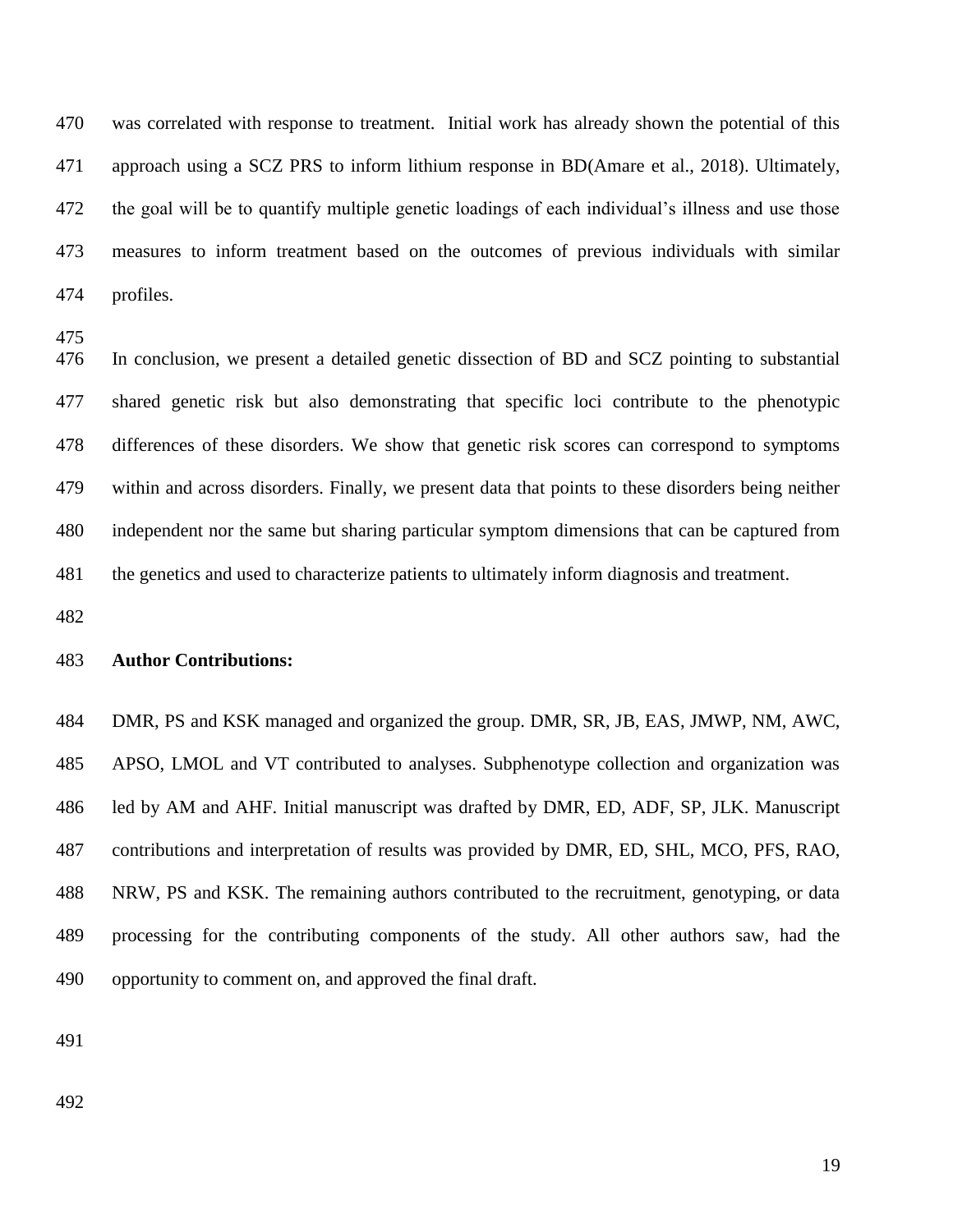#### 493 **Consortia**

# 494 **Bipolar Disorder and Schizophrenia Working Group of the Psychiatric Genomics**  495 **Consortium**

496 Douglas M Ruderfer, Stephan Ripke, Andrew McQuillin, James Boocock, Eli A Stahl, Jennifer M Whitehead Pavlides, Niamh Mullins, Alexander W Charney, Anil P S Ori, Loes M Olde Loohuis, Enrico Domenici, Arianna Di 497 Pavlides, Niamh Mullins, Alexander W Charney, Anil P S Ori, Loes M Olde Loohuis, Enrico Domenici, Arianna Di 498 Florio, Sergi Papiol, Janos L. Kalman, Vassily Trubetskoy, Rolf Adolfsson, Ingrid Agartz, Esben Agerbo, 499 Huda Akil, Diego Albani, Margot Albus, Martin Alda, Madeline Alexander, Ney Alliey-Rodriguez, Thomas D Als, 499 Huda Akil, Diego Albani, Margot Albus, Martin Alda, Madeline Alexander, Ney Alliey-Rodriguez, Thomas D Als, 500 Farooq Amin, Adebayo Anjorin, Maria J Arranz, Swapnil Awasthi, Silviu A Bacanu, Judith A Badner, Marie 501 Baekvad-Hansen, Steven Bakker, Gavin Band, Jack D Barchas, Ines Barroso, Nicholas Bass, Michael Bauer, 502 Bernhard T Baune, Martin Begemann, Celine Bellenguez, Richard A Belliveau Jr, Frank Bellivier, Stephan Bender, 502 Bernhard T Baune, Martin Begemann, Celine Bellenguez, Richard A Belliveau Jr, Frank Bellivier, Stephan Bender, 503 Judit Bene, Sarah E Bergen, Wade H Berrettini, Elizabeth Bevilacqua, Joanna M Biernacka, Tim B Bigdeli, Donald 504 W Black, Hannah Blackburn, Jenefer M Blackwell, Douglas HR Blackwood, Carsten Bocker Pedersen, Michael<br>505 Boehnke, Marco Boks, Anders D Borglum, Elvira Bramon, Gerome Breen, Matthew A Brown, Richard Bruggeman, 505 Boehnke, Marco Boks, Anders D Borglum, Elvira Bramon, Gerome Breen, Matthew A Brown, Richard Bruggeman, 506 Nancy G Buccola, Randy L Buckner, Monika Budde, Brendan Bulik-Sullivan, Suzannah J Bumpstead, William 506 Nancy G Buccola, Randy L Buckner, Monika Budde, Brendan Bulik-Sullivan, Suzannah J Bumpstead, William<br>507 Bunney, Margit Burmeister, Joseph D Buxbaum, Jonas Bybierg-Grauholm, William Byerley, Wiepke Cahn, 507 Bunney, Margit Burmeister, Joseph D Buxbaum, Jonas Bybjerg-Grauholm, William Byerley, Wiepke Cahn, 508 Guiging Cai, Murray J Cairns, Dominique Campion, Rita M Cantor, Vaughan J Carr, Noa Carrera, Juan P Casas, 508 Guiqing Cai, Murray J Cairns, Dominique Campion, Rita M Cantor, Vaughan J Carr, Noa Carrera, Juan P Casas, Stanley V Catts. Pablo Cervantes. Kimberley D Chambert. Raymond CK Chan, Eric YH Chen, 509 Miquel Casas, Stanley V Catts, Pablo Cervantes, Kimberley D Chambert, Raymond CK Chan, Eric YH Chen, 510 Ronald YL Chen, Wei Cheng, Eric FC Cheung, Siow Ann Chong, Toni-Kim Clarke, C Robert Cloninger, David 510 Ronald YL Chen, Wei Cheng, Eric FC Cheung, Siow Ann Chong, Toni-Kim Clarke, C Robert Cloninger, David 511 Cohen, Nadine Cohen, Jonathan R I Coleman, David A Collier, Paul Cormican, William Coryell, Nicholas 511 Cohen, Nadine Cohen, Jonathan R I Coleman, David A Collier, Paul Cormican, William Coryell, Nicholas<br>512 Craddock. David W Craig. Benedicto Crespo-Facorro. James J Crowley. Cristiana Cruceanu. David Curtis. Piotr M 512 Craddock, David W Craig, Benedicto Crespo-Facorro, James J Crowley, Cristiana Cruceanu, David Curtis, Piotr M<br>513 Czerski, Anders M Dale, Mark J Daly, Udo Dannlowski, Ariel Darvasi, Michael Davidson, Kenneth L Davis, 513 Czerski, Anders M Dale, Mark J Daly, Udo Dannlowski, Ariel Darvasi, Michael Davidson, Kenneth L Davis, 514 Christiaan A de Leeuw, Franziska Degenhardt, Jurgen Del Favero, Lynn E DeLisi, Panos Deloukas, Ditte Demontis, 515 J Raymond DePaulo, Marta di Forti, Dimitris Dikeos, Timothy Dinan, Srdjan Djurovic, Amanda L Dobbyn, Peter 516 Donnelly, Gary Donohoe, Elodie Drapeau, Serge Dronov, Jubao Duan, Frank Dudbridge, Audrey Duncanson, Howard Edenberg, Sarah Edkins, Hannelore Ehrenreich, Peter Eichhammer, Torbjorn Elvsashagen, Johan Eriksson, 517 Howard Edenberg, Sarah Edkins, Hannelore Ehrenreich, Peter Eichhammer, Torbjorn Elvsashagen, Johan Eriksson,<br>518 Valentina Escott-Price, Tonu Esko, Laurent Essioux, Bruno Etain, Chun Chieh Fan, Kai-How Farh, Martilias 518 Valentina Escott-Price, Tonu Esko, Laurent Essioux, Bruno Etain, Chun Chieh Fan, Kai-How Farh, Martilias S<br>519 Farrell, Matthew Flickinger, Tatiana M Foroud, Liz Forty, Josef Frank, Lude Franke, Christine Fraser, Rober 519 Farrell, Matthew Flickinger, Tatiana M Foroud, Liz Forty, Josef Frank, Lude Franke, Christine Fraser, Robert<br>520 Freedman, Colin Freeman, Nelson B Freimer, Joseph I Friedman, Menachem Fromer, Mark A Frve, Janice M 520 Freedman, Colin Freeman, Nelson B Freimer, Joseph I Friedman, Menachem Fromer, Mark A Frye, Janice M<br>521 Fullerton, Katrin Gade, Julie Garnham, Helena A Gaspar, Pablo V Geiman, Giulio Genovese, Lyudmila Georgieva 521 Fullerton, Katrin Gade, Julie Garnham, Helena A Gaspar, Pablo V Gejman, Giulio Genovese, Lyudmila Georgieva,<br>522 Claudia Giambartolomei, Eleni Giannoulatou, Ina Giegling, Michael Gill, Matthew Gillman, Marianne Giortz 522 Claudia Giambartolomei, Eleni Giannoulatou, Ina Giegling, Michael Gill, Matthew Gillman, Marianne Giortz<br>523 Pedersen, Paola Giusti-Rodriguez, Stephanie Godard, Fernando Goes, Jacqueline I Goldstein, Srihari Gopal, Sco 523 Pedersen, Paola Giusti-Rodriguez, Stephanie Godard, Fernando Goes, Jacqueline I Goldstein, Srihari Gopal, Scott D<br>524 Gordon, Katherine Gordon-Smith, Jacob Gratten, Emma Gray, Elaine K Green, Melissa J Green, Tiffany A 524 Gordon, Katherine Gordon-Smith, Jacob Gratten, Emma Gray, Elaine K Green, Melissa J Green, Tiffany A 525 Greenwood, Maria Grigoroiu-Serbanescu, Jakob Grove, Weihua Guan, Hugh Gurling, Jose Guzman Parra, Rhian 525 Greenwood, Maria Grigoroiu-Serbanescu, Jakob Grove, Weihua Guan, Hugh Gurling, Jose Guzman Parra, Rhian 526 Gwilliam, Lieuwe de Haan, Jeremy Hall, Mei-Hua Hall, Christian Hammer, Naomi Hammond, Marian L Hamshere, 527 Mark Hansen, Thomas Hansen, Vahram Haroutunian, Annette M Hartmann, Joanna Hauser, Martin Hautzinger, Urs 527 Mark Hansen, Thomas Hansen, Vahram Haroutunian, Annette M Hartmann, Joanna Hauser, Martin Hautzinger, Urs<br>528 Heilbronner, Garrett Hellenthal, Frans A Henskens, Stefan Herms, Maria Hipolito, Joel N Hirschhorn, Per 528 Heilbronner, Garrett Hellenthal, Frans A Henskens, Stefan Herms, Maria Hipolito, Joel N Hirschhorn, Per<br>529 Hoffmann, Mads V Hollegaard, David M Hougaard, Hailiang Huang, Laura Huckins, Christina M Hultman, Sarah E 529 Hoffmann, Mads V Hollegaard, David M Hougaard, Hailiang Huang, Laura Huckins, Christina M Hultman, Sarah E<br>530 Hunt, Masashi Ikeda, Nakao Iwata, Conrad Iyegbe, Assen V Jablensky, Stephane Jamain, Janusz Jankowski, 530 Hunt, Masashi Ikeda, Nakao Iwata, Conrad Iyegbe, Assen V Jablensky, Stephane Jamain, Janusz Jankowski, 531 Alagurevathi Javakumar, Inge Joa, Ian Jones, Lisa A Jones, Erik G Jonsson, Antonio Julia, Anders Jureus, Anna K 531 Alagurevathi Jayakumar, Inge Joa, Ian Jones, Lisa A Jones, Erik G Jonsson, Antonio Julia, Anders Jureus, Anna K 532 Kahler, Rene S Kahn, Luba Kalaydjieva, Radhika Kandaswamy, Sena Karachanak-Yankova, Juha Karjalainen, 533 Robert Karlsson, David Kavanagh, Matthew C Keller, Brian J Kelly, John Kelsoe, James L Kennedy, Andrey 533 Robert Karlsson, David Kavanagh, Matthew C Keller, Brian J Kelly, John Kelsoe, James L Kennedy, Andrey<br>534 Khrunin, Yunjung Kim, George Kirov, Sarah Kittel-Schneider, Janis Klovins, Jo Knight, Sarah V Knott, James 534 Khrunin, Yunjung Kim, George Kirov, Sarah Kittel-Schneider, Janis Klovins, Jo Knight, Sarah V Knott, James A<br>535 Knowles, Manolis Kogevinas, Bettina Konte, Eugenia Kravariti, Vaidutis Kucinskas, Zita Ausrele Kucinskien 535 Knowles, Manolis Kogevinas, Bettina Konte, Eugenia Kravariti, Vaidutis Kucinskas, Zita Ausrele Kucinskiene,<br>536 Ralph Kupka, Hana Kuzelova-Ptackova, Mikael Landen, Cordelia Langford, Claudine Laurent, Jacob Lawrence, 536 Ralph Kupka, Hana Kuzelova-Ptackova, Mikael Landen, Cordelia Langford, Claudine Laurent, Jacob Lawrence, 537 Stephen Lawrie, William B Lawson, Markus Leber, Marion Leboyer, Phil H Lee, Jimmy Lee Chee Keong, Sophie E 537 Stephen Lawrie, William B Lawson, Markus Leber, Marion Leboyer, Phil H Lee, Jimmy Lee Chee Keong, Sophie E<br>538 Legge, Todd Lencz, Bernard Lerer, Douglas F Levinson, Shawn E Levy, Cathryn M Lewis, Jun Z Li, Miaoxin Li, 538 Legge, Todd Lencz, Bernard Lerer, Douglas F Levinson, Shawn E Levy, Cathryn M Lewis, Jun Z Li, Miaoxin Li,<br>539 Oingqin S Li, Tao Li, Kung-Yee Liang, Jennifer Liddle, Jeffrey Lieberman, Svetlana Limborska, Kuang Lin, Do 539 Qingqin S Li, Tao Li, Kung-Yee Liang, Jennifer Liddle, Jeffrey Lieberman, Svetlana Limborska, Kuang Lin, Don H 540 Linszen, Jolanta Lissowska, Chunyu Liu, Jianjun Liu, Jouko Lonnqvist, Carmel M Loughland, Jan Lubinski, 541 Susanne Lucae, Milan Macek Jr, Donald J MacIntyre, Patrik KE Magnusson, Brion S Maher, Pamela B Mahon, 541 Susanne Lucae, Milan Macek Jr, Donald J MacIntyre, Patrik KE Magnusson, Brion S Maher, Pamela B Mahon, 542<br>542 Wolfgang Maier, Anil K Malhotra, Jacques Mallet, Ulrik F Malt, Hugh S Markus, Sara Marsal, Nicholas G Marti 542 Wolfgang Maier, Anil K Malhotra, Jacques Mallet, Ulrik F Malt, Hugh S Markus, Sara Marsal, Nicholas G Martin,<br>543 Ignacio Mata, Christopher G Mathew, Manuel Mattheisen, Morten Mattingsdal, Fermin Mayoral, Owen T McCann 543 Ignacio Mata, Christopher G Mathew, Manuel Mattheisen, Morten Mattingsdal, Fermin Mayoral, Owen T McCann,<br>544 Robert W McCarley, Steven A McCarroll, Mark I McCarthy, Colm McDonald, Susan L McElroy, Peter McGuffin, 544 Robert W McCarley, Steven A McCarroll, Mark I McCarthy, Colm McDonald, Susan L McElroy, Peter McGuffin, 545<br>545 Melvin G McInnis, Andrew M McIntosh, James D McKay, Francis J McMahon, Helena Medeiros, Sarah E 545 Melvin G McInnis, Andrew M McIntosh, James D McKay, Francis J McMahon, Helena Medeiros, Sarah E<br>546 Medland, Sandra Meier, Carin J Meijer, Bela Melegh, Ingrid Melle, Fan Meng, Raquelle I Mesholam-Gately, 546 Medland, Sandra Meier, Carin J Meijer, Bela Melegh, Ingrid Melle, Fan Meng, Raquelle I Mesholam-Gately,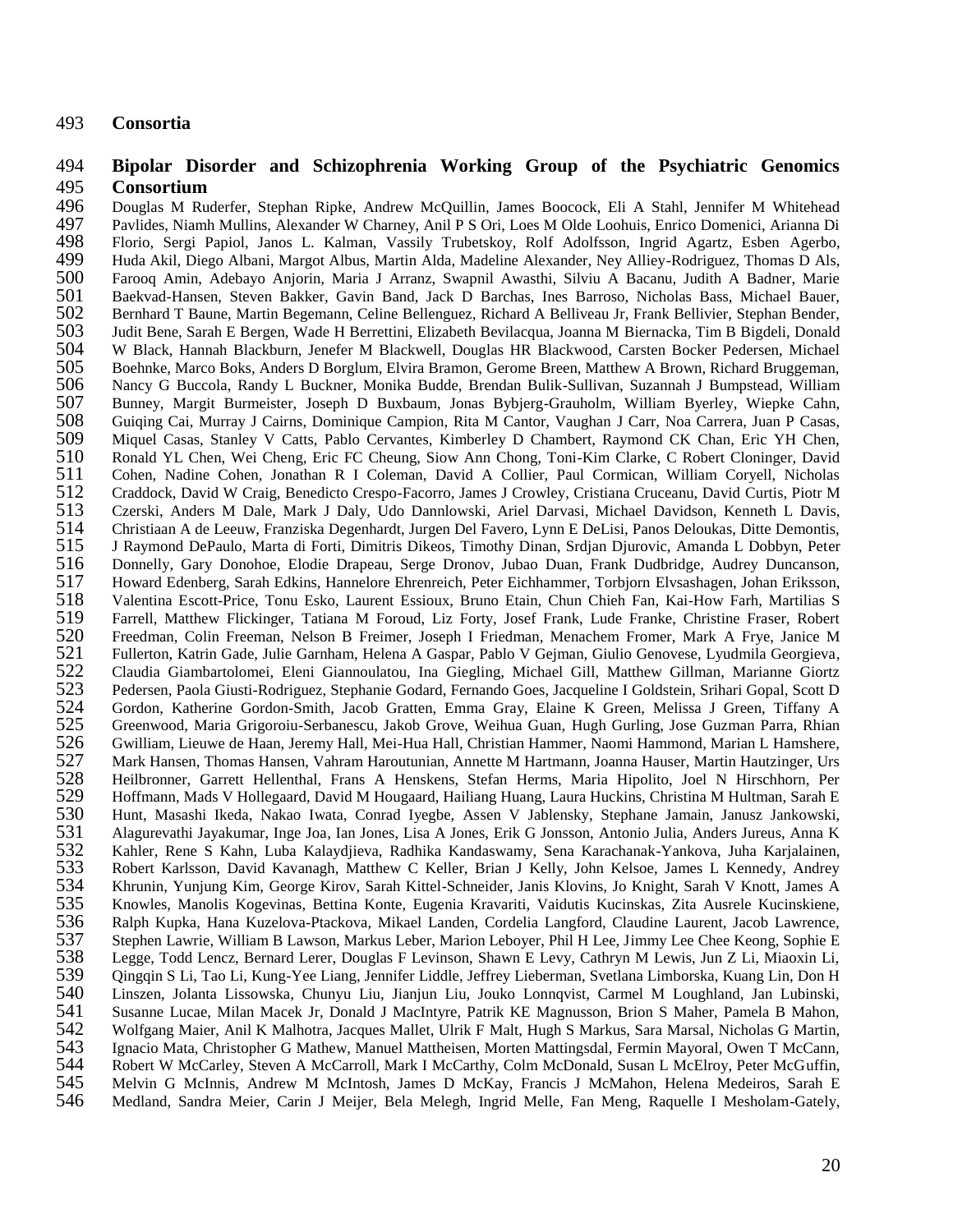547 Andres Metspalu, Patricia T Michie, Lili Milani, Vihra Milanova, Philip B Mitchell, Younes Mokrab, Grant W<br>548 Montgomery, Jennifer L Moran, Gunnar Morken, Derek W Morris, Ole Mors, Preben B Mortensen, Bryan J Mowry, 548 Montgomery, Jennifer L Moran, Gunnar Morken, Derek W Morris, Ole Mors, Preben B Mortensen, Bryan J Mowry,<br>549 Thomas W Mühleisen, Bertram Müller-Myhsok, Kieran C Murphy, Robin M Murray, Richard M Myers, Inez Myin-549 Thomas W Mühleisen, Bertram Müller-Myhsok, Kieran C Murphy, Robin M Murray, Richard M Myers, Inez Myin-<br>550 Germeys, Benjamin M Neale, Mari Nelis, Igor Nenadic, Deborah A Nertney, Gerald Nestadt, Kristin K Nicodemus, 550 Germeys, Benjamin M Neale, Mari Nelis, Igor Nenadic, Deborah A Nertney, Gerald Nestadt, Kristin K Nicodemus, 551 Caroline M Nievergelt, Liene Nikitina-Zake, Vishwajit Nimgaonkar, Laura Nisenbaum, Merete Nordentoft, Ann 551 Caroline M Nievergelt, Liene Nikitina-Zake, Vishwajit Nimgaonkar, Laura Nisenbaum, Merete Nordentoft, Annelie<br>552 Nordin, Markus M Nöthen, Evaristus A Nwulia, Eadbhard O'Callaghan, Claire O'Donovan, Colm O'Dushlaine, F 552 Nordin, Markus M Nöthen, Evaristus A Nwulia, Eadbhard O'Callaghan, Claire O'Donovan, Colm O'Dushlaine, F<br>553 Anthony O'Neill, Ketil J Oedegaard, Sang-Yun Oh, Ann Olincy, Line Olsen, Lilijana Oruc, Jim Van Os, Michael J 553 Anthony O'Neill, Ketil J Oedegaard, Sang-Yun Oh, Ann Olincy, Line Olsen, Lilijana Oruc, Jim Van Os, Michael J<br>554 Owen, Sara A Paciga, Colin N A Palmer, Aarno Palotie, Christos Pantelis, George N Papadimitriou, Elena 554 Owen, Sara A Paciga, Colin N A Palmer, Aarno Palotie, Christos Pantelis, George N Papadimitriou, Elena<br>555 Parkhomenko, Carlos Pato, Michele T Pato, Tiina Paunio, Richard Pearson, Psychosis Endophenotypes International 555 Parkhomenko, Carlos Pato, Michele T Pato, Tiina Paunio, Richard Pearson, Psychosis Endophenotypes International 556 Consortium, Diana O Perkins, Roy H Perlis, Amy Perry, Tune H Pers, Tracey L Petryshen, Andrea Pfennig, Marco 557 Picchioni, Olli Pietilainen, Jonathan Pimm, Matti Pirinen, Robert Plomin, Andrew J Pocklington, Danielle 558 Posthuma, James B Potash, Simon C Potter, John Powell, Alkes Price, Ann E Pulver, Shaun M Purcell, Digby<br>559 Ouested, Josep Antoni Ramos-Quiroga, Henrik B Rasmussen, Anna Rautanen, Radhi Ravindrarajah, Eline J Regeer, 559 Quested, Josep Antoni Ramos-Quiroga, Henrik B Rasmussen, Anna Rautanen, Radhi Ravindrarajah, Eline J Regeer, 560 Abraham Reichenberg, Andreas Reif, Mark A Reimers, Marta Ribases, John P Rice, Alexander L Richards, 560 Abraham Reichenberg, Andreas Reif, Mark A Reimers, Marta Ribases, John P Rice, Alexander L Richards, 561 Michelle Ricketts, Brien P Riley, Fabio Rivas, Margarita Rivera, Joshua L Roffman, Guy A Rouleau, Panos<br>562 Roussos, Dan Rujescu, Veikko Salomaa, Cristina Sanchez-Mora, Alan R Sanders, Stephen J Sawcer, Ulrich Schall, 562 Roussos, Dan Rujescu, Veikko Salomaa, Cristina Sanchez-Mora, Alan R Sanders, Stephen J Sawcer, Ulrich Schall, 563 Alan F Schatzberg, William A Scheftner, Peter R Schofield, Nicholas J Schork, Sibylle G Schwab, Edward M<br>564 Scolnick, Laura J Scott, Rodney J Scott, Larry J Seidman, Alessandro Serretti, Pak C Sham, Cynthia Shannon 564 Scolnick, Laura J Scott, Rodney J Scott, Larry J Seidman, Alessandro Serretti, Pak C Sham, Cynthia Shannon<br>565 Weickert, Tatyana Shehktman, Jianxin Shi, Paul D Shilling, Engilbert Sigurdsson, Jeremy M Silverman, Kang S 565 Weickert, Tatyana Shehktman, Jianxin Shi, Paul D Shilling, Engilbert Sigurdsson, Jeremy M Silverman, Kang Sim, 566 Claire Slaney, Petr Slominsky, Olav B Smeland, Jordan W Smoller, Hon-Cheong So, Janet L Sobell, Erik 567 Soderman, Christine Soholm Hansen, Chris C A Spencer, Anne T Spijker, David St Clair, Hreinn Stefansson, Kari 568 Stefansson, Stacy Steinberg, Elisabeth Stogmann, Eystein Stordal, Amy Strange, Richard E Straub, John S Strauss, 569 Fabian Streit, Eric Strengman, Jana Strohmaier, T Scott Stroup, Zhan Su, Mythily Subramaniam, Jaana Suvisaari, 570 Dragan M Svrakic, Jin P Szatkiewicz, Szabolcs Szelinger, Avazeh Tashakkori-Ghanbaria, Srinivas Thirumalai, 571 Robert C Thompson. Thorgeir E Thorgeirsson. Draga Toncheva. Paul A Tooney. Sarah Tosato. Timothea 571 Robert C Thompson, Thorgeir E Thorgeirsson, Draga Toncheva, Paul A Tooney, Sarah Tosato, Timothea<br>572 Toulopoulou, Richard C Trembath, Jens Treutlein, Vassily Trubetskoy, Gustavo Turecki, Arne E Vaaler, Helmut 572 Toulopoulou, Richard C Trembath, Jens Treutlein, Vassily Trubetskoy, Gustavo Turecki, Arne E Vaaler, Helmut<br>573 Vedder, Eduard Vieta, John Vincent, Peter M Visscher, Ananth C Viswanathan, Damjan Vukcevic, John 573 Vedder, Eduard Vieta, John Vincent, Peter M Visscher, Ananth C Viswanathan, Damjan Vukcevic, John 574 Waddington, Matthew Waller, Dermot Walsh, Muriel Walshe, James TR Walters, Dai Wang, Oiang Wang, Weiging 574 Waddington, Matthew Waller, Dermot Walsh, Muriel Walshe, James TR Walters, Dai Wang, Qiang Wang, Weiqing<br>575 Wang, Yunpeng Wang, Stanley J Watson, Bradley T Webb, Thomas W Weickert, Daniel R Weinberger, Matthias 575 Wang, Yunpeng Wang, Stanley J Watson, Bradley T Webb, Thomas W Weickert, Daniel R Weinberger, Matthias<br>576 Weisbrod, Mark Weiser, Thomas Werge, Paul Weston, Pamela Whittaker, Sara Widaa, Durk Wiersma, Dieter B 576 Weisbrod, Mark Weiser, Thomas Werge, Paul Weston, Pamela Whittaker, Sara Widaa, Durk Wiersma, Dieter B<br>577 Wildenauer, Nigel M Williams, Stephanie Williams, Stephanie H Witt, Aaron R Wolen, Emily HM Wong, Nicholas 577 Wildenauer, Nigel M Williams, Stephanie Williams, Stephanie H Witt, Aaron R Wolen, Emily HM Wong, Nicholas<br>578 W Wood, Brandon K Wormley, Wellcome Trust Case-Control Consortium, Jing Qin Wu, Simon Xi, Wei Xu, Allan 578 W Wood, Brandon K Wormley, Wellcome Trust Case-Control Consortium , Jing Qin Wu, Simon Xi, Wei Xu, Allan<br>579 H Young, Clement C Zai, Peter Zandi, Peng Zhang, Xuebin Zheng, Fritz Zimprich, Sebastian Zollner, Aiden 579 H Young, Clement C Zai, Peter Zandi, Peng Zhang, Xuebin Zheng, Fritz Zimprich, Sebastian Zollner, Aiden 580 Corvin, Ayman H Fanous, Sven Cichon, Marcella Rietschel, Elliot S Gershon, Thomas G Schulze, Alfredo B Cuellar-Barboza, Andreas J Forstner, Peter A Holmans, John I Nurnberger, Ole A Andreassen, S Hong Lee, Michael 581 Cuellar-Barboza, Andreas J Forstner, Peter A Holmans, John I Nurnberger, Ole A Andreassen, S Hong Lee, Michael<br>582 C O'Donovan, Patrick F Sullivan, Roel A Ophoff, Naomi R Wray, Pamela Sklar, Kenneth S Kendler 582 C O'Donovan, Patrick F Sullivan, Roel A Ophoff, Naomi R Wray, Pamela Sklar, Kenneth S Kendler 583

584

# 585 **Acknowledgements**

586 The work of the contributing groups was supported by numerous grants from governmental and 587 charitable bodies as well as philanthropic donation. Specifically, DMR (R01MH111776), NRW 588 (NHMRC 1078901, 1087889).

589

#### 590 **Declaration of Interests**

- 591 The authors declare no competing interests.
- 592
- 593 **References**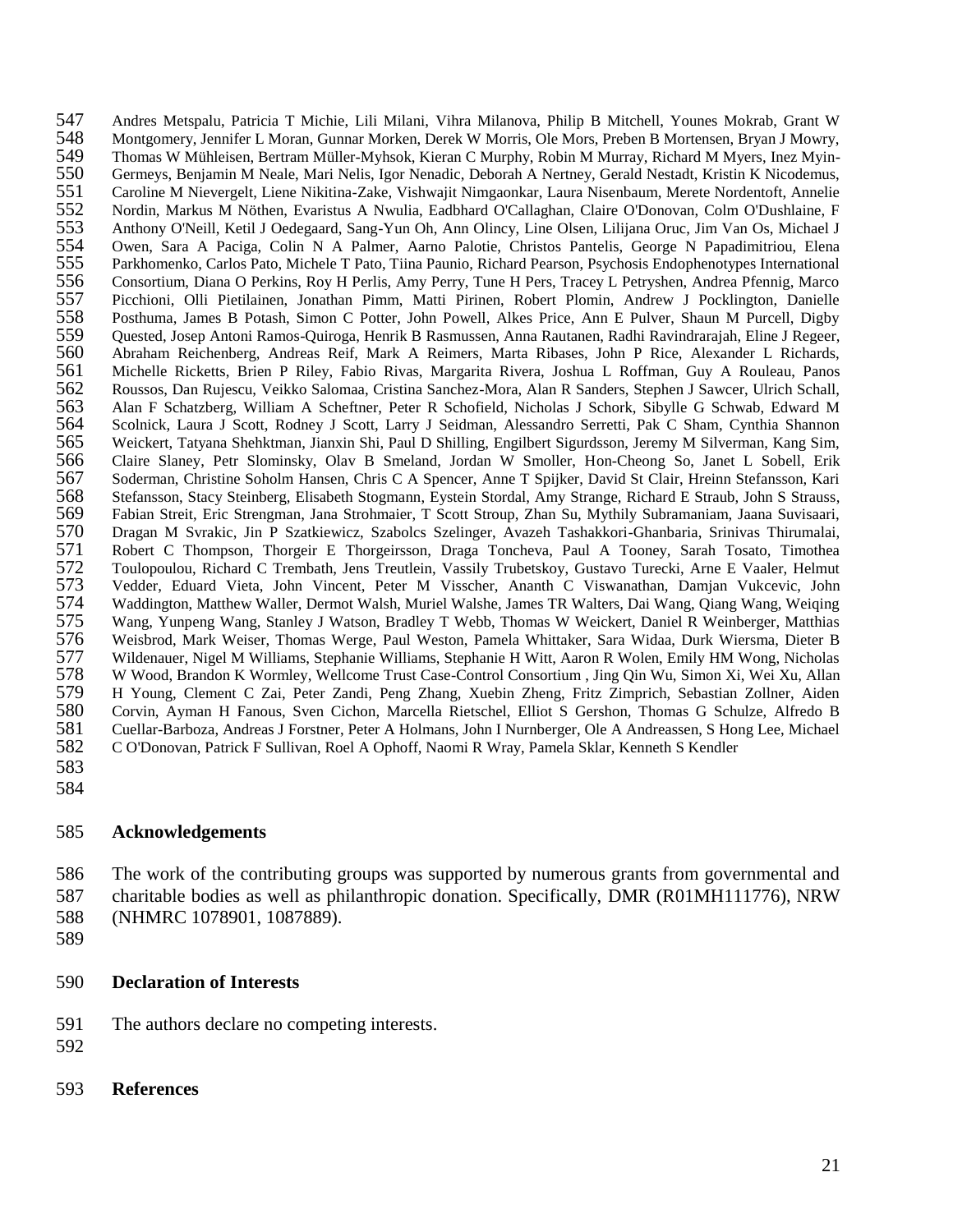Amare, A.T., Schubert, K.O., Hou, L., Clark, S.R., Papiol, S., Heilbronner, U., Degenhardt, F., Tekola-Ayele, F., Hsu, Y.-H., Shekhtman, T., Adli, M., Akula, N., Akiyama, K., Ardau, R., Arias, B., Aubry, J.-M., Backlund, L., Bhattacharjee, A.K., Bellivier, F., Benabarre, A., Bengesser, S., Biernacka, J.M., Birner, A., Brichant-Petitjean, C., Cervantes, P., Chen, H.-C., Chillotti, C., Cichon, S., Cruceanu, C., Czerski, P.M., Dalkner, N., Dayer, A., Zompo, M.D., DePaulo, J.R., Étain, B., Falkai, P., Forstner, A.J., Frisen, L., Frye, M.A., Fullerton, J.M., Gard, S., Garnham, J.S., Goes, F.S., Grigoroiu-Serbanescu, M., Grof, P., Hashimoto, R., Hauser, J., Herms, S., Hoffmann, P., Hofmann, A., Jamain, S., Jiménez, E., Kahn, J.-P., Kassem, L., Kuo, P.-H., Kato, T., Kelsoe, J., Kittel-Schneider, S., Kliwicki, S., König, B., Kusumi, I., Laje, G., Landén, M., Lavebratt, C., Leboyer, M., Leckband, S.G., Tortorella, A., Manchia, M., Martinsson, L., McCarthy, M.J., McElroy, S., Colom, F., Mitjans, M., Mondimore, F.M., Monteleone, P., Nievergelt, C.M., Nöthen, M.M., Novák, T., O'Donovan, C., Ozaki, N., Ösby, U., Pfennig, A., Potash, J.B., Reif, A., Reininghaus, E., Rouleau, G.A., Rybakowski, J.K., Schalling, M., Schofield, P.R., Schweizer, B.W., Severino, G., Shilling, P.D., Shimoda, K., Simhandl, C., Slaney, C.M., Squassina, A., Stamm, T., Stopkova, P., Maj, M., Turecki, G., Vieta, E., Volkert, J., Witt, S., Wright, A., Zandi, P.P., Mitchell, P.B., Bauer, M., Alda, M., Rietschel, M., McMahon, F.J., Schulze, T.G., Baune, B.T., 2018. Association of Polygenic Score for Schizophrenia and HLA Antigen and Inflammation Genes With Response to Lithium in Bipolar Affective Disorder: A Genome-Wide Association Study. JAMA Psychiatry 75, 65–74. https://doi.org/10.1001/jamapsychiatry.2017.3433

- Balaraman, Y., Lahiri, D.K., Nurnberger, J.I., 2015. Variants in Ion Channel Genes Link Phenotypic Features of Bipolar Illness to Specific Neurobiological Process Domains. Mol. Neuropsychiatry 1, 23–35. https://doi.org/10.1159/000371886
- Bayés, À., van de Lagemaat, L.N., Collins, M.O., Croning, M.D.R., Whittle, I.R., Choudhary, J.S., Grant, S.G.N., 2011. Characterization of the proteome, diseases and evolution of the human postsynaptic density. Nat. Neurosci. 14, 19–21. https://doi.org/10.1038/nn.2719
- Benner, C., Spencer, C.C.A., Havulinna, A.S., Salomaa, V., Ripatti, S., Pirinen, M., 2016. FINEMAP: efficient variable selection using summary data from genome-wide association studies. Bioinformatics 32, 1493–1501. https://doi.org/10.1093/bioinformatics/btw018
- Bera, T.K., Bera, J., Brinkmann, U., Tessarollo, L., Pastan, I., 2001. Cse1l Is Essential for Early Embryonic Growth and Development. Mol. Cell. Biol. 21, 7020–7024. https://doi.org/10.1128/MCB.21.20.7020-7024.2001
- Berisa, T., Pickrell, J.K., 2015. Approximately independent linkage disequilibrium blocks in human populations. Bioinformatics 32, 283–285. https://doi.org/10.1093/bioinformatics/btv546
- Bulik-Sullivan, B.K., Loh, P.-R., Finucane, H.K., Ripke, S., Yang, J., Schizophrenia Working Group of the Psychiatric Genomics Consortium, Patterson, N., Daly, M.J., Price, A.L., Neale, B.M., 2015. LD Score regression distinguishes confounding from polygenicity in genome-wide association studies. Nat. Genet. 47, 291–295. https://doi.org/10.1038/ng.3211
- Byrne, E.M., Heath, A.C., Madden, P.A., Pergadia, M.L., Hickie, I.B., Montgomery, G.W., Martin, N.G., Wray, N.R., 2014. Testing the role of circadian genes in conferring risk for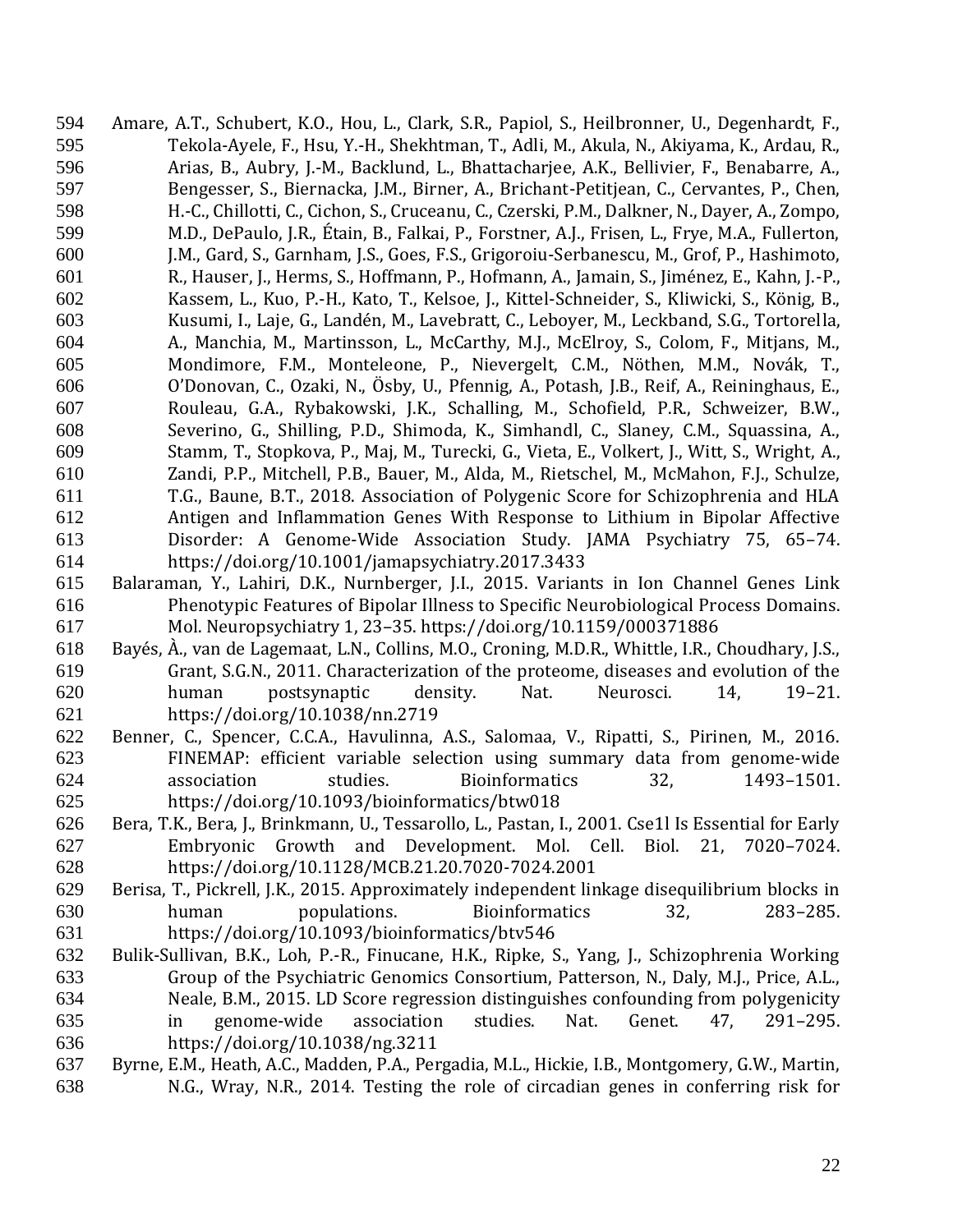- psychiatric disorders. Am. J. Med. Genet. Part B Neuropsychiatr. Genet. Off. Publ. Int. Soc. Psychiatr. Genet. 0, 254–260. https://doi.org/10.1002/ajmg.b.32230
- Claussnitzer, M., Dankel, S.N., Kim, K.-H., Quon, G., Meuleman, W., Haugen, C., Glunk, V., Sousa, I.S., Beaudry, J.L., Puviindran, V., Abdennur, N.A., Liu, J., Svensson, P.-A., Hsu, Y.-H., Drucker, D.J., Mellgren, G., Hui, C.-C., Hauner, H., Kellis, M., 2015. FTO Obesity Variant Circuitry and Adipocyte Browning in Humans. N. Engl. J. Med. 373, 895–907. https://doi.org/10.1056/NEJMoa1502214
- Cleynen, I., Boucher, G., Jostins, L., Schumm, L.P., Zeissig, S., Ahmad, T., Andersen, V., Andrews, J.M., Annese, V., Brand, S., Brant, S.R., Cho, J.H., Daly, M.J., Dubinsky, M., Duerr, R.H., Ferguson, L.R., Franke, A., Gearry, R.B., Goyette, P., Hakonarson, H., Halfvarson, J., Hov, J.R., Huang, H., Kennedy, N.A., Kupcinskas, L., Lawrance, I.C., Lee, J.C., Satsangi, J., Schreiber, S., Théâtre, E., van der Meulen-de Jong, A.E., Weersma, R.K., Wilson, D.C., Parkes, M., Vermeire, S., Rioux, J.D., Mansfield, J., Silverberg, M.S., Radford-Smith, G., McGovern, D.P.B., Barrett, J.C., Lees, C.W., 2016. Inherited determinants of Crohn's disease and ulcerative colitis phenotypes: a genetic association study. Lancet Lond. Engl. 387, 156–167. https://doi.org/10.1016/S0140-6736(15)00465-1
- CNV and Schizophrenia Working Groups of the Psychiatric Genomics Consortium, 2017. Contribution of copy number variants to schizophrenia from a genome-wide study of 41,321 subjects. Nat. Genet. 49, 27–35. https://doi.org/10.1038/ng.3725
- Consortium, T.Gte., 2015. The Genotype-Tissue Expression (GTEx) pilot analysis: Multitissue gene regulation in humans. Science 348, 648–660. https://doi.org/10.1126/science.1262110
- Cross-Disorder Group of the Psychiatric Genomics Consortium, 2013. Genetic relationship between five psychiatric disorders estimated from genome-wide SNPs. Nat. Genet. 45, 984–994. https://doi.org/10.1038/ng.2711
- Curtis, D., Vine, A., McQuillin, A., Bass, N., Pereira, A., Kandaswamy, R., Lawrence, J., Anjorin, A., Choudhury, K., Datta, S., Puri, V., Krasucki, R., Pimm, J., Thirumalai, S., Quested, D., Gurling, H., 2011. Case-case genome wide association analysis reveals markers differentially associated with schizophrenia and bipolar disorder and implicates calcium channel genes. Psychiatr. Genet. 21, 1–4. https://doi.org/10.1097/YPG.0b013e3283413382
- Delaneau, O., Zagury, J.-F., Marchini, J., 2013. Improved whole-chromosome phasing for disease and population genetic studies. Nat. Methods 10, 5–6. https://doi.org/10.1038/nmeth.2307
- Diagnostic and Statistical Manual of Mental Disorders | DSM Library [WWW Document], n.d. URL
- http://dsm.psychiatryonline.org/doi/book/10.1176/appi.books.9780890425596 (accessed 3.14.17).
- Ding, X., Liu, S., Tian, M., Zhang, W., Zhu, T., Li, D., Wu, J., Deng, H., Jia, Y., Xie, W., Xie, H., Guan, J.-S., 2017. Activity-induced histone modifications govern Neurexin-1 mRNA splicing and memory preservation. Nat. Neurosci. advance online publication. https://doi.org/10.1038/nn.4536
- Fromer, M., Pocklington, A.J., Kavanagh, D.H., Williams, H.J., Dwyer, S., Gormley, P., Georgieva, L., Rees, E., Palta, P., Ruderfer, D.M., Carrera, N., Humphreys, I., Johnson, J.S., Roussos, P., Barker, D.D., Banks, E., Milanova, V., Grant, S.G., Hannon, E., Rose,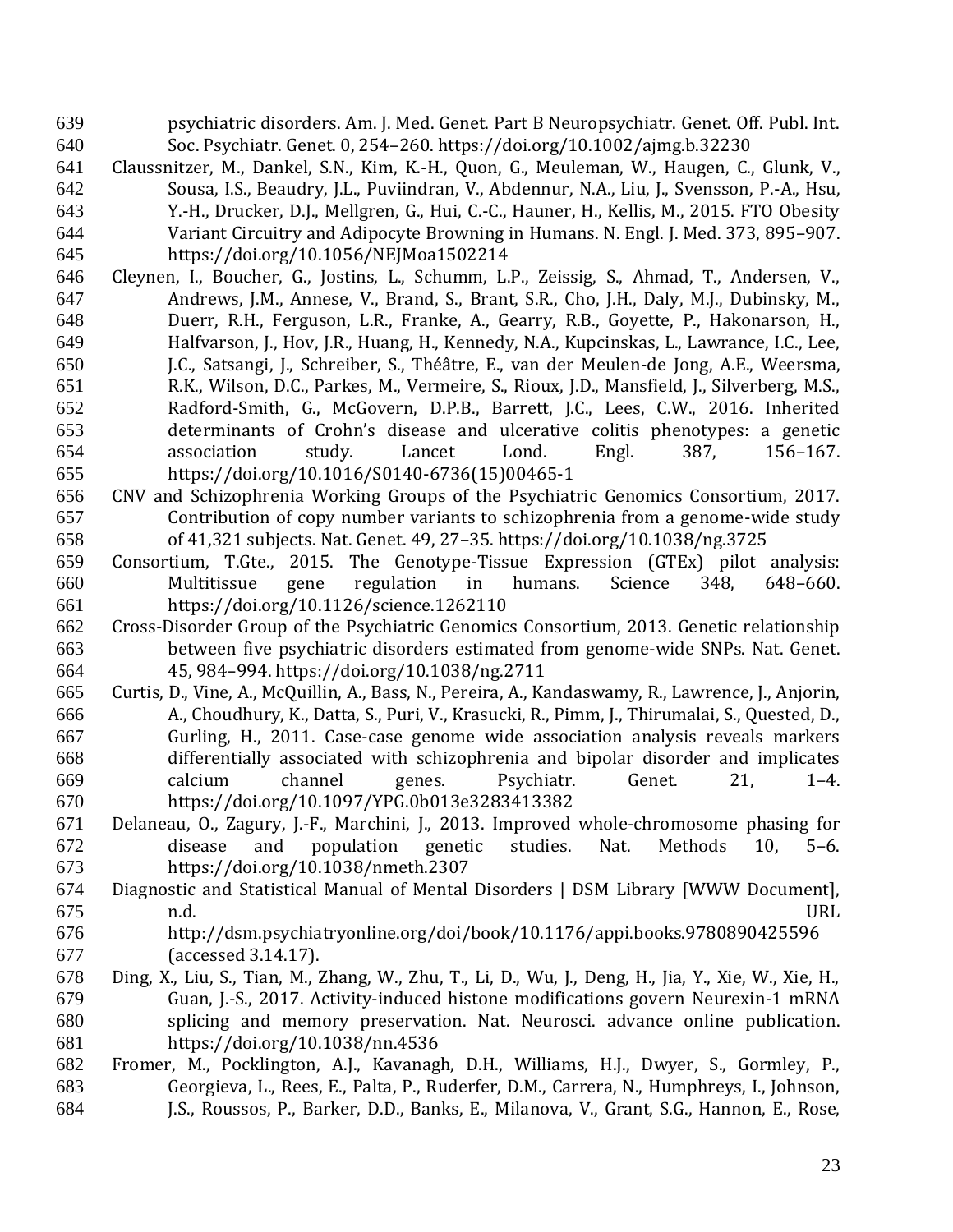S.A., Chambert, K., Mahajan, M., Scolnick, E.M., Moran, J.L., Kirov, G., Palotie, A., McCarroll, S.A., Holmans, P., Sklar, P., Owen, M.J., Purcell, S.M., O'Donovan, M.C., 2014. De novo mutations in schizophrenia implicate synaptic networks. Nature 506, 179–184. https://doi.org/10.1038/nature12929

- Fromer, M., Roussos, P., Sieberts, S.K., Johnson, J.S., Kavanagh, D.H., Perumal, T.M., Ruderfer, D.M., Oh, E.C., Topol, A., Shah, H.R., Klei, L.L., Kramer, R., Pinto, D., Gümüş, Z.H., Cicek, A.E., Dang, K.K., Browne, A., Lu, C., Xie, L., Readhead, B., Stahl, E.A., Xiao, J., Parvizi, M., Hamamsy, T., Fullard, J.F., Wang, Y.-C., Mahajan, M.C., Derry, J.M.J., Dudley, J.T., Hemby, S.E., Logsdon, B.A., Talbot, K., Raj, T., Bennett, D.A., De Jager, P.L., Zhu, J., Zhang, B., Sullivan, P.F., Chess, A., Purcell, S.M., Shinobu, L.A., Mangravite, L.M., Toyoshiba, H., Gur, R.E., Hahn, C.-G., Lewis, D.A., Haroutunian, V., Peters, M.A., Lipska, B.K., Buxbaum, J.D., Schadt, E.E., Hirai, K., Roeder, K., Brennand, K.J., Katsanis, N., Domenici, E., Devlin, B., Sklar, P., 2016. Gene expression elucidates functional impact of polygenic risk for schizophrenia. Nat. Neurosci. 19, 1442–1453. https://doi.org/10.1038/nn.4399
- Fullard, J.F., Giambartolomei, C., Hauberg, M.E., Xu, K., Voloudakis, G., Shao, Z., Bare, C., Dudley, J.T., Mattheisen, M., Robakis, N.K., Haroutunian, V., Roussos, P., n.d. Open chromatin profiling of human postmortem brain infers functional roles for non-coding schizophrenia loci. Hum. Mol. Genet. https://doi.org/10.1093/hmg/ddx103
- Gamazon, E.R., Wheeler, H.E., Shah, K.P., Mozaffari, S.V., Aquino-Michaels, K., Carroll, R.J., Eyler, A.E., Denny, J.C., GTEx Consortium, Nicolae, D.L., Cox, N.J., Im, H.K., 2015. A gene-based association method for mapping traits using reference transcriptome data. Nat. Genet. 47, 1091–1098. https://doi.org/10.1038/ng.3367
- Giambartolomei, C., Vukcevic, D., Schadt, E.E., Franke, L., Hingorani, A.D., Wallace, C., Plagnol, V., 2014. Bayesian Test for Colocalisation between Pairs of Genetic Association Studies Using Summary Statistics. PLOS Genet. 10, e1004383. https://doi.org/10.1371/journal.pgen.1004383
- Gonzalez-Lozano, M.A., Klemmer, P., Gebuis, T., Hassan, C., van Nierop, P., van Kesteren, R.E., Smit, A.B., Li, K.W., 2016. Dynamics of the mouse brain cortical synaptic proteome during postnatal brain development. Sci. Rep. 6. https://doi.org/10.1038/srep35456
- Green, E.K., Rees, E., Walters, J.T.R., Smith, K.-G., Forty, L., Grozeva, D., Moran, J.L., Sklar, P., Ripke, S., Chambert, K.D., Genovese, G., McCarroll, S.A., Jones, I., Jones, L., Owen, M.J., O'Donovan, M.C., Craddock, N., Kirov, G., 2016. Copy number variation in bipolar disorder. Mol. Psychiatry 21, 89–93. https://doi.org/10.1038/mp.2014.174
- Gulsuner, S., McClellan, J.M., 2015. Copy Number Variation in Schizophrenia. Neuropsychopharmacology 40, 252–254. https://doi.org/10.1038/npp.2014.216
- Gusev, A., Ko, A., Shi, H., Bhatia, G., Chung, W., Penninx, B.W.J.H., Jansen, R., de Geus, E.J.C., Boomsma, D.I., Wright, F.A., Sullivan, P.F., Nikkola, E., Alvarez, M., Civelek, M., Lusis, A.J., Lehtimäki, T., Raitoharju, E., Kähönen, M., Seppälä, I., Raitakari, O.T., Kuusisto, J., Laakso, M., Price, A.L., Pajukanta, P., Pasaniuc, B., 2016. Integrative approaches for large-scale transcriptome-wide association studies. Nat. Genet. 48, 245–252. https://doi.org/10.1038/ng.3506
- He, X., Fuller, C.K., Song, Y., Meng, Q., Zhang, B., Yang, X., Li, H., 2013. Sherlock: Detecting Gene-Disease Associations by Matching Patterns of Expression QTL and GWAS. Am. J. Hum. Genet. 92, 667–680. https://doi.org/10.1016/j.ajhg.2013.03.022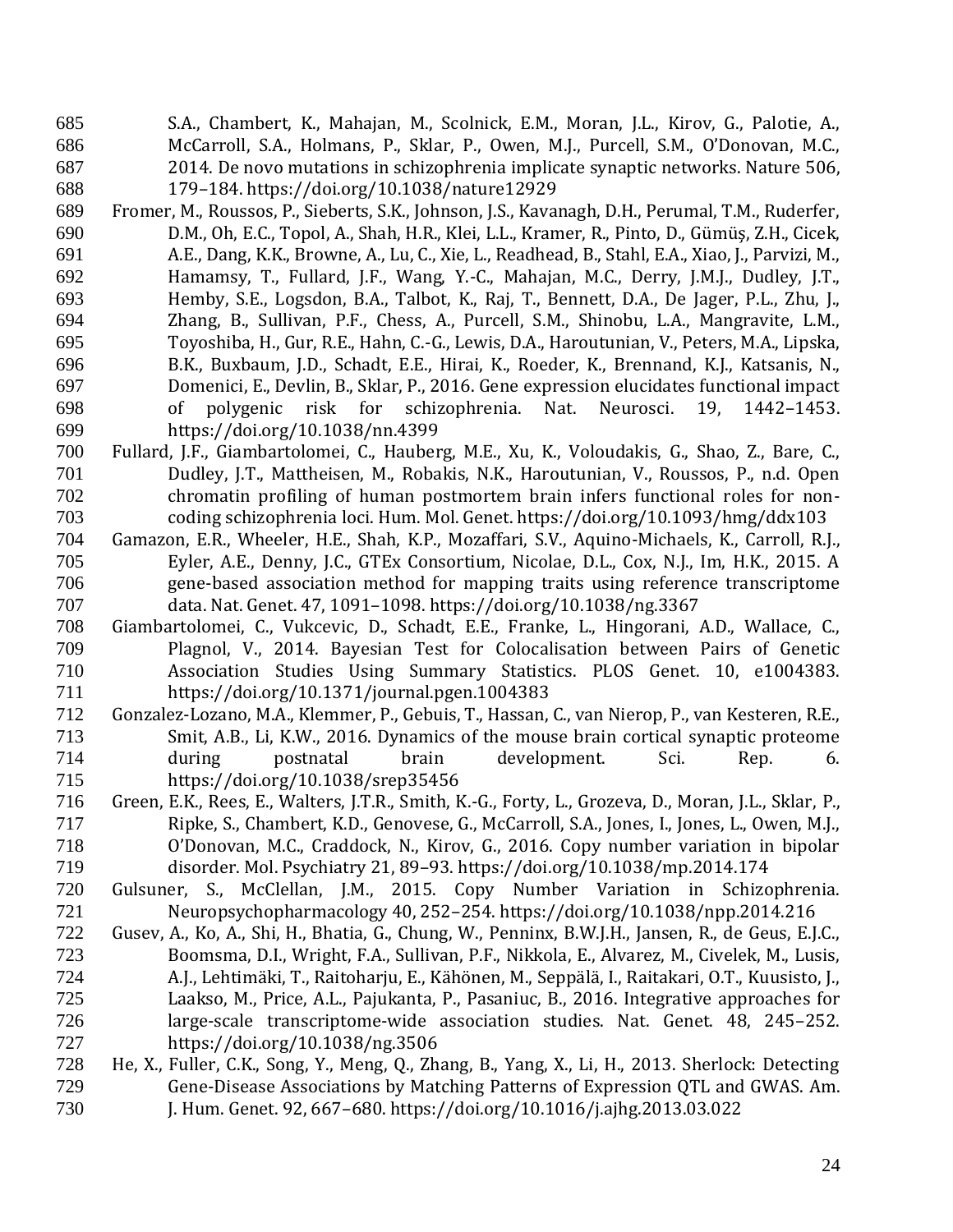- Howie, B., Marchini, J., Stephens, M., 2011. Genotype Imputation with Thousands of Genomes. G3 GenesGenomesGenetics 1, 457–470. https://doi.org/10.1534/g3.111.001198
- Judy, J.T., Zandi, P.P., 2013. A review of potassium channels in bipolar disorder. Front. Genet. 4. https://doi.org/10.3389/fgene.2013.00105
- Kataoka, M., Matoba, N., Sawada, T., Kazuno, A.-A., Ishiwata, M., Fujii, K., Matsuo, K., Takata, A., Kato, T., 2016. Exome sequencing for bipolar disorder points to roles of de novo loss-of-function and protein-altering mutations. Mol. Psychiatry 21, 885–893. https://doi.org/10.1038/mp.2016.69
- Khera, A.V., Chaffin, M., Aragam, K., Emdin, C.A., Klarin, D., Haas, M., Roselli, C., Natarajan, P., Kathiresan, S., 2017. Genome-wide polygenic score to identify a monogenic risk-equivalent for coronary disease. bioRxiv 218388. https://doi.org/10.1101/218388
- Kirov, G., Pocklington, A.J., Holmans, P., Ivanov, D., Ikeda, M., Ruderfer, D., Moran, J., Chambert, K., Toncheva, D., Georgieva, L., Grozeva, D., Fjodorova, M., Wollerton, R., Rees, E., Nikolov, I., van de Lagemaat, L.N., Bayés, À., Fernandez, E., Olason, P.I., Böttcher, Y., Komiyama, N.H., Collins, M.O., Choudhary, J., Stefansson, K., Stefansson, H., Grant, S.G.N., Purcell, S., Sklar, P., O'Donovan, M.C., Owen, M.J., 2012. De novo CNV analysis implicates specific abnormalities of postsynaptic signalling complexes in the pathogenesis of schizophrenia. Mol. Psychiatry 17, 142–153. https://doi.org/10.1038/mp.2011.154
- Leeuw, C.A. de, Mooij, J.M., Heskes, T., Posthuma, D., 2015. MAGMA: Generalized Gene-Set Analysis of GWAS Data. PLOS Comput. Biol. 11, e1004219. https://doi.org/10.1371/journal.pcbi.1004219
- Li, J., Ma, Z., Shi, M., Malty, R.H., Aoki, H., Minic, Z., Phanse, S., Jin, K., Wall, D.P., Zhang, Z., Urban, A.E., Hallmayer, J., Babu, M., Snyder, M., 2015. Identification of Human Neuronal Protein Complexes Reveals Biochemical Activities and Convergent Mechanisms of Action in Autism Spectrum Disorders. Cell Syst. 1, 361–374. https://doi.org/10.1016/j.cels.2015.11.002
- Li, K.K.-W., Yang, L., Pang, J.C.-S., Chan, A.K.-Y., Zhou, L., Mao, Y., Wang, Y., Lau, K.-M., Poon, W.S., Shi, Z., Ng, H.-K., 2013. MIR-137 Suppresses Growth and Invasion, is Downregulated in Oligodendroglial Tumors and Targets CSE1L. Brain Pathol. 23, 426–439. https://doi.org/10.1111/bpa.12015
- Li, Q.S., Tian, C., Seabrook, G.R., Drevets, W.C., Narayan, V.A., 2016. Analysis of 23andMe antidepressant efficacy survey data: implication of circadian rhythm and neuroplasticity in bupropion response. Transl. Psychiatry 6, e889. https://doi.org/10.1038/tp.2016.171
- Lichtenstein, P., Yip, B.H., Björk, C., Pawitan, Y., Cannon, T.D., Sullivan, P.F., Hultman, C.M., 2009. Common genetic determinants of schizophrenia and bipolar disorder in Swedish families: a population-based study. The Lancet 373, 234–239. https://doi.org/10.1016/S0140-6736(09)60072-6
- Luoni, A., Massart, R., Nieratschker, V., Nemoda, Z., Blasi, G., Gilles, M., Witt, S.H., Suderman, M.J., Suomi, S.J., Porcelli, A., Rizzo, G., Fazio, L., Torretta, S., Rampino, A., Berry, A., Gass, P., Cirulli, F., Rietschel, M., Bertolino, A., Deuschle, M., Szyf, M., Riva, M.A., 2016. Ankyrin-3 as a molecular marker of early-life stress and vulnerability to psychiatric disorders. Transl. Psychiatry 6, e943. https://doi.org/10.1038/tp.2016.211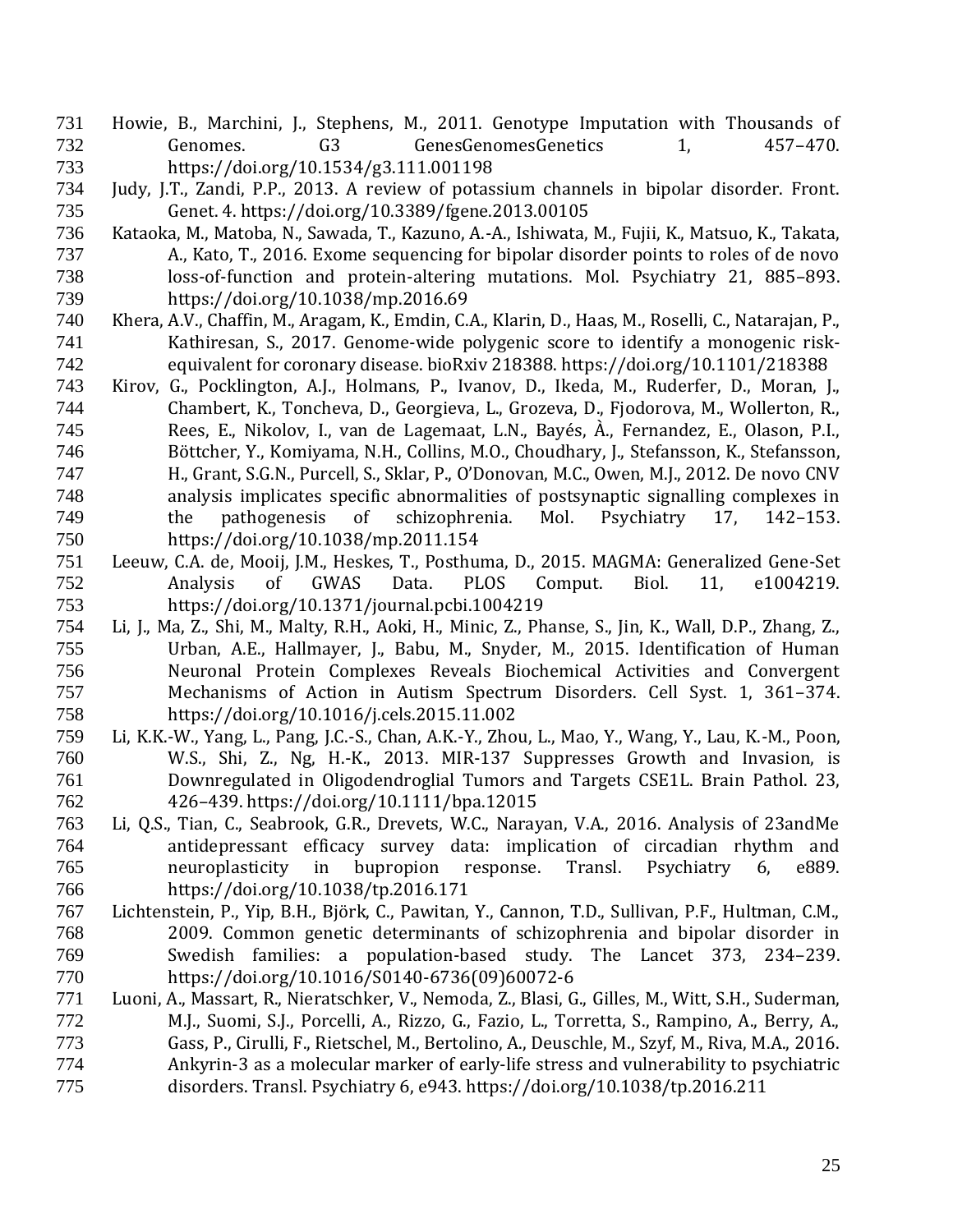- Moczulska, K.E., Pichler, P., Schutzbier, M., Schleiffer, A., Rumpel, S., Mechtler, K., 2014. Deep and Precise Quantification of the Mouse Synaptosomal Proteome Reveals Substantial Remodeling during Postnatal Maturation. J. Proteome Res. 13, 4310– 4324. https://doi.org/10.1021/pr500456t
- Mohanan, V., Nakata, T., Desch, A.N., Lévesque, C., Boroughs, A., Guzman, G., Cao, Z., Creasey, E., Yao, J., Boucher, G., Charron, G., Bhan, A.K., Schenone, M., Carr, S.A., Reinecker, H.- C., Daly, M.J., Rioux, J.D., Lassen, K.G., Xavier, R.J., 2018. C1orf106 is a colitis risk gene that regulates stability of epithelial adherens junctions. Science eaan0814. https://doi.org/10.1126/science.aan0814
- Nelson, M.R., Tipney, H., Painter, J.L., Shen, J., Nicoletti, P., Shen, Y., Floratos, A., Sham, P.C., Li, M.J., Wang, J., Cardon, L.R., Whittaker, J.C., Sanseau, P., 2015. The support of human genetic evidence for approved drug indications. Nat. Genet. advance online publication. https://doi.org/10.1038/ng.3314
- Nöthen, M.M., Nieratschker, V., Cichon, S., Rietschel, M., 2010. New findings in the genetics of major psychoses. Dialogues Clin. Neurosci. 12, 85–93.
- Okbay, A., Baselmans, B.M.L., De Neve, J.-E., Turley, P., Nivard, M.G., Fontana, M.A., Meddens, S.F.W., Linnér, R.K., Rietveld, C.A., Derringer, J., Gratten, J., Lee, J.J., Liu, J.Z., de Vlaming, R., Ahluwalia, T.S., Buchwald, J., Cavadino, A., Frazier-Wood, A.C., Furlotte, N.A., Garfield, V., Geisel, M.H., Gonzalez, J.R., Haitjema, S., Karlsson, R., van der Laan, S.W., Ladwig, K.-H., Lahti, J., van der Lee, S.J., Lind, P.A., Liu, T., Matteson, L., Mihailov, E., Miller, M.B., Minica, C.C., Nolte, I.M., Mook-Kanamori, D., van der Most, P.J., Oldmeadow, C., Qian, Y., Raitakari, O., Rawal, R., Realo, A., Rueedi, R., Schmidt, B., Smith, A.V., Stergiakouli, E., Tanaka, T., Taylor, K., Wedenoja, J., Wellmann, J., Westra, H.-J., Willems, S.M., Zhao, W., LifeLines Cohort Study, Amin, N., Bakshi, A., Boyle, P.A., Cherney, S., Cox, S.R., Davies, G., Davis, O.S.P., Ding, J., Direk, N., Eibich, P., Emeny, R.T., Fatemifar, G., Faul, J.D., Ferrucci, L., Forstner, A., Gieger, C., Gupta, R., Harris, T.B., Harris, J.M., Holliday, E.G., Hottenga, J.-J., De Jager, P.L., Kaakinen, M.A., Kajantie, E., Karhunen, V., Kolcic, I., Kumari, M., Launer, L.J., Franke, L., Li-Gao, R., Koini, M., Loukola, A., Marques-Vidal, P., Montgomery, G.W., Mosing, M.A., Paternoster, L., Pattie, A., Petrovic, K.E., Pulkki-Råback, L., Quaye, L., Räikkönen, K., Rudan, I., Scott, R.J., Smith, J.A., Sutin, A.R., Trzaskowski, M., Vinkhuyzen, A.E., Yu, L., Zabaneh, D., Attia, J.R., Bennett, D.A., Berger, K., Bertram, L., Boomsma, D.I., Snieder, H., Chang, S.- C., Cucca, F., Deary, I.J., van Duijn, C.M., Eriksson, J.G., Bültmann, U., de Geus, E.J.C., Groenen, P.J.F., Gudnason, V., Hansen, T., Hartman, C.A., Haworth, C.M.A., Hayward, C., Heath, A.C., Hinds, D.A., Hyppönen, E., Iacono, W.G., Järvelin, M.-R., Jöckel, K.-H., Kaprio, J., Kardia, S.L.R., Keltikangas-Järvinen, L., Kraft, P., Kubzansky, L.D., Lehtimäki, T., Magnusson, P.K.E., Martin, N.G., McGue, M., Metspalu, A., Mills, M., de Mutsert, R., Oldehinkel, A.J., Pasterkamp, G., Pedersen, N.L., Plomin, R., Polasek, O., Power, C., Rich, S.S., Rosendaal, F.R., den Ruijter, H.M., Schlessinger, D., Schmidt, H., Svento, R., Schmidt, R., Alizadeh, B.Z., Sørensen, T.I.A., Spector, T.D., Steptoe, A., Terracciano, A., Thurik, A.R., Timpson, N.J., Tiemeier, H., Uitterlinden, A.G., Vollenweider, P., Wagner, G.G., Weir, D.R., Yang, J., Conley, D.C., Smith, G.D., Hofman, A., Johannesson, M., Laibson, D.I., Medland, S.E., Meyer, M.N., Pickrell, J.K., Esko, T., Krueger, R.F., Beauchamp, J.P., Koellinger, P.D., Benjamin, D.J., Bartels, M., Cesarini, D., 2016. Genetic variants associated with subjective well-being, depressive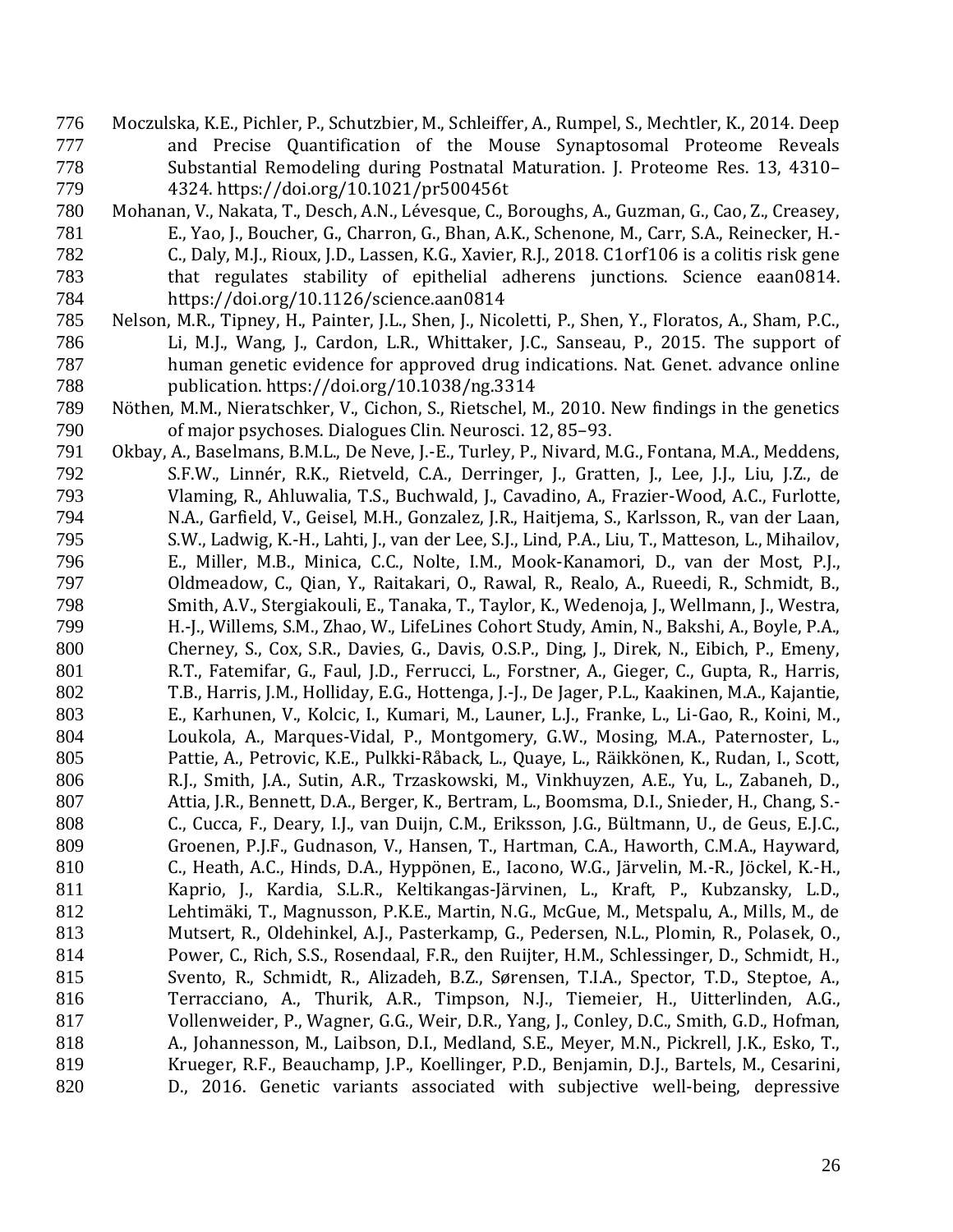- symptoms, and neuroticism identified through genome-wide analyses. Nat. Genet. advance online publication. https://doi.org/10.1038/ng.3552
- Pickrell, J.K., Berisa, T., Liu, J.Z., Ségurel, L., Tung, J.Y., Hinds, D.A., 2016. Detection and interpretation of shared genetic influences on 42 human traits. Nat. Genet. 48, 709– 717. https://doi.org/10.1038/ng.3570
- Ruderfer, D.M., Charney, A.W., Readhead, B., Kidd, B.A., Kähler, A.K., Kenny, P.J., Keiser, M.J., Moran, J.L., Hultman, C.M., Scott, S.A., Sullivan, P.F., Purcell, S.M., Dudley, J.T., Sklar, P., 2016. Polygenic overlap between schizophrenia risk and antipsychotic response: a genomic medicine approach. Lancet Psychiatry 3, 350–357. https://doi.org/10.1016/S2215-0366(15)00553-2
- Ruderfer, D.M., Fanous, A.H., Ripke, S., McQuillin, A., Amdur, R.L., Gejman, P.V., O'Donovan, M.C., Andreassen, O.A., Djurovic, S., Hultman, C.M., Kelsoe, J.R., Jamain, S., Landén, M., Leboyer, M., Nimgaonkar, V., Nurnberger, J., Smoller, J.W., Craddock, N., Corvin, A., Sullivan, P.F., Holmans, P., Sklar, P., Kendler, K.S., 2014. Polygenic dissection of diagnosis and clinical dimensions of bipolar disorder and schizophrenia. Mol. Psychiatry 19, 1017–1024. https://doi.org/10.1038/mp.2013.138
- Schizophrenia Working Group of the Psychiatric Genomics Consortium, 2014. Biological insights from 108 schizophrenia-associated genetic loci. Nature 511, 421–427. https://doi.org/10.1038/nature13595
- Sekar, A., Bialas, A.R., de Rivera, H., Davis, A., Hammond, T.R., Kamitaki, N., Tooley, K., Presumey, J., Baum, M., Van Doren, V., Genovese, G., Rose, S.A., Handsaker, R.E., Schizophrenia Working Group of the Psychiatric Genomics Consortium, Daly, M.J., Carroll, M.C., Stevens, B., McCarroll, S.A., 2016. Schizophrenia risk from complex variation of complement component 4. Nature 530, 177–183. https://doi.org/10.1038/nature16549
- Shi, H., Kichaev, G., Pasaniuc, B., 2016. Contrasting the Genetic Architecture of 30 Complex Traits from Summary Association Data. Am. J. Hum. Genet. 99, 139–153. https://doi.org/10.1016/j.ajhg.2016.05.013
- Stahl, E., Forstner, A., McQuillin, A., Ripke, S., Pgc, B.D.W.G. of the, Ophoff, R., Scott, L., Cichon, S., Andreassen, O.A., Sklar, P., Kelsoe, J., Breen, G., 2017. Genomewide association study identifies 30 loci associated with bipolar disorder. bioRxiv 173062. https://doi.org/10.1101/173062
- Stone, J.L., O'Donovan, M.C., Gurling, H., Kirov, G.K., Blackwood, D.H.R., Corvin, A., Craddock, N.J., Gill, M., Hultman, C.M., Lichtenstein, P., McQuillin, A., Pato, C.N., Ruderfer, D.M., Owen, M.J., Clair, D.S., Sullivan, P.F., Sklar, P., (Leader), S.M.P., Korn, J., Macgregor, S., Morris, D.W., O'Dushlaine, C.T., Daly, M.J., Visscher, P.M., Holmans, P.A., Purcell, S.M., Scolnick, E.M., (Leader), P.S., Williams, N.M., Georgieva, L., Nikolov, I., Norton, N., Williams, H., Toncheva, D., Milanova, V., Thelander, E.F., Sullivan, P., Kenny, E., Waddington, J.L., Choudhury, K., Datta, S., Pimm, J., Thirumalai, S., Puri, V., Krasucki, R., Lawrence, J., Quested, D., Bass, N., Curtis, D., Crombie, C., Fraser, G., Kwan, S.L., Walker, N., Muir, W.J., McGhee, K.A., Pickard, B., Malloy, P., Maclean, A.W., Beck, M.V., Pato, M.T., Medeiros, H., Middleton, F., Carvalho, C., Morley, C., Fanous, A., Conti, D., Knowles, J.A., Ferreira, C.P., Macedo, A., Azevedo, M.H., McCarroll, S.A., Daly, M., Chambert, K., Gates, C., Gabriel, S.B., Mahon, S., Ardlie, K., 2008. Rare chromosomal deletions and duplications increase risk of schizophrenia. Nature 455, 237–241. https://doi.org/10.1038/nature07239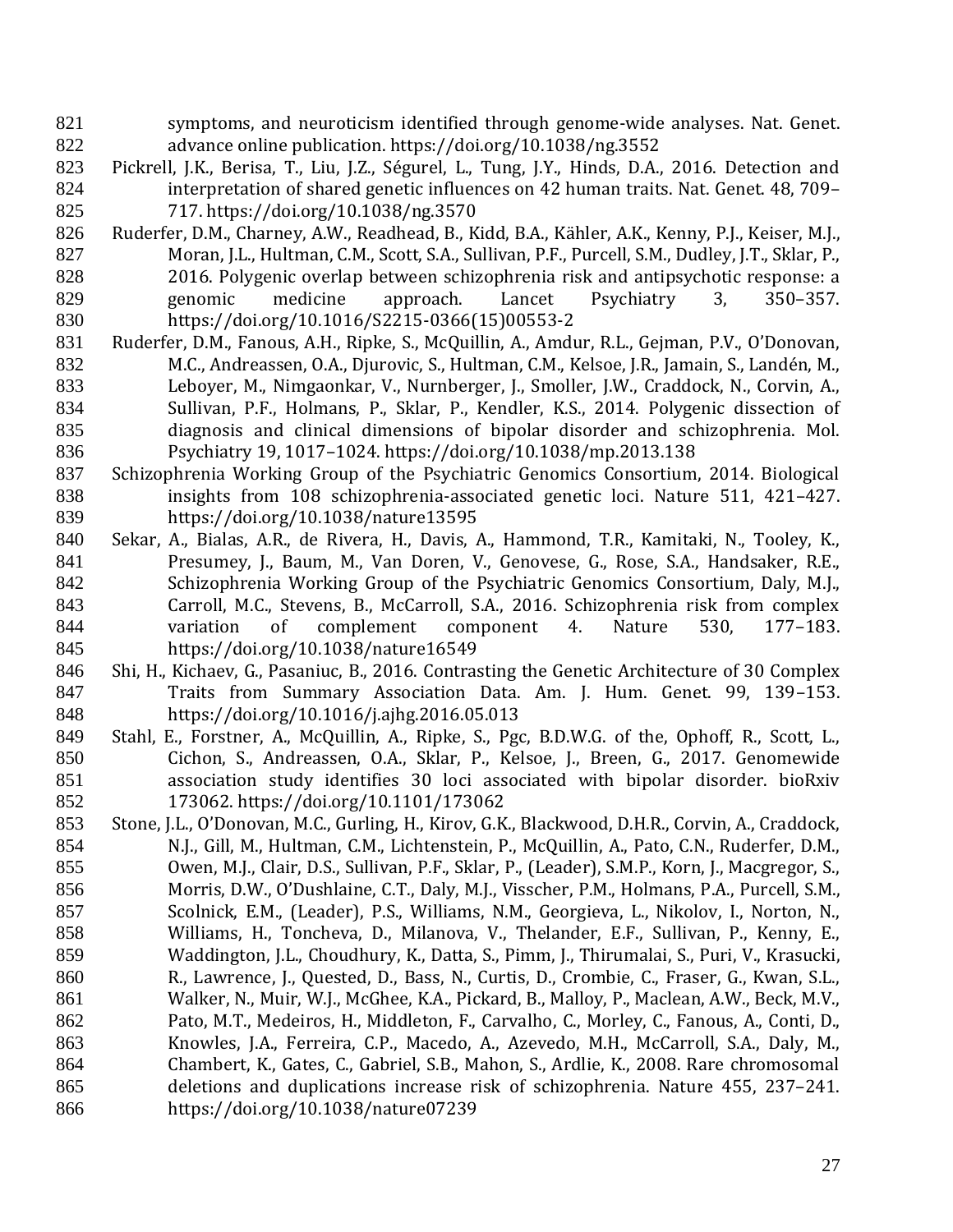- Szatkiewicz, J.P., O'Dushlaine, C., Chen, G., Chambert, K., Moran, J.L., Neale, B.M., Fromer, M., Ruderfer, D., Akterin, S., Bergen, S.E., Kähler, A., Magnusson, P.K.E., Kim, Y., Crowley, 869 J.J., Rees, E., Kirov, G., O'Donovan, M.C., Owen, M.J., Walters, J., Scolnick, E., Sklar, P., Purcell, S., Hultman, C.M., McCarroll, S.A., Sullivan, P.F., 2014. Copy number variation in schizophrenia in Sweden. Mol. Psychiatry 19, 762–773. https://doi.org/10.1038/mp.2014.40
- The 1000 Genomes Project Consortium, 2015. A global reference for human genetic variation. Nature 526, 68–74. https://doi.org/10.1038/nature15393
- Visscher, P.M., Wray, N.R., Zhang, Q., Sklar, P., McCarthy, M.I., Brown, M.A., Yang, J., 2017. 10 Years of GWAS Discovery: Biology, Function, and Translation. Am. J. Hum. Genet. 101, 5–22. https://doi.org/10.1016/j.ajhg.2017.06.005
- Watanabe, K., Taskesen, E., Bochoven, A. van, Posthuma, D., 2017. FUMA: Functional mapping and annotation of genetic associations. bioRxiv 110023. https://doi.org/10.1101/110023
- Westra, H.-J., Peters, M.J., Esko, T., Yaghootkar, H., Schurmann, C., Kettunen, J., Christiansen, M.W., Fairfax, B.P., Schramm, K., Powell, J.E., Zhernakova, A., Zhernakova, D.V., Veldink, J.H., Van den Berg, L.H., Karjalainen, J., Withoff, S., Uitterlinden, A.G., Hofman, A., Rivadeneira, F., 't Hoen, P.A.C., Reinmaa, E., Fischer, K., Nelis, M., Milani, L., Melzer, D., Ferrucci, L., Singleton, A.B., Hernandez, D.G., Nalls, M.A., Homuth, G., Nauck, M., Radke, D., Völker, U., Perola, M., Salomaa, V., Brody, J., Suchy-Dicey, A., Gharib, S.A., Enquobahrie, D.A., Lumley, T., Montgomery, G.W., Makino, S., Prokisch, H., Herder, C., Roden, M., Grallert, H., Meitinger, T., Strauch, K., Li, Y., Jansen, R.C., Visscher, P.M., Knight, J.C., Psaty, B.M., Ripatti, S., Teumer, A., Frayling, T.M., Metspalu, A., van Meurs, J.B.J., Franke, L., 2013. Systematic identification of trans eQTLs as putative drivers of known disease associations. Nat. Genet. 45, 1238–1243. https://doi.org/10.1038/ng.2756
- Whiteford, H.A., Degenhardt, L., Rehm, J., Baxter, A.J., Ferrari, A.J., Erskine, H.E., Charlson, F.J., Norman, R.E., Flaxman, A.D., Johns, N., Burstein, R., Murray, C.J., Vos, T., 2013. Global burden of disease attributable to mental and substance use disorders: findings from the Global Burden of Disease Study 2010. The Lancet 382, 1575–1586. https://doi.org/10.1016/S0140-6736(13)61611-6
- WHO | International Classification of Diseases [WWW Document], n.d. . WHO. URL http://www.who.int/classifications/icd/en/ (accessed 3.14.17).
- Yamashita, S., Miyake, N., Matsumoto, N., Osaka, H., Iai, M., Aida, N., Tanaka, Y., 2013. Neuropathology of leukoencephalopathy with brainstem and spinal cord involvement and high lactate caused by a homozygous mutation of DARS2. Brain Dev. 35, 312–316. https://doi.org/10.1016/j.braindev.2012.05.007
- Yang, S., Van Dongen, H.P.A., Wang, K., Berrettini, W., Bućan, M., 2008. Assessment of circadian function in fibroblasts of patients with bipolar disorder. Mol. Psychiatry 14, 143–155. https://doi.org/10.1038/mp.2008.10
- Zhu, Z., Zhang, F., Hu, H., Bakshi, A., Robinson, M.R., Powell, J.E., Montgomery, G.W., Goddard, M.E., Wray, N.R., Visscher, P.M., Yang, J., 2016. Integration of summary data from GWAS and eQTL studies predicts complex trait gene targets. Nat. Genet. 48, 481–487. https://doi.org/10.1038/ng.3538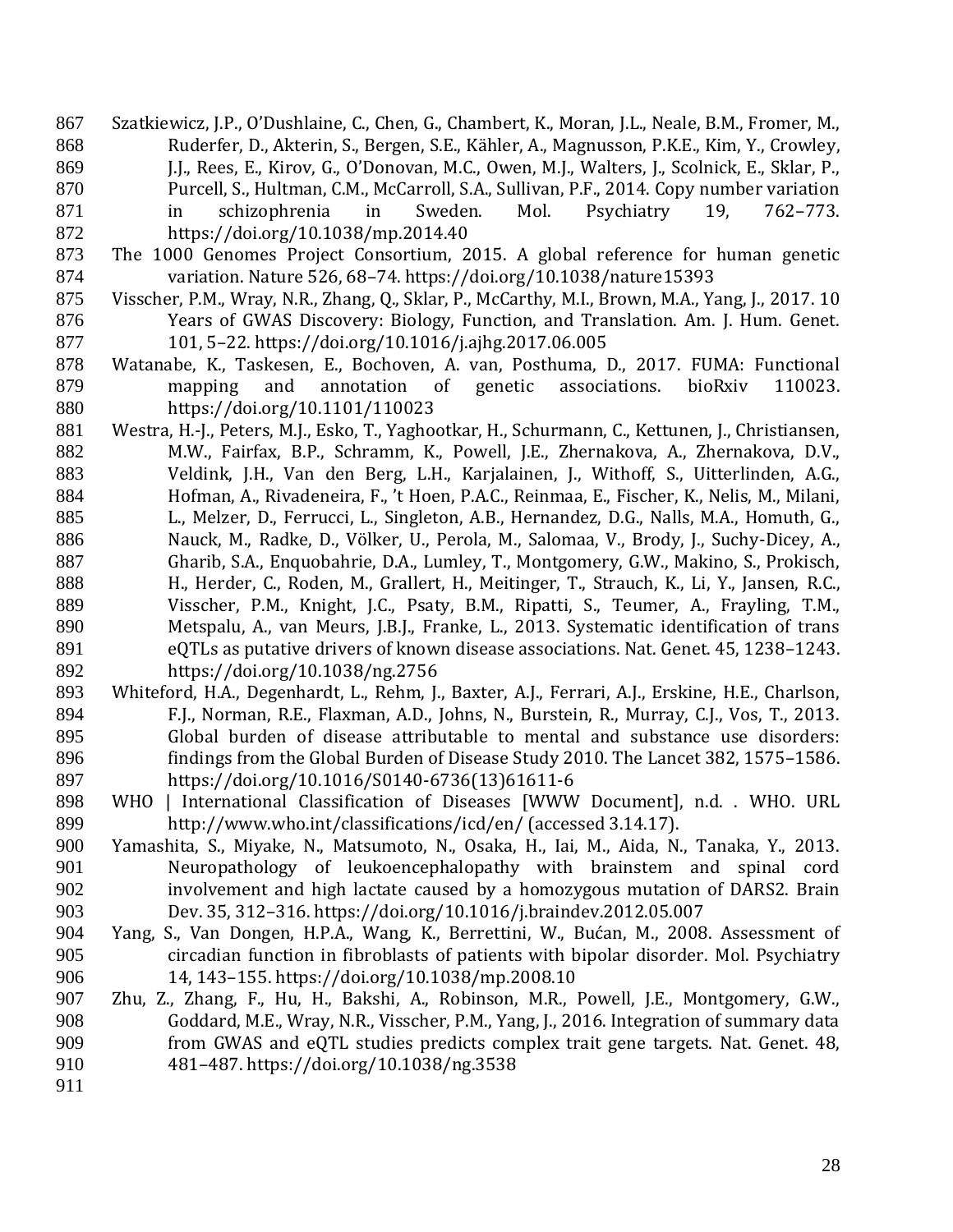- 
- 
- 
- 
- **Figure Legends**
- 

# **Figure 1. Associated Genomic Loci Shared and Divergent Between BD and SCZ**

a) Odds ratios (OR) from independent data sets of BD (blue) and SCZ (red) for each of the 114

genome-wide significant variants in the BD and SCZ vs controls GWAS. b) Manhattan plot for

SCZ vs BD GWAS.

# **Figure 2. Polygenic Risk Score Dissection of Clinical Symptom Dimensions**

 Effect size (calculated by dividing regression estimate by standard error) from regression analysis including ancestry covariates for each subphenotype and PRS for BD (x-axis) and SCZ (y-axis). Point size represents –log10(p-value) with SCZ (red) and BD (blue). Numbered subphenotypes are 1) comorbid migraine, 2) panic attacks 3) suicide attempt 4) mixed states 5) rapid cycling 6) comorbid eating disorder 7) comorbid OCD 8) year of birth 9) suicide ideation 10) panic disorder 11) number of suicide attempts 12) depressive symptoms (SCZ) 13) episodes depressive 14) episodes total 15) positive symptoms (SCZ) 16) irritable mania 17) age of onset depression 18) family history 19) episodes mixed mania 20) unipolar mania 21) alcohol substance dependence 22) age of onset mania 23) age at interview 24) number of hospitalizations. All subphenotypes are in BD except those labeled (SCZ).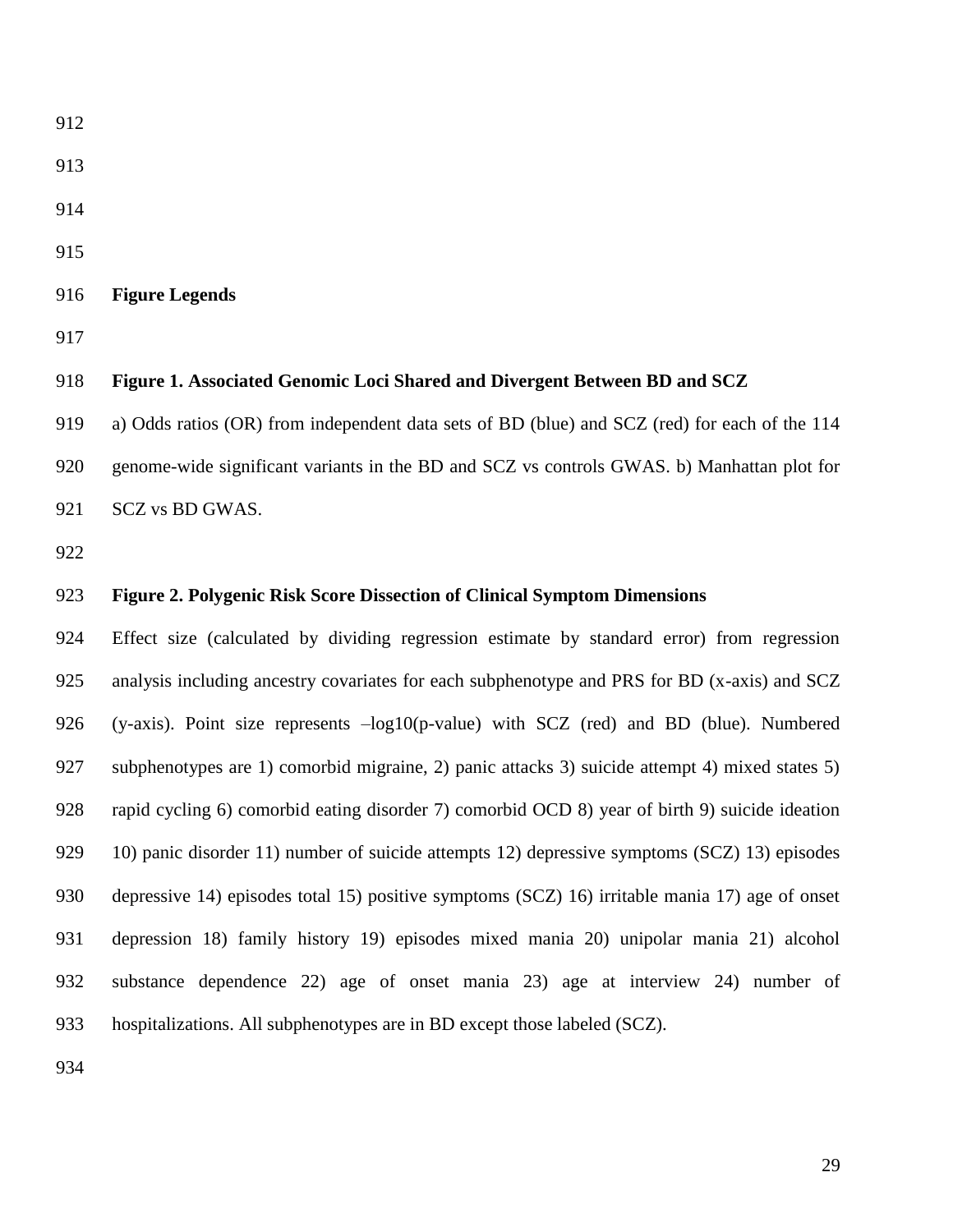| 935 | <b>Table Legends</b> |
|-----|----------------------|
|     |                      |

| 937 | Table 1. Most Significant Associated Loci from SCZ vs BD GWAS                                 |
|-----|-----------------------------------------------------------------------------------------------|
| 938 | Association results for the five most significant variants in the SCZ vs BD GWAS with the top |
| 939 | two being genome-wide significant. Each variant includes results from the independent BD vs   |
| 940 | controls and SCZ vs controls GWAS and the comparable p-value from a heterogeneity test when   |
| 941 | performing a two cohort meta-analysis of SCZ and BD.                                          |
| 942 |                                                                                               |
| 943 | Table 2. Complete Results of Polygenic Risk Score Dissection Analysis                         |
| 944 | Polygenic scoring results of all four GWAS phenotypes (BD+SCZ vs controls, BD vs controls,    |
| 945 | SCZ vs controls and SCZ vs BD) and 24 subphenotypes from BD and 4 subphenotypes from          |
| 946 | SCZ, rows without case/control counts are quantitative measures. Significance and effects are |
| 947 | from regression analysis of subphenotype on PRS including principal components of ancestry    |
| 948 | and site as covariates. Effect is the regression estimate divided by the standard error.      |
| 949 |                                                                                               |
| 950 | <b>Supplementary Figure Legends</b>                                                           |
| 951 |                                                                                               |
| 952 | Figure S1. Related to Figure 1b. Regional Association Plot and Forest Plot for the First      |
| 953 | Genome-wide Significant Hit in the SCZ vs BD GWAS.                                            |
| 954 | Figure S2. Related to Figure 1b. Regional Association Plot and Forest Plot for the Second     |
| 955 | Genome-wide Significant Hit in the SCZ vs BD GWAS.                                            |
| 956 |                                                                                               |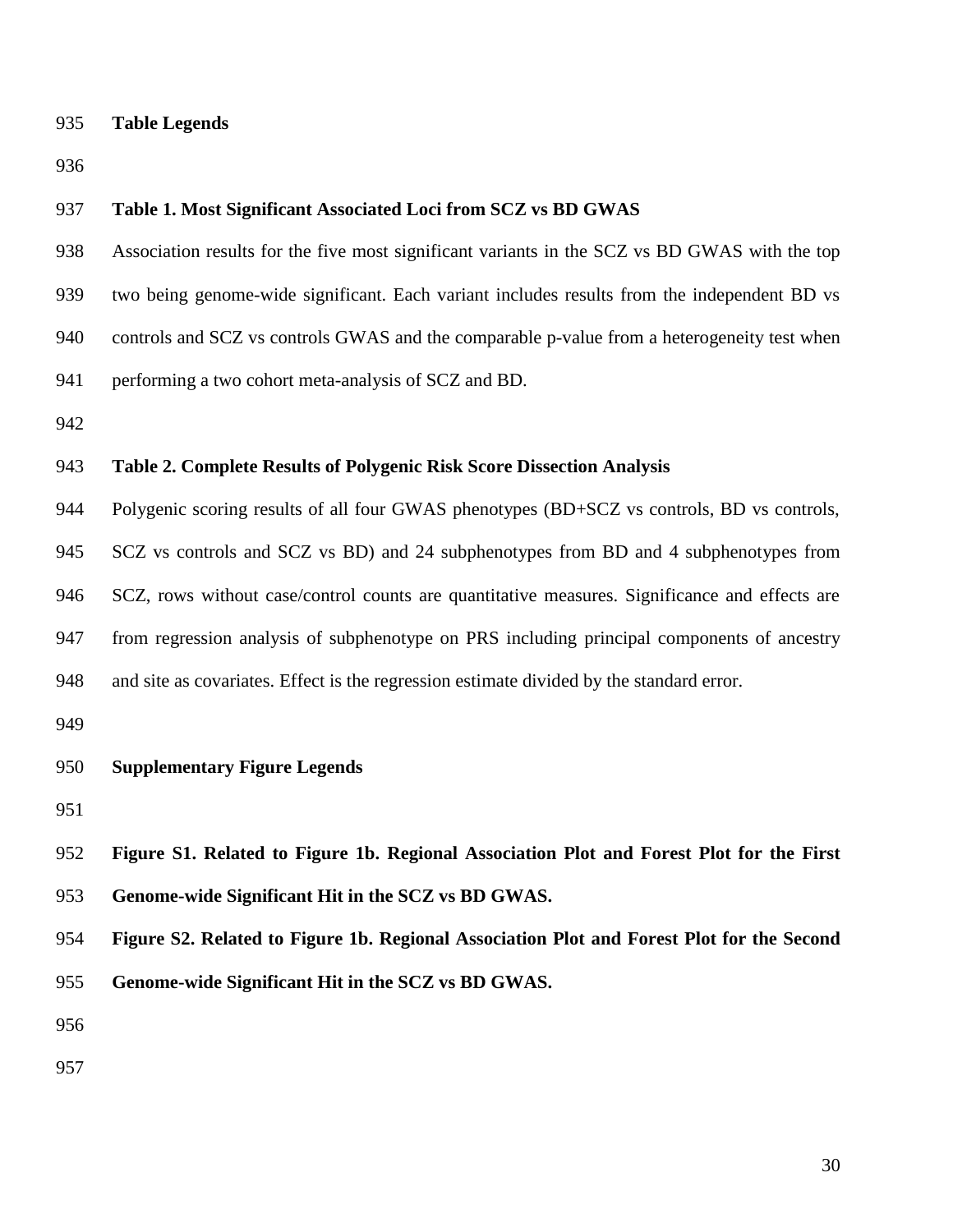**Figure S3. Related to Summary-data-based Mendelian Randomization. Detailed Association of DCAKD from SMR.**

 Results at the *DCAKD* locus from SMR analysis of SCZ vs BD. Top plot, brown dots represent the *P* values for SNPs from SCZ vs BD GWAS, diamonds represent the *P* values for probes from the SMR test. Bottom plot, the eQTL *P* values of SNPs from the Westra study for the ILMN\_1811648 probe tagging *DCAKD*. The top and bottom plots include all the SNPs available in the region in the GWAS and eQTL summary data, respectively, rather than only the SNPs common to both data sets. Highlighted in red is the gene (*DCAKD*) that passed the SMR and HEIDI tests.

 **Figure S4. Related to Regional SNP-heritability estimation. Heritability Estimates for BD and SCZ in Genome-wide Significant Regions of BD and SCZ.**

Regional SNP-heritability estimates for SCZ and BD stratified by whether the region contains

971 the most significant variant in a genome-wide significant locus in BD, SCZ, neither or both.

**STAR Methods**

# **CONTACT FOR REAGENT AND RESOURCE SHARING**

 Genotype and phenotype data use is restricted and governed by the Psychiatric Genetics Consortium. Further information and requests for analytical results or additional information should be directed to and will be fulfilled by the Lead Contact, Douglas Ruderfer [\(douglas.ruderfer@vanderbilt.edu\)](mailto:douglas.ruderfer@vanderbilt.edu).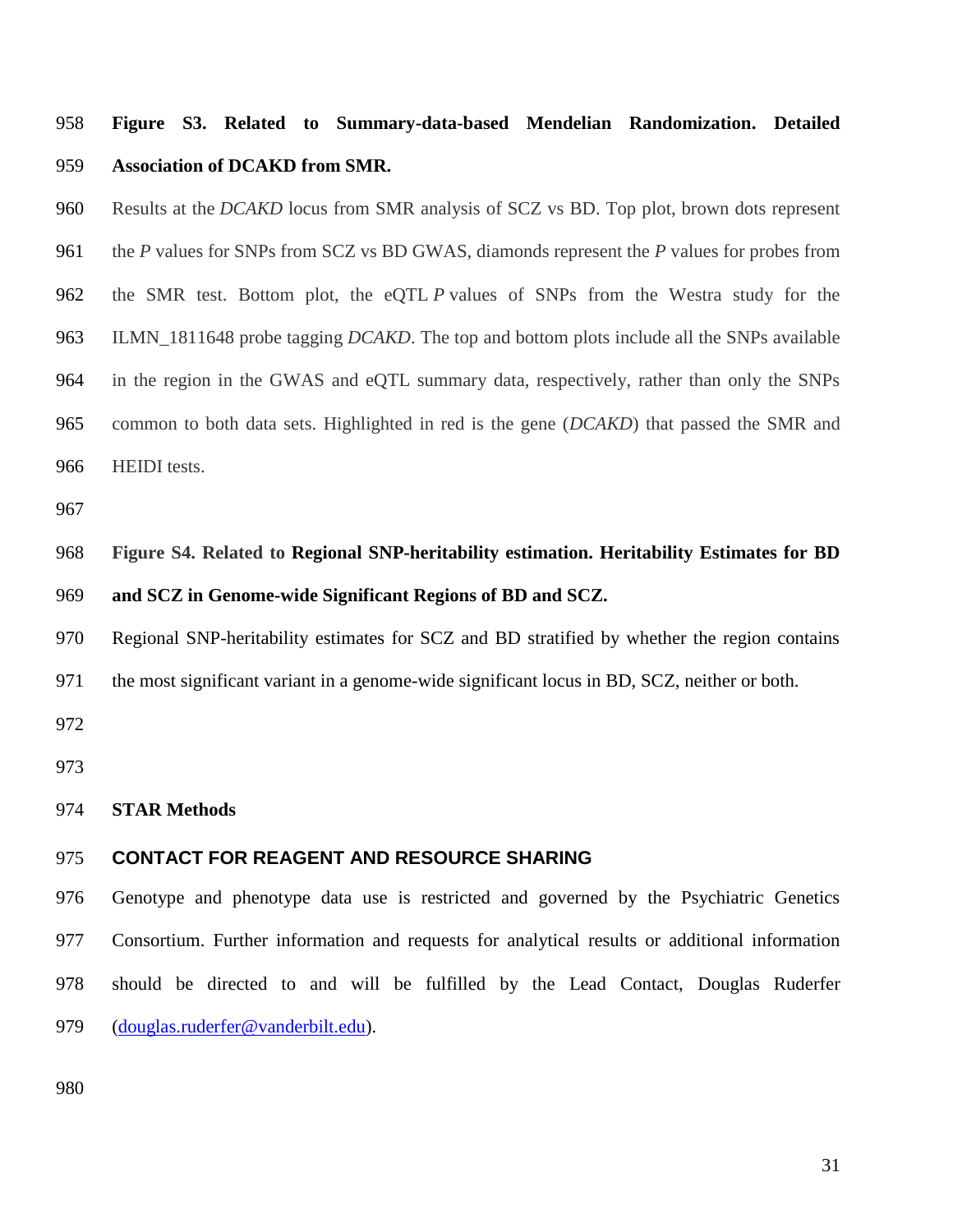#### **SUBJECT DETAILS**

#### **Genotyped Sample Description**

SCZ samples are a substantial subset of those analyzed previously(Schizophrenia Working

- Group of the Psychiatric Genomics Consortium, 2014). BD samples are the newest collection
- 985 from Psychiatric Genomics Consortium Bipolar Disorder Working Group(Stahl et al., 2017).

 Below we provide information on the individual samples used here as provided by the original PGC disorder publications. Additionally, most studies have been described in detail in the citations provided. The boldfaced first line for each sample is study PI, PubMed ID, country

- (study name), and the PGC internal tag or study identifier.
- 

#### **European ancestry, case-control design**

- *Schizophrenia*
- **Adolfsson, R | NP | Umeå, Sweden | scz\_umeb\_eur**

#### **Adolfsson, R | NP | Umeå, Sweden | scz\_umes\_eur**

 Cases of European ancestry were ascertained from multiple different studies of schizophrenia (1992-2009). The diagnostic processes were similar between studies, and the final diagnosis is a best-estimate consensus lifetime diagnosis based on multiple sources of information such as clinical evaluation by research psychiatrists, different types of semi-structured interviews made by trained research nurses and research psychiatrists, medical records, course of the disease and data from multiple informants. Diagnosis was made in accordance with the Diagnostic and Statistical Manual of Mental Disorders-Version IV (DSM-IV) or International Classification of Diseases, 10th Revision (ICD-10) criteria. Controls were recruited from the Betula study, an ongoing longitudinal, prospective, population-based study from the same geographic area (North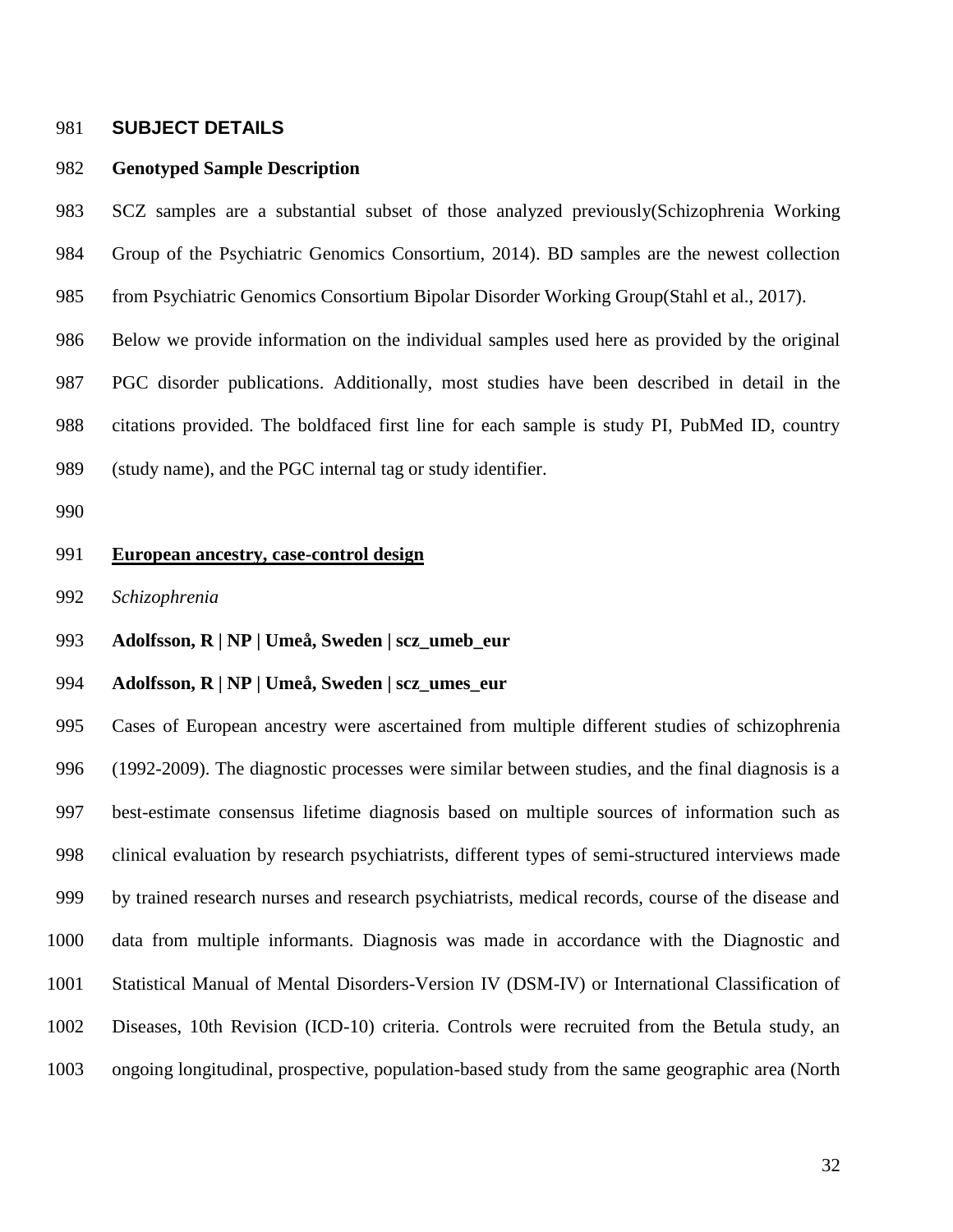Sweden) that is studying aging, health, and cognition in adults. All subjects (cases and controls) participated after giving written informed consent and the regional Ethical Review Board at the University of Umeå approved all original studies and participation in the PGC. GWAS genotyping was performed at Broad Institute.

# **Andreassen, O | 19571808 | Norway (TOP) | scz\_top8\_eur**

 In the TOP study (Tematisk omrade psykoser), cases of European ancestry, born in Norway, were recruited from psychiatric hospitals in the Oslo region. Patients were diagnosed according to SCID and further ascertainment details have been reported. Healthy control subjects were randomly selected from statistical records of persons from the same catchment area as the patient groups. All participants provided written informed consent and the human subjects protocol was approved by the Norwegian Scientific-Ethical Committee and the Norwegian Data Protection Agency.

# **Blackwood, D | 19571811 | Edinburgh, UK | scz\_edin\_eur**

 Cases and controls were recruited from the southeast of Scotland, and ascertainment has been previously described as part of the International Schizophrenia Consortium studies. All participating subjects gave written, informed consent and the human subjects protocol was approved by the Scotland A Research Ethics Committee. DNA samples were genotyped at the Broad Institute.

#### **Børglum, A | 19571808 | Denmark | scz\_aarh\_eur**

 DNA samples for all subjects were collected from blood spots systematically collected by the Danish Newborn Screening Biobank), with case/control status established using the Danish Psychiatric Central Register. Cases were diagnosed clinically according to ICD-10 criteria.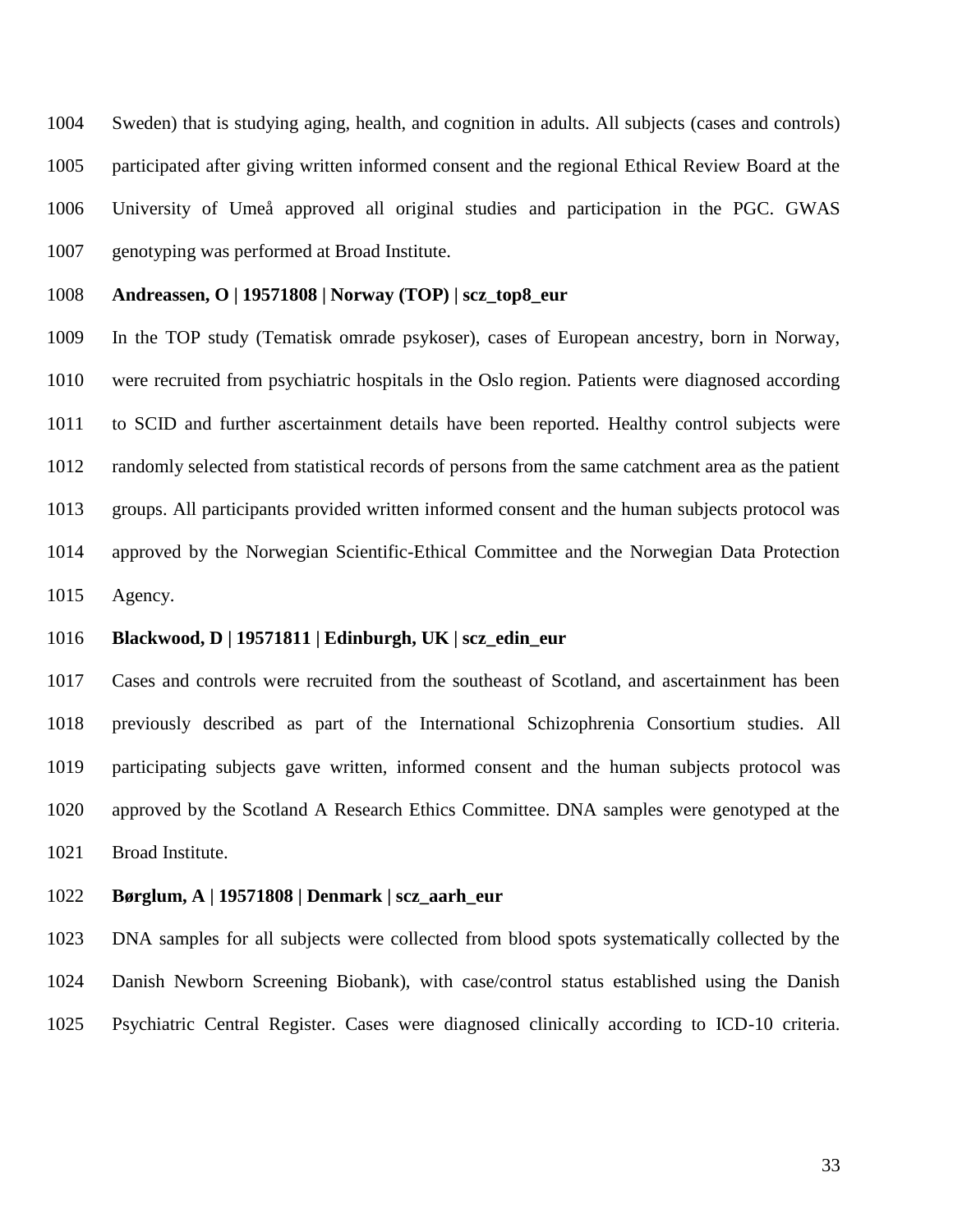Controls were selected to match the cases by birth cohort. The Danish Data Protection Agency and the ethics committees in Denmark approved the human subjects protocol.

### **Bramon | 23871474 | Seven countries (PEIC, WTCCC2) | scz\_pewb\_eur**

#### **Bramon | 23871474 | Spain (PEIC, WTCCC2) | scz\_pewb\_eur**

 The Psychosis Endophenotypes International Consortium (PEIC) was part of WTCCC2. Samples were collected through seven centers in Europe and Australia (the Institute of Psychiatry, King's College London, London; GROUP (consisting of the University of Amsterdam, Amsterdam; the University of Groningen, Groningen; Maastricht University Medical Centre, Maastricht; and the University of Utrecht, Utrecht); the University of Western Australia, Perth; the Universidad de Cantabria, Santander; the University of Edinburgh, Edinburgh; Heidelberg University, Heidelberg and Ludwig-Maximilians-Universität München, Munich). To allow for a DSM-IV diagnosis to be ascertained or ruled out, all participants (including controls and unaffected family members) underwent a structured clinical interview with the Schedule for Affective Disorders and Schizophrenia (SADS), the Structured Clinical Interview for DSM Disorders (SCID), or the Schedules for Clinical Assessment in Neuropsychiatry (SCAN). We included cases with schizophrenia and schizoaffective disorder. Participants in all groups were excluded if they had a history of neurological disease or head injury resulting in loss of consciousness.

#### **Buxbaum, J | 20489179 | New York, US & Israel | scz\_msaf\_eur**

 Samples contributed by Mount Sinai were derived from three cohorts. In all cohorts, ethical approval was obtained from all participating sites, and all subjects provided informed consent. Two of the cohorts were in a prior paper on copy number variation. One of the cohorts was from the Mount Sinai brain bank, where DNA was extracted from postmortem samples, and another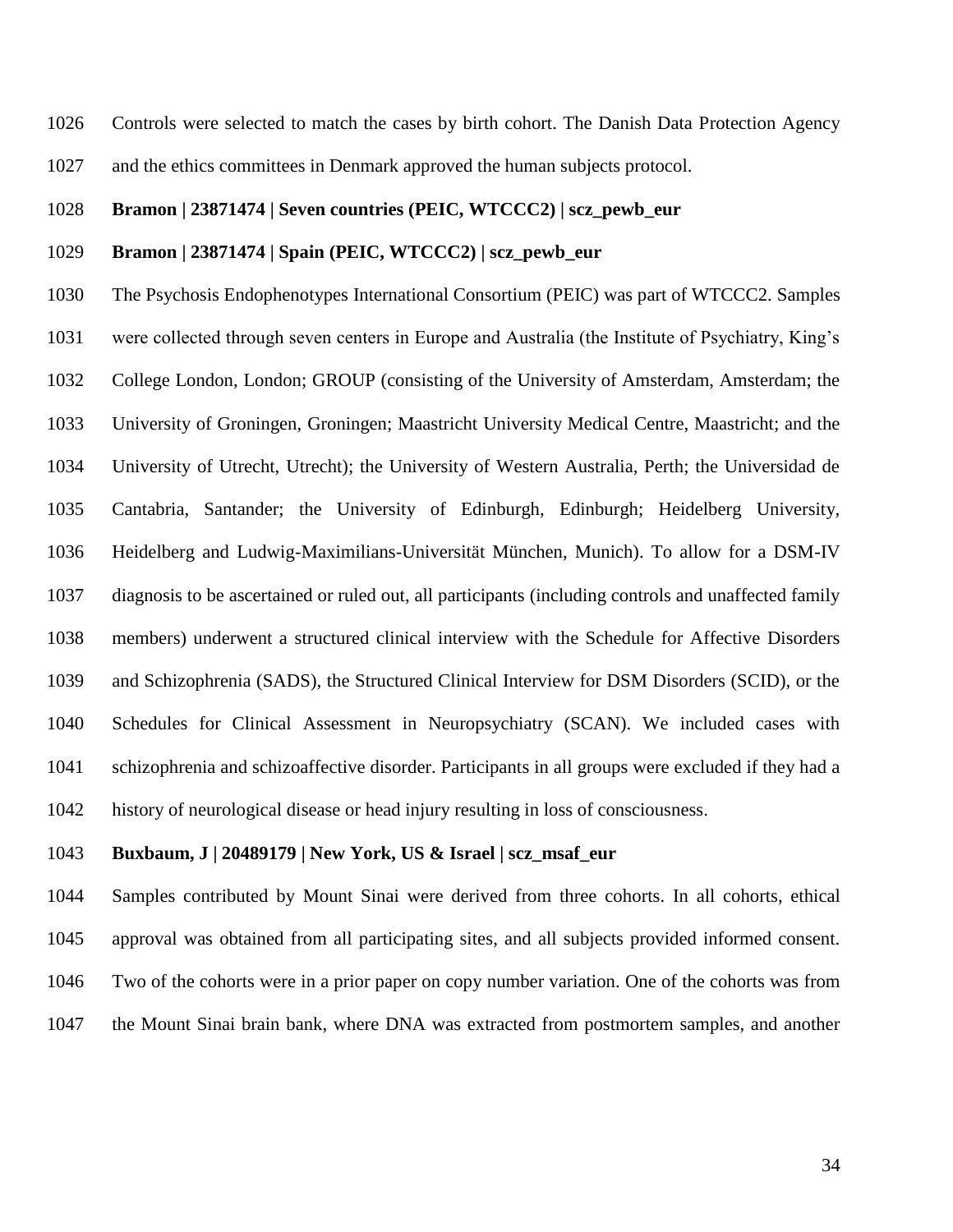comprised of patients ascertained in Israel. The third cohort included subjects more recently recruited through the Mount Sinai Conte Center.

### **Corvin, A | 19571811 | Ireland | scz\_dubl\_eur**

 The case sample was collected primarily in the Dublin area and the ascertainment procedure has been previously described. The controls were recruited, from the same region through the Irish Blood Transfusion Services. All participants gave written, informed consent and the collections were approved through the Federated Dublin Hospitals and Irish Blood Transfusion Services Research Ethics Committees, respectively. DNA samples were genotyped at the Broad Institute.

#### **Corvin, A; Riley, B | 22883433 | Ireland (WTCCC2) | scz\_irwt\_eur**

 The case sample was recruited from the Republic of Ireland and Northern Ireland. All cases had four Irish grandparents and ascertainment details have been reported elsewhere. Ethics approval was obtained from all participating hospitals and centers. Controls were blood donors from the Irish Blood Transfusion Service, whose Ethics Committee approved the human subjects protocol. All participants gave written informed consent. Samples were genotyped at Affymetrix (Santa Clara, California, US) laboratory as part of the WTCCC2 genotyping pipeline.

### **Ehrenreich, H | 20819981 | Germany (GRAS) | scz\_gras**

 The Gottingen Research Association for Schizophrenia (GRAS) collection included cases recruited across 23 German hospitals. Controls were unscreened blood donors recruited at the Georg-August-University according to national blood donation guidelines. Cases completed a structured clinical interview and were diagnosed with DSM-IV schizophrenia or schizoaffective disorder. The study was approved by the Georg-August-University ethics committee and local internal review boards of the participating centers. All participants gave written informed consent.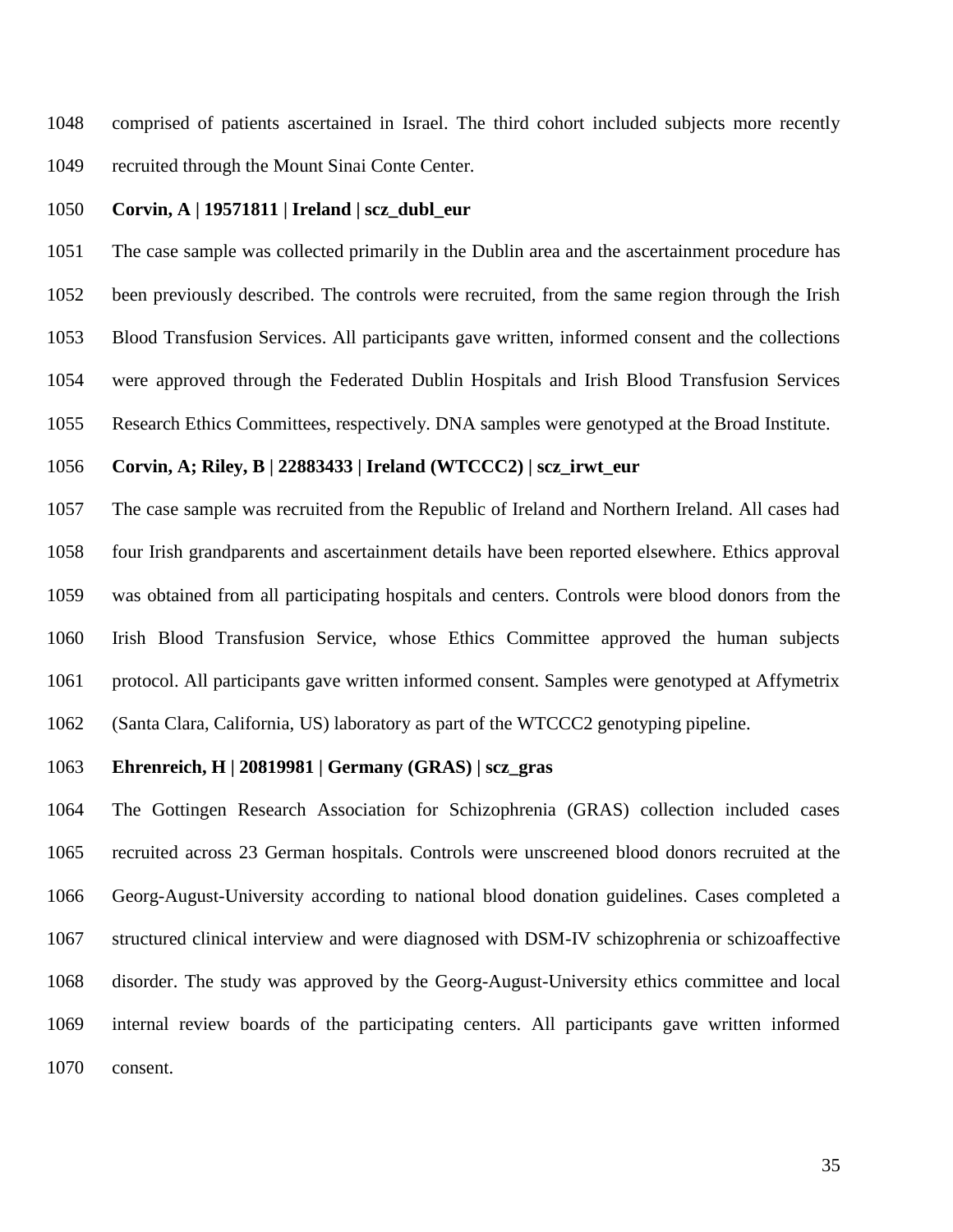### **Esko, T | 15133739 | Estonia (EGCUT) | scz\_egcu\_eur**

 The Estonian cohort comes from the population-based biobank of the Estonian Genome Project of University of Tartu (EGCUT). The project was conducted according to the Estonian Gene Research Act and all participants provided informed consent (www.biobank.ee). In total, 52,000 individuals aged 18 years or older participated in this cohort (33% men, 67% women). The population distributions of the cohort reflect those of the Estonian population (83% Estonians, 14% Russians and 3% other). General practitioners (GP) and physicians in the hospitals randomly recruited the participants. A Computer-Assisted Personal interview was conducted over 1-2 ours at doctors' offices. Data on demographics, genealogy, educational and occupational history, lifestyle and anthropometric and physiological data were assessed. Schizophrenia was diagnosed prior to the recruitment by a psychiatrist according to ICD-10 criteria and identified from the Estonian Biobank phenotype database. Controls were drawn from a larger pool of genotyped biobank samples by matching on gender, age and genetic ancestry. All the controls were population-based and have not been sampled for any specific disease.

 **Esko, T; Li, Q; Dominici E | 15133739, 24166486 | J&J and Roche cases, EGCUT controls | scz\_jr3a\_eur** 

 **Esko, T; Li, Q; Domenici E | 15133739, 24166486 | J&J and Roche cases, EGCUT controls | scz\_jr3b\_eur** 

- **Esko, T; Li, Q; Domenici E | 15133739, 24166486 | J&J and Roche cases, EGCUT controls | scz\_jri6\_eur**
- **Esko, T; Li, Q; Dominici E | 15133739, 24166486 | J&J and Roche cases cases, EGCUT controls | scz\_jrsa\_eur**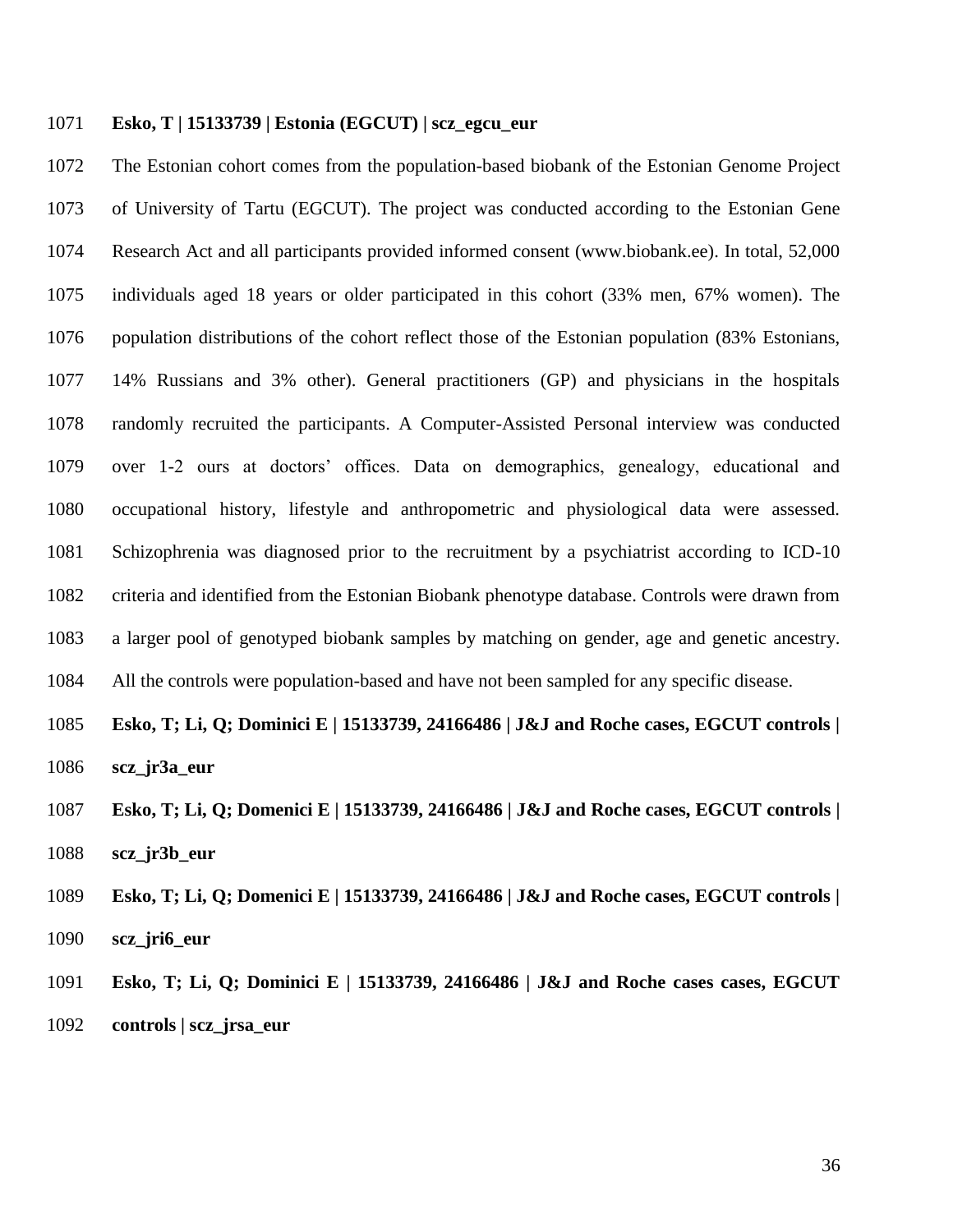Cases were collected by Johnson and Johnson (J&J) and Roche as part of clinical collaborations with hospitals and outpatient centers. Cases were diagnosed according to DSMIV criteria, with medical record review by a trained psychiatrist. There were reliability trials across centers for the J&J studies. The J& J cases were mostly collected in Eastern Europe, with most coming from Estonian and Russia (>100); intermediate numbers from Austria, the Czech Republic, Latvia, Lithuania, and Spain (50-100); and smaller collections from Bulgaria, Hungary, and Poland (<50). The Roche cases were assessed with a structured psychiatric assessment by trained interviewers. Most of the Eastern European controls were from the Estonian Biobank project (EGCUT) and were ancestrally matched with cases from the J&J sample.

#### **Gejman, P | 19571809 | US, Australia (MGS) | scz\_mgs2\_eur**

 European ancestry case samples were collected by the Molecular Genetics of Schizophrenia (MGS) collaboration across multiple sites in the USA and Australia as described in detail elsewhere. Cases gave written informed consent, and IRBs at each collecting site approved the human subjects protocol. A survey company (Knowledge Networks, under MGS guidance) collected the European ancestry control sample and ascertainment is described in detail elsewhere. DNA samples were genotyped at the Broad Institute.

## **Gurling, H | 19571811 | London, UK | scz\_uclo\_eur**

 All cases and controls were collected by University College London and had both parents from England, Scotland or Wales. All participants gave written informed consent and the U.K. National Health Service multicenter and local research ethics committee approved the human subjects protocol. Further details on ascertainment are available elsewhere. The samples were genotyped at the Broad Institute.

# **Jönsson, E | 19571808 | Sweden (Hubin) | scz\_ersw\_eur**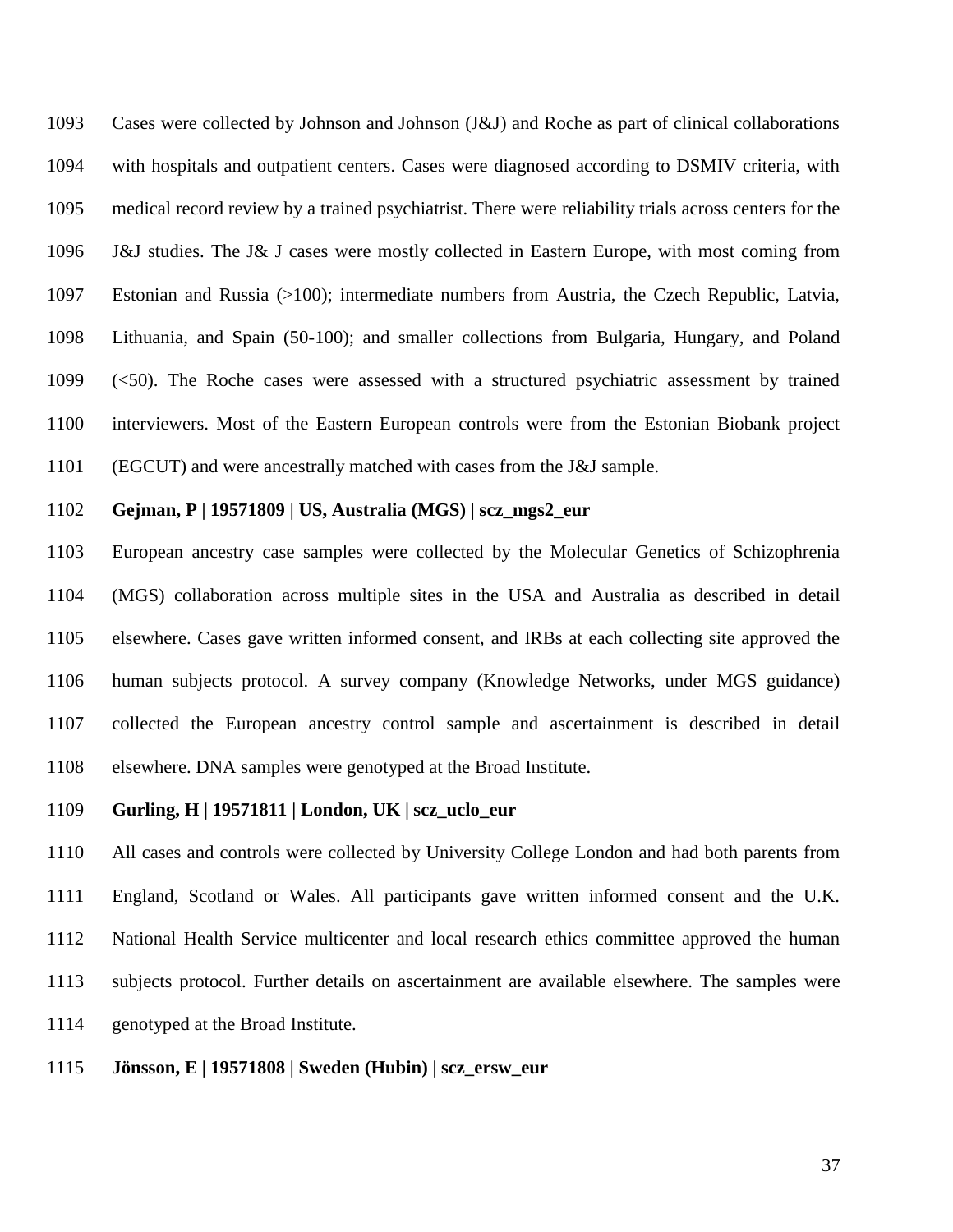Cases were recruited from northwestern Stockholm County and ascertainment has been described previously. Cases gave informed consent and the human subjects protocol was approved by the ethical committees of the Karolinska Hospital and the Stockholm Regional Ethical Committee. Controls were recruited either among subjects previously participating in biological research at the Karolinska Institute or drawn from a representative register of the population of Stockholm County. All participants provided informed consent.

# **Kirov, G | Not published | Bulgaria | scz\_buls\_eur**

 All cases were recruited from Bulgaria and had a history of hospitalization for treatment of schizophrenia. Controls were recruited from the two largest cities in Bulgaria as previously described. All participants gave written informed consent and the study was approved by local ethics committees at the participating centers.

# **Knight, J; Collier DA; Nisenbaum L| Not published | Canada (Toronto) -US(Lilly)-US (MIGen)| scz\_lktu\_eur**

 Toronto cases were recruited by referral and advertisement. Diagnoses were made according to DSM-III or DSM-IV criteria following interview and medical record review. US cases were recruited from schizophrenia clinical trials in a range of settings as part of a trial with Eli Lilly. Diagnoses were made according to DSM-III or DSM-IV criteria following interview by psychiatrist and medical record review. No controls were sampled as part of the study, and ancestrally-matched controls were chosen from the Myocardial Infarction Genetics Consortium (MIGen, dbGaP ID phs000294.v1.p1) that was genotyped with the same SNP array.

#### **Lencz, T; Darvasi A | 23325106 | Israel | scz\_ajsz\_eur**

Cases and controls were sampled from an Ashkenazi Jewish repository (Hebrew University

Genetic Resource, http://hugr.huji.ac.il). Patients were recruited from hospitalized inpatients at 7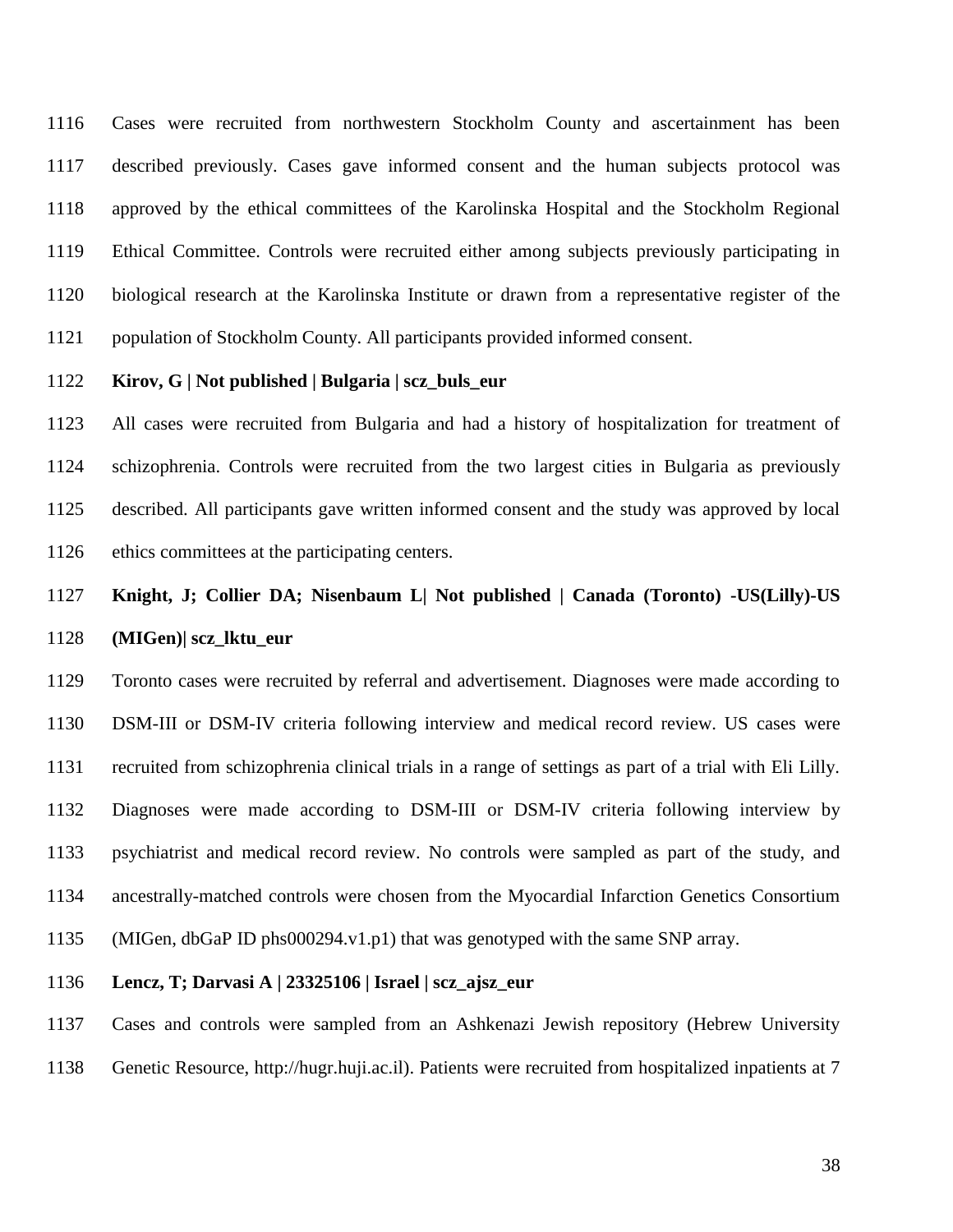medical centers in Israel and were diagnosed with DSM-IV schizophrenia or schizoaffective disorder. Controls were sampled through the Israeli Blood Bank and did not report any chronic disease or regularly prescribed medication at the time of assessment. Full ascertainment details have previously been reported. Local ethics committees and the National Genetic Committee of the Israeli Ministry of Health approved the studies and all participants gave informed, written consent.

# **Levinson, D | 22885689 | Six countries, WTCCC controls | scz\_lacw\_eur**

 Cases collected as part of a larger pedigree-based study were partitioned into two subsamples. Cases with two genotyped parents were analyzed as trios (see PI Levinson, ms.scz\_lemu\_eur in the Trio section below). Unrelated cases who could not be used as part of a trio were included as a separate case-control analysis, using independent controls, matched by ancestry and genotyping array, from the Wellcome Trust Case Control Consortium. Cases were identified from different clinical settings (e.g. inpatients, outpatients and community facilities) in six countries (Australia, France, Germany, Ireland, UK, and the US). Diagnoses were established using semi-structured interviews, psychiatric records and informant reports. Case subjects were diagnosed with schizophrenia or schizoaffective disorder according to DSM-III-R criteria. All protocols were approved by loci IRBs, and all cases provided written informed consent.

#### **Malhotra, A | 17522711 | New York, US | scz\_zhh1\_eur**

 The case and control subjects were recruited in the New York metropolitan area and ascertainment methods have been described previously. All participants gave written, informed consent and the IRB of the North Shore-Long Island Jewish Health System approved the human subjects protocols. DNA was genotyped at Zucker Hillside.

#### **Mowry, B | 21034186 | Australia | scz\_asrb\_eur**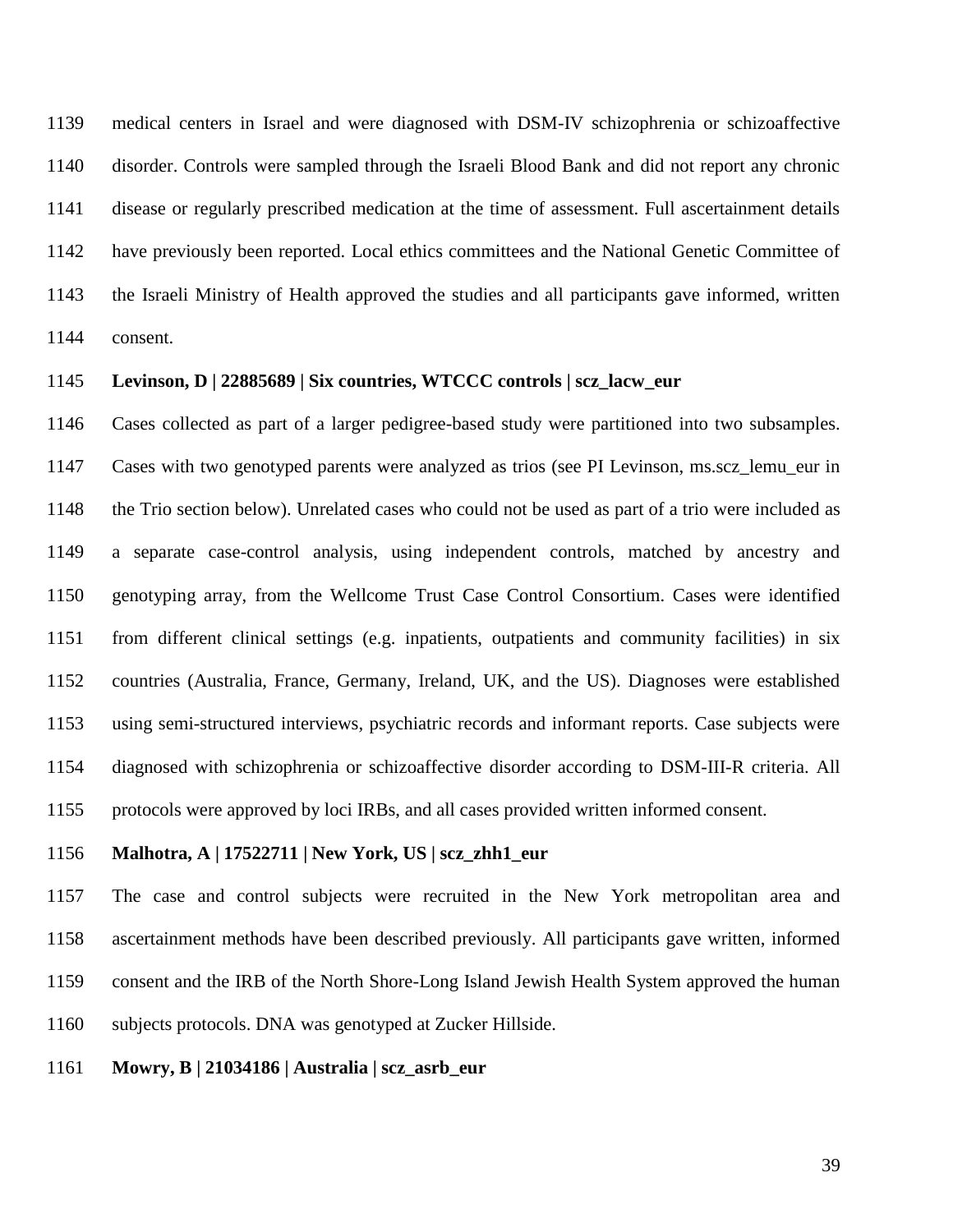These subjects were part of the Australian Schizophrenia Research Bank. The case sample was recruited in four Australian States (New South Wales, Queensland, Western Australia and Victoria) through hospital inpatient units, community mental health services, outpatient clinics and rehabilitation services, non-government mental illness support organizations, and, in the initial stages, through a large-scale, national, multi-media advertising campaign. This sample is comprised of 509 cases from larger metropolitan centers of Brisbane, Newcastle, Sydney, Melbourne, and Perth. Cases gave written informed consent, and the human subjects protocol was initially approved by the Hunter New England Area Health Research Committee and subsequently approved by relevant Institutional Ethics Committees in Brisbane, Sydney, Melbourne and Perth. Healthy controls were recruited through multi-media advertisements, and other sources. Controls were from the metropolitan centers of Brisbane, Newcastle, Sydney, Melbourne, and Perth. Controls gave written informed consent, and the human subjects protocol was approved by the Hunter New England Area Health Research Committee and Institutional Ethics Committees in Brisbane, Sydney, Melbourne and Perth. The samples were genotyped in two stages at the Hunter Medical Research Institute, University of Newcastle, Newcastle, Australia.

#### **O'Donovan, M: Owen, M | 19571811 | Cardiff, UK | scz\_caws\_eur**

 The case sample included European ancestry schizophrenia cases recruited in the British Isles and described previously. All cases gave written informed consent to. The study was approved by the Multicentre Research Ethics Committee in Wales and Local Research Ethics Committees from all participating sites. The control sample used the Wellcome Trust CaseControl Consortium (WTCCC) sample described elsewhere, but included similar numbers of individuals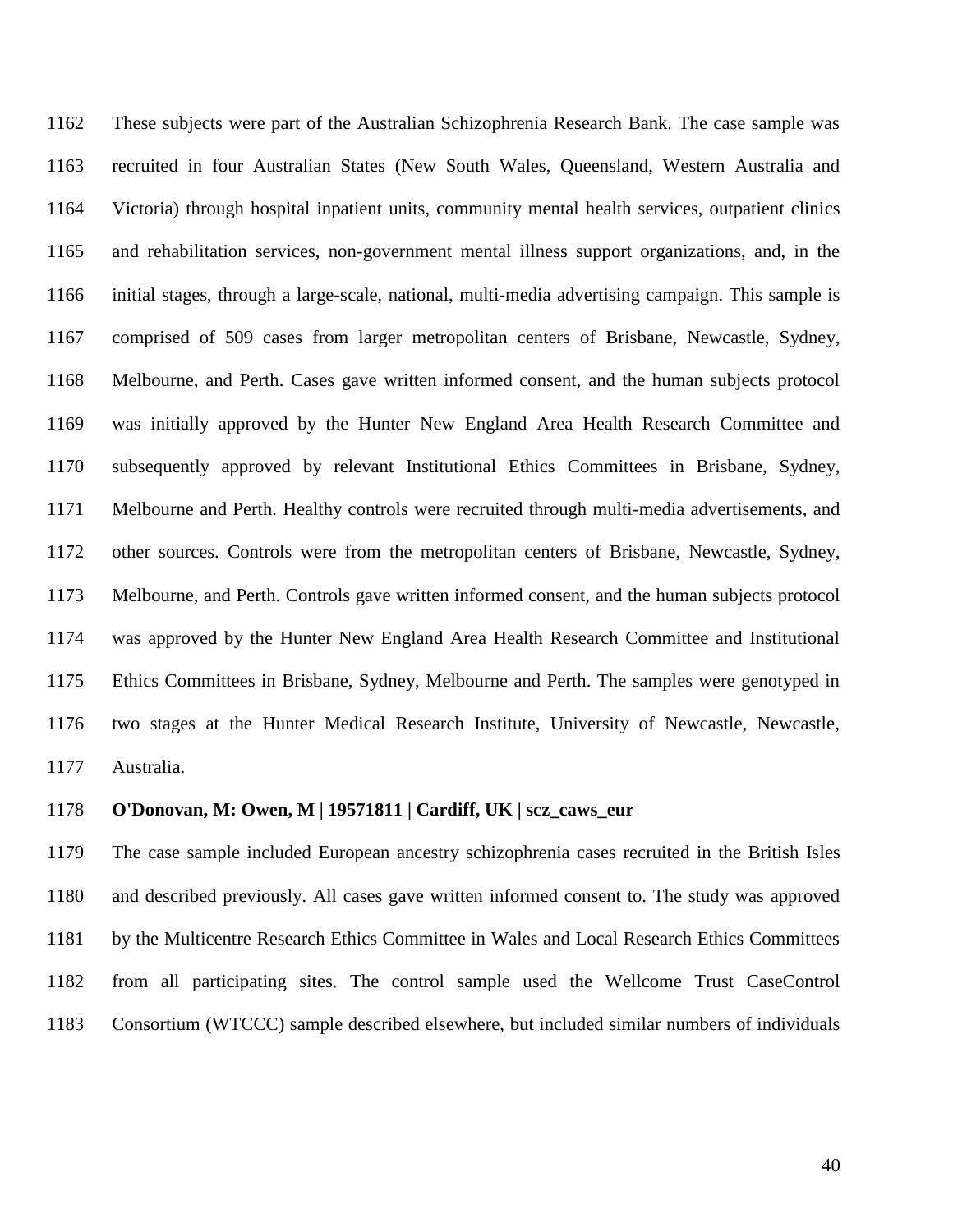from the 1958 British Birth Cohort and a panel of consenting blood donors (UK Blood Service).

Samples were genotyped at Affymetrix service lab (San Francisco, USA).

# **O'Donovan, M: Owen, M: Walters, J | 22614287 | UK (CLOZUK) | scz\_clm2\_eur**

#### **O'Donovan, M: Owen, M: Walters, J | 22614287 | UK (CLOZUK) | scz\_clo3\_eur**

 CLOZUK cases were taking the antipsychotic clozapine and had received a clinical diagnosis of treatment-resistant schizophrenia. Patients taking clozapine provide blood samples to allow detection of adverse drug-effects. Through collaboration with Novartis (the manufacturer of a proprietary form of clozapine, Clozaril), we acquired blood from people with treatment-resistant schizophrenia according to the clozapine registration forms completed by treating psychiatrists as previously reported. The samples were genotyped at the Broad Institute. The UK Multicentre Research Ethics Committee (MREC) approved the study. The controls were drawn from the WTCCC2 control samples (~3,000 from the 1958 British Birth Cohort and ~3,000 samples from the UK Blood Service Control Group). An additional 900 controls, held by Cardiff University, were recruited from the UK National Blood Transfusion Service. They were not specifically screened for psychiatric illness. All control samples were from participants who provided informed consent.

#### **Ophoff, R | 19571808 | Netherlands | scz\_ucla\_eur**

 The case sample consisted of inpatients and outpatients recruited through psychiatric hospitals and institutions throughout the Netherlands. Cases with DSM-IV schizophrenia were included in the analysis. Further details on ascertainment are provided elsewhere. Controls came from the University Medical Centre Utrecht and were volunteers with no psychiatric history. Ethical approval was provided by local ethics committees and all participants gave written informed consent.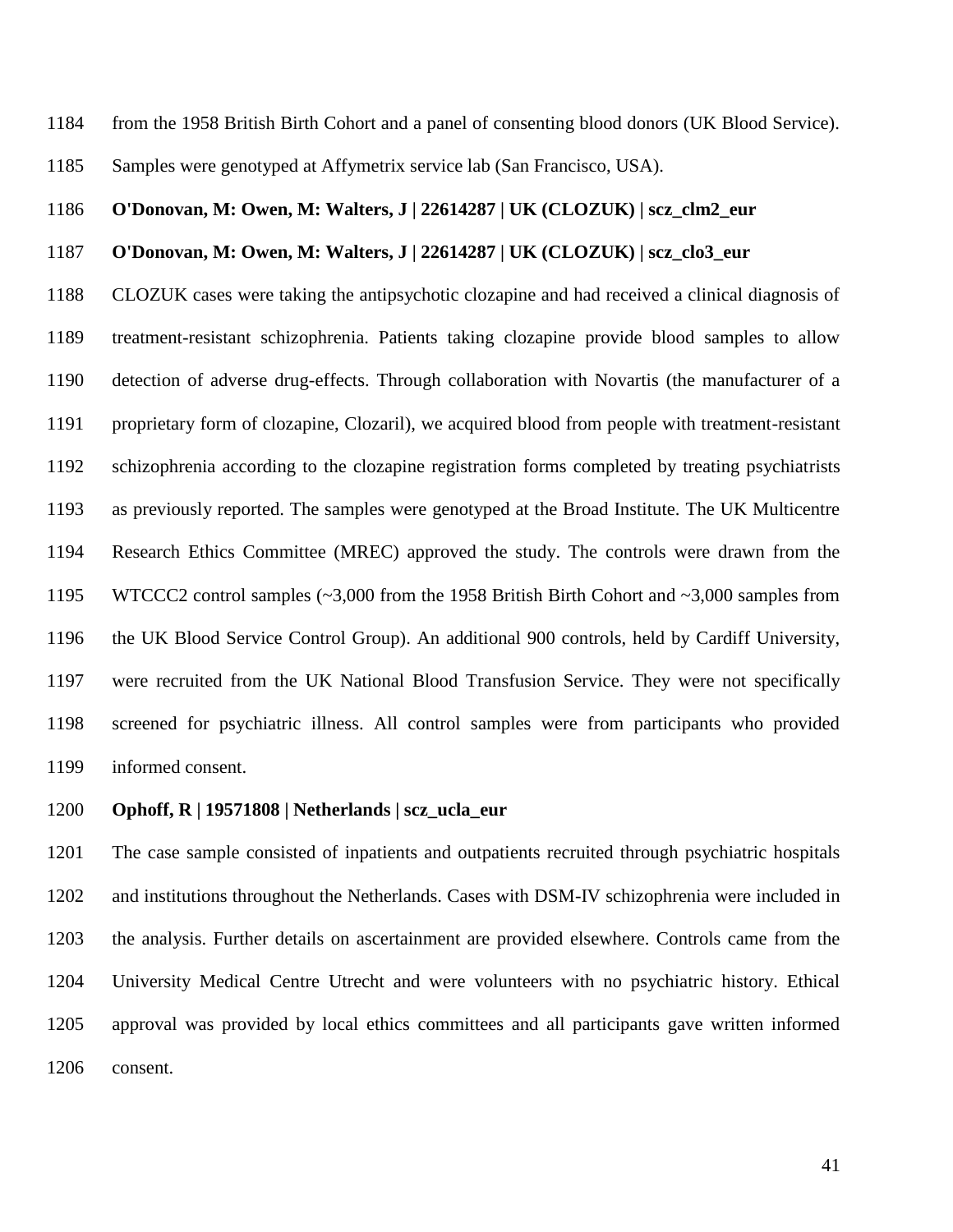#### **Palotie, A | 19571808 | Finland | scz\_fi3m\_eur**

### **Palotie, A | Not published | Finnish | scz\_fii6\_eur**

 Finnish cases were drawn from a nationwide collection of families with schizophrenia spectrum disorders. The control sample was derived from the Finnish Health 2000 survey. All participants provided written informed consent and approval was obtained from the ethics committees at each

location.

**Pato, C | 19571811 | Portugal | scz\_port\_eur** 

 Cases and controls lived in Portugal, the Azorean and Madeiran islands, or were the direct (firstor second-generation) Portugese immigrant population in the US, as previously described. Controls were not biologically related to cases. All participants gave written informed consent and the IRB of SUNY Upstate Medical University approved the protocol. The samples were genotyped at the Broad Institute.

## **Petryshen, T | 24424392| Boston, US (CIDAR) | scz\_cims\_eur**

 Cases were recruited from inpatient and outpatient settings in the Boston area by clinician referral, through review of medical records, or through advertisements in local media. Cases were diagnosed with DSM-IV schizophrenia through a structured clinical interview (SCID) by trained interviewers with review of medical records and a best estimate diagnostic procedure including reliability trials across interviewers. A psychiatrist or a PhD-level mental health professional made the final diagnostic determination. Controls were ascertained through local advertisements from the same geographical area. Ethical approval was provided by local ethics committees and all participants gave written informed consent.

**Rietschel/Rujescu/Nöthen | 19571808 | Bonn/Mannheim, Germany | scz\_boco\_eur**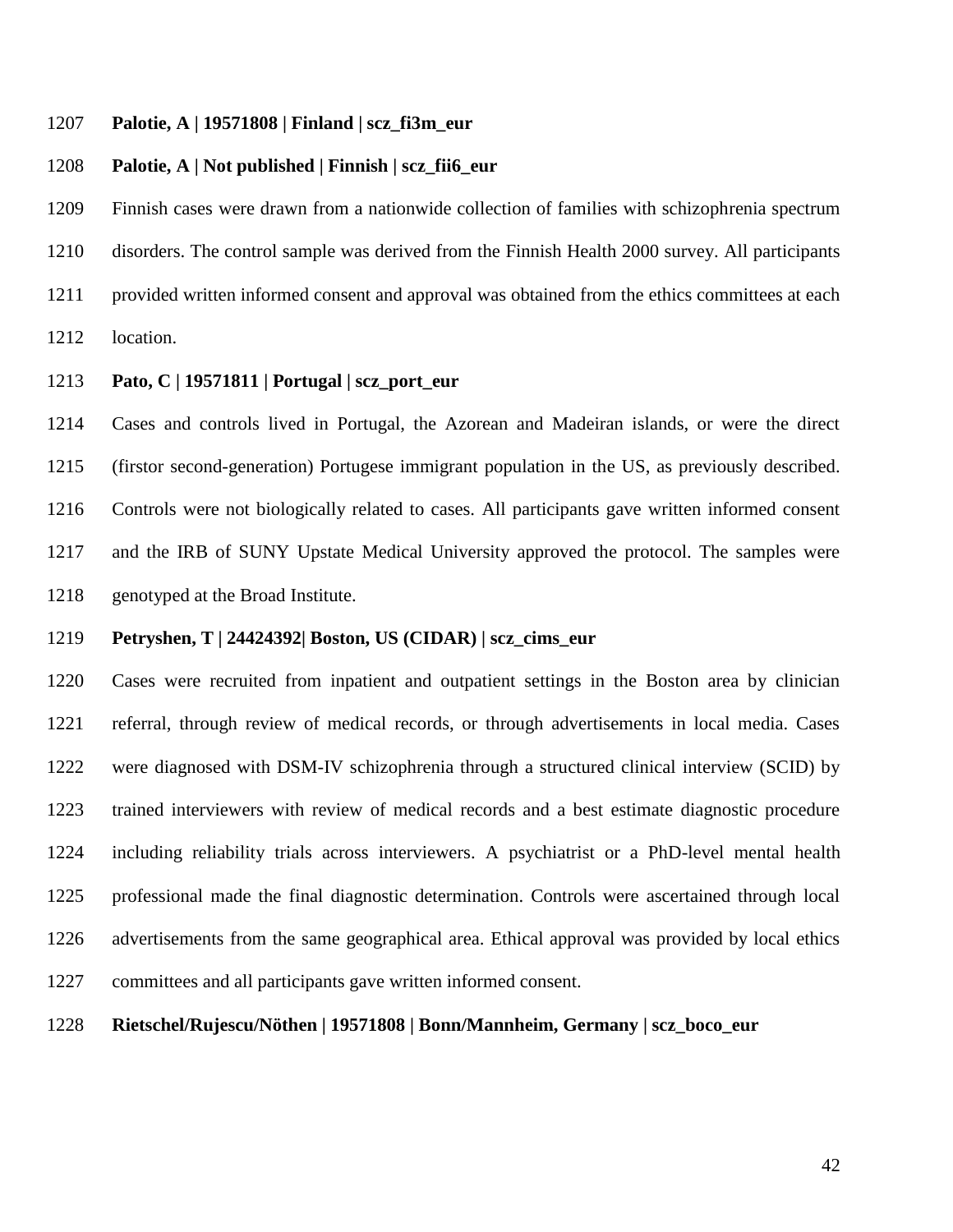These German samples were collected by separate groups within the MooDS Consortium in Mannheim, Bonn, Munich and Jena. For the PGC analyses, the samples were combined by chip and ancestry. In Bonn/Mannheim, cases were ascertained as previously described. Controls were drawn from three population-based epidemiological studies (PopGen), the Cooperative Health Research in the Region of Augsburg (KORA) study, and the Heinz Nixdorf Recall (HNR) study. All participants gave written informed consent and the local ethics committees approved the human subjects protocols. Additional controls were randomly selected from a Munich-based community sample and screened for the presence of anxiety and affective disorders using the Composite International Diagnostic Screener. Only individuals negative for the above mentioned disorders were included in the sample.

#### **Rujescu, D | 19571808 | Munich, Germany | scz\_munc\_eur**

 For the Munich sample, cases were ascertained from the Munich area of Germany, as described previously. The controls were unrelated volunteers randomly selected from the general population of Munich. All were screened to exclude a history of psychosis/central neurological disease either personally or in a first-degree relative. All participants gave written informed consent and the local ethics committees approved the human subjects protocols.

#### **St Clair, D | 19571811 | Aberdeen, UK | scz\_aber\_eur**

 Ascertainment and inclusion/exclusion criteria for cases and controls have been previously described. All participating subjects were born in the UK (95% Scotland) and gave written informed consent. Both local and multiregional academic ethical committee approved the human subjects protocol. The samples were genotyped at the Broad Institute.

# **Sullivan, PF | 18347602 | US (CATIE) | scz\_cati\_eur**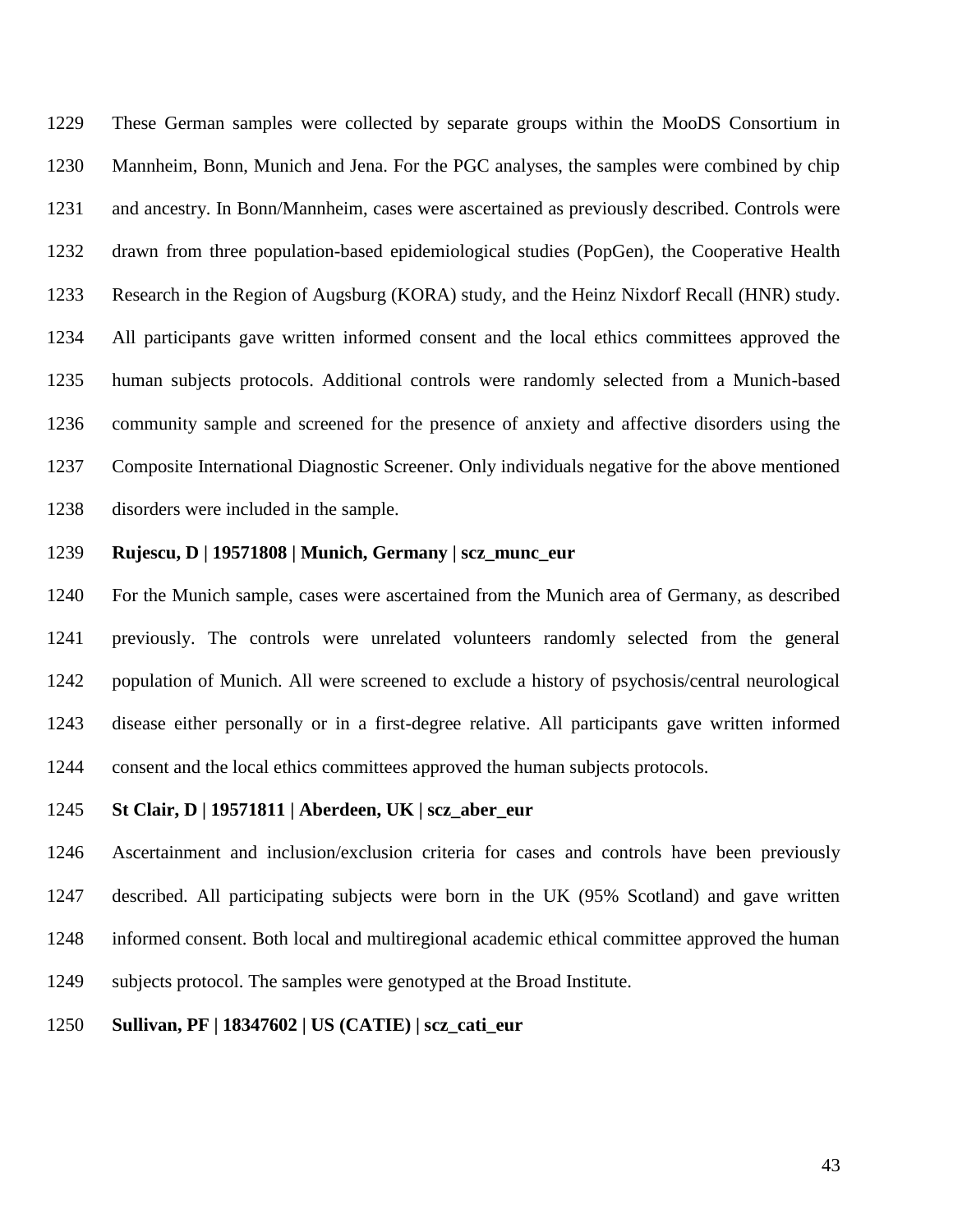Cases were collected as part of the Clinical Antipsychotics Trials of Intervention Effectiveness (CATIE) project and ascertainment was previously described. Participants were recruited from multiple sites in the USA with informed written consent and approval from the IRBs at each CATIE site and the University of North Carolina (Chapel Hill). The control subjects were collected by MGS (described above) and gave online informed consent and were fully anonymized. There was no overlap with controls included in the MGS collaboration sample.

**Sullivan, PF; Sklar P; Hultman C | 23974872 | Sweden | scz\_swe1\_eur** 

**Sullivan, PF; Sklar P; Hultman C | 23974872 | Sweden | scz\_s234\_eur** 

**Sullivan, PF; Sklar P; Hultman C | 23974872 | Sweden | scz\_swe5\_eur** 

**Sullivan, PF; Sklar P; Hultman C | 23974872 | Sweden | scz\_swe6\_eur** 

 Samples from the Swedish Schizophrenia Study were collected in a multi-year project and genotypes in six batches (sw1-6). All procedures were approved by ethical committees at the Karolinska Institutet and the University of North Carolina, and all subjects provided written informed consent (or legal guardian consent and subject assent). All samples were genotyped at the Broad Institute. Cases with schizophrenia were identified via the Swedish Hospital Discharge Register which captures all public and private inpatient hospitalizations. The register is complete from 1987 and is augmented by psychiatric data from 1973-1986. The register contains International Classification of Disease discharge diagnoses made by attending physicians for 1269 each hospitalization. Case inclusion criteria included  $\geq 2$  hospitalizations with a discharge 1270 diagnosis of schizophrenia, both parents born in Scandinavia and age  $\geq$ 18 years. Case exclusion criteria included hospital register diagnosis of any medical or psychiatric disorder mitigating a confident diagnosis of schizophrenia as determined by expert review. The validity of this case definition of schizophrenia was strongly supported by clinical, epidemiological, genetic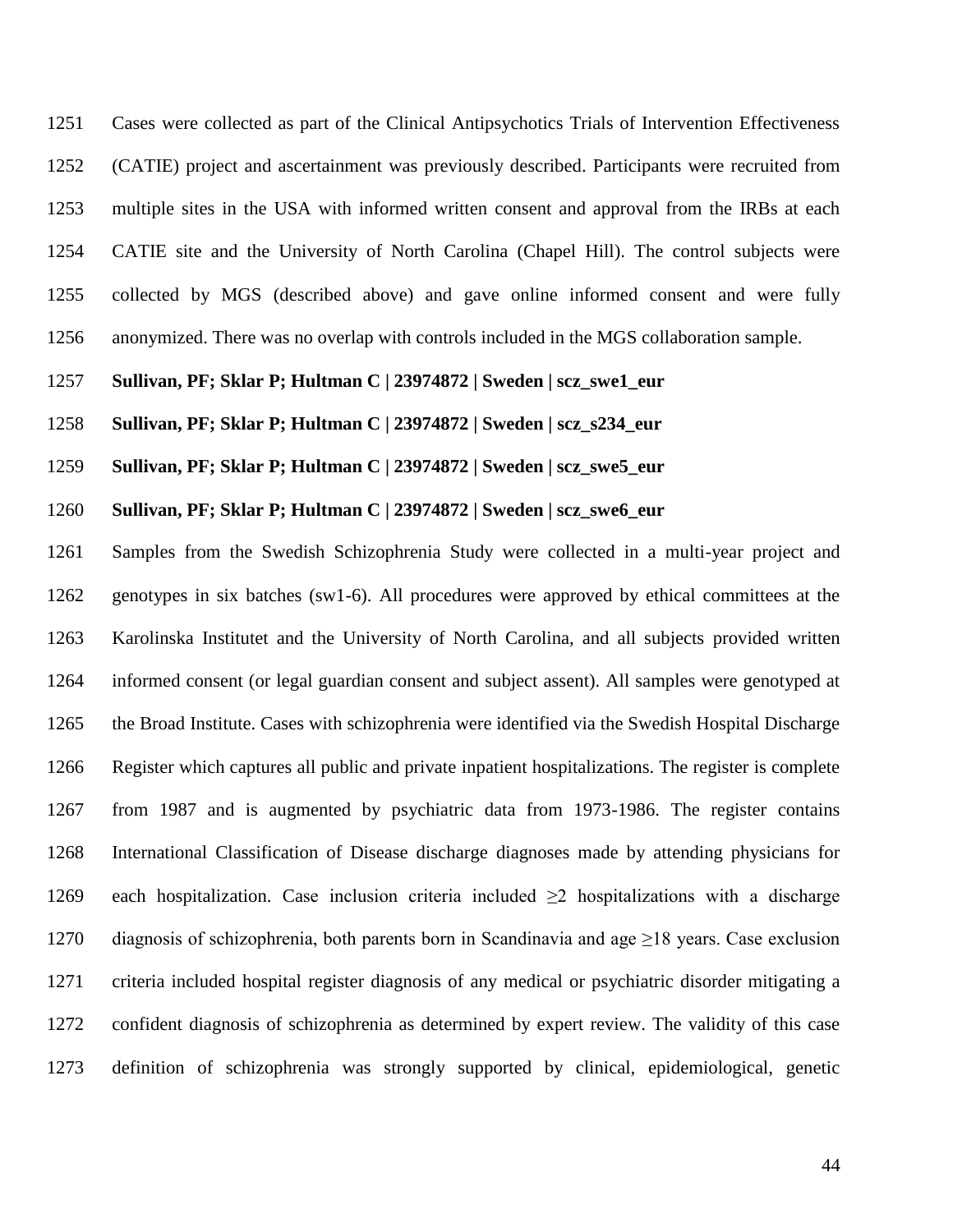epidemiological and genetic evidence. Controls were selected at random from Swedish population registers, with the goal of obtaining an appropriate control group and avoiding 'super- normal' controls. Control inclusion criteria included never being hospitalized for schizophrenia or bipolar disorder (given evidence of genetic overlap with schizophrenia), both parents born in 1278 Scandinavia and age of  $\geq$ 18 years.

# **Walters, J | 21850710 | Cardiff, UK (CogUK) | scz\_cou3\_eur**

 Cases were recruited from community mental health teams in Wales and England on the basis of a clinical diagnosis of schizophrenia or schizoaffective disorder (depressed sub-type) as described previously. 35 Diagnosis was confirmed following a SCAN interview and review of case notes followed by consensus diagnosis according to DSM-IV criteria. The samples were genotyped at the Broad Institute. The UK Multicentre Research Ethics Committee (MREC) approved the study and all participants provided valid informed consent.

#### **Weinberger, D | 11381111 | NIMH CBDB | scz\_lie2\_eur**

# **Weinberger, D | 11381111 | NIMH CBDB | scz\_lie5\_eur**

 Subjects were recruited from the Clinical Brain Disorders Branch of the NIMH 'Sibling Study' as previously described. In brief, cases and controls gave informed consent and only participants of European ancestry were included in the current analysis. Cases completed a structured clinical interview and were diagnosed with schizophrenia-spectrum disorders. Samples were genotyped at the NIMH.

#### **Wendland/Schubert | Pfizer | Not Published | Multiple countries | scz\_pfla\_eur**

 Pfizer contributed anonymized individual genotypes for cases from seven multi-center randomized, double-blind efficacy and safety clinical trials (A1281063, A1281134, A1281148, A245-102, NRA7500001, NRA7500002, NRA7500003, and NRA7500004) as well as a set of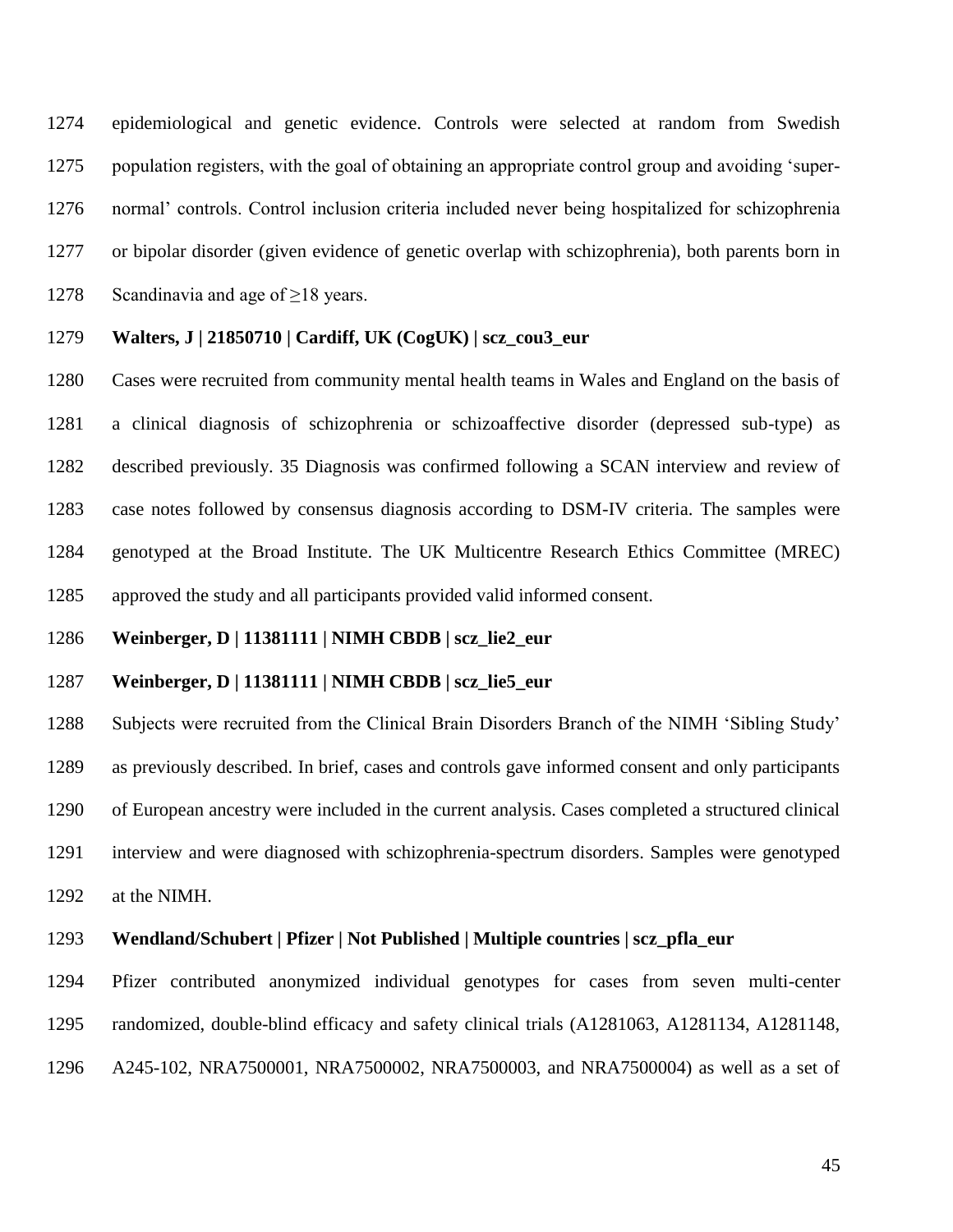purchased samples (NRA9000099). Trial samples were collected for antipsychotic medications across outpatient and inpatient treatment settings. All participating cases had a diagnosis of schizophrenia and were assessed using a structural clinical interview by trained interviewers, with systematic procedures to quality-control diagnostic accuracy and reliability trials across participating sites in the United States and internationally. Purchased blood samples were obtained from PrecisionMed International by Pharmacia and Upjohn Corporation, and were collected from diagnosed subjects with schizophrenia and schizoaffective disorder. All studies were reviewed by both central and local institutional review boards, depending on the study site, before recruitment of subjects started. Protocol amendments were approved while the study was in progress and before the data were unblinded. The studies were conducted in conformity with the U.S. Food and Drug Administration Code of Federal Regulations (21CFR, Part 50) and the Declaration of Helsinki and its amendments, and were consistent with Good Clinical Practice and the applicable regulatory requirements. Participants provided written informed consent before enrollment. An optional blood sample was collected from clinical trial subjects for pharmacogenetic analysis to investigate potential associations between genetic variant drug response and general characteristics of schizophrenia and related disorders. Sample collection was not required for participation in the original clinical trials. The controls (A9011027) were recruited in a multi-site, cross-sectional, non-treatment prospective trial to collect data, including DNA, from cognitive normal and free of psychiatric diseases elderly subjects in the US. Subjects were specifically recruited to match the gender, age, and ethnicity information from the LEADe and UCSD MCI studies. The study described here is within the scope of patient consent.

**Werge, T | 19571808 | Denmark | scz\_denm\_eur**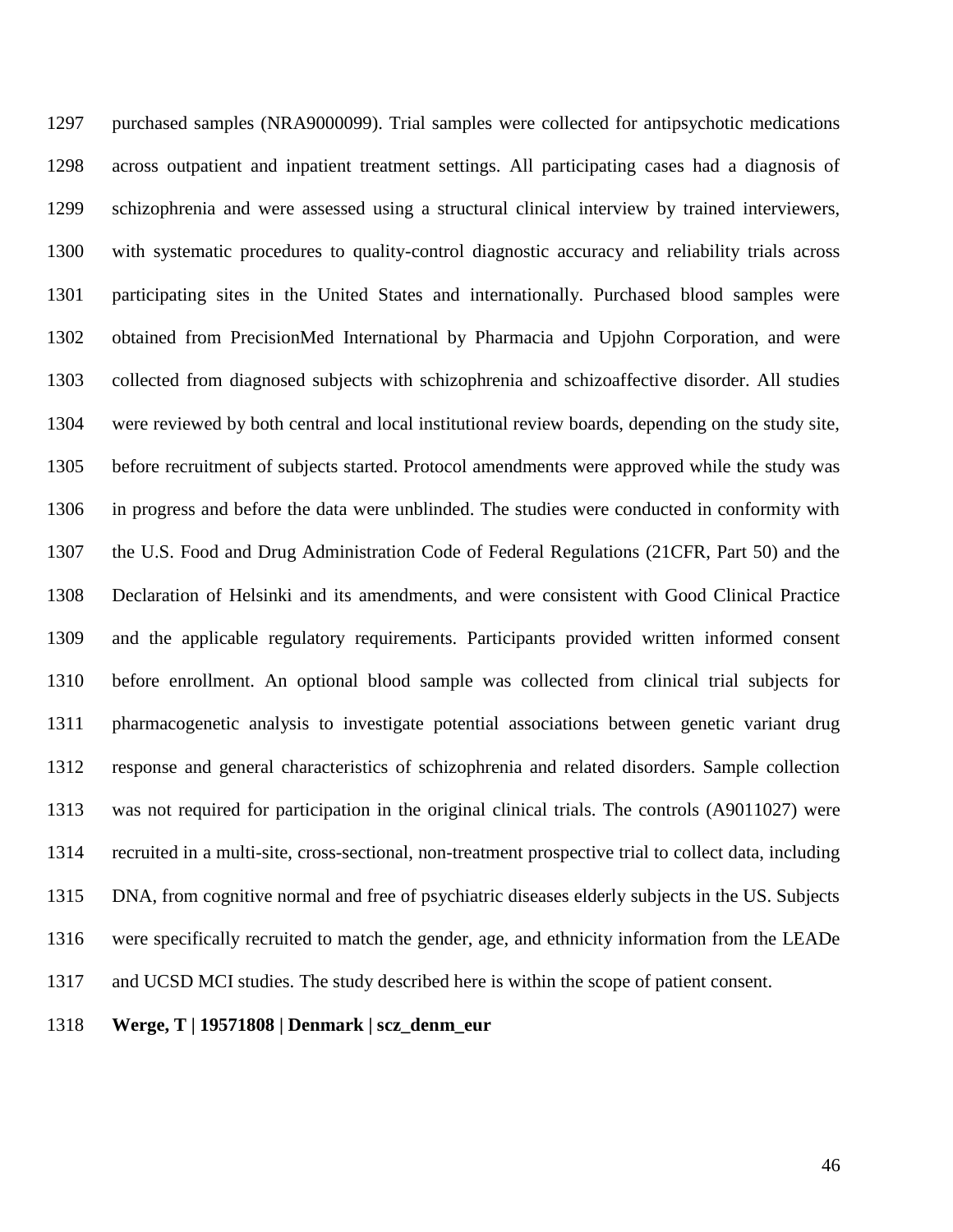Cases were ascertained through psychiatric departments and twin pair studies, and were of Danish parentage for at least the prior three generations. The controls were collected at the University of Aarhus, and included 500 medical students, all of Danish parentage for at least three generations. All subjects gave written informed consent and the Danish Data Protection Agency and the ethics committees of Denmark approved the human subjects protocol.

#### *Bipolar Disorder*

#### **Adolfsson, R | Not published | Umeå, Sweden | bip\_ume4\_eur**

 Clinical characterization of the patients included the Mini-International Neuropsychiatric Interview (MINI), the Diagnostic Interview for Genetic Studies (DIGS), the Family Interview for Genetic Studies (FIGS) and the Schedules for Clinical Assessment in Neuropsychiatry (SCAN). The final diagnoses were made according to the DSM-IV-TR and determined by consensus of 2 research psychiatrists. The unrelated Swedish control individuals, consisting of a large population-based sample representative of the general population of the region, were randomly selected from the 'Betula study'.

#### **Alda, M; Smoller, J | Not published | Nova Scotia, Canada; I2B2 controls | bip\_hal2\_eur**

 The case samples were recruited from patients longitudinally followed at specialty mood disorders clinics in Halifax and Ottawa (Canada). Cases were interviewed in a blind fashion with the Schedule of Affective Disorders and Schizophrenia-Lifetime version (SADS-L) and consensus diagnoses were made according to DSM-IV and Research Diagnostic Criteria (RDC). Protocols and procedures were approved by the local Ethics Committees and written informed consent was obtained from all patients before participation in the study. Control subjects were drawn from the I2B2 (Informatics for Integrating Biology and the Bedside) project. The study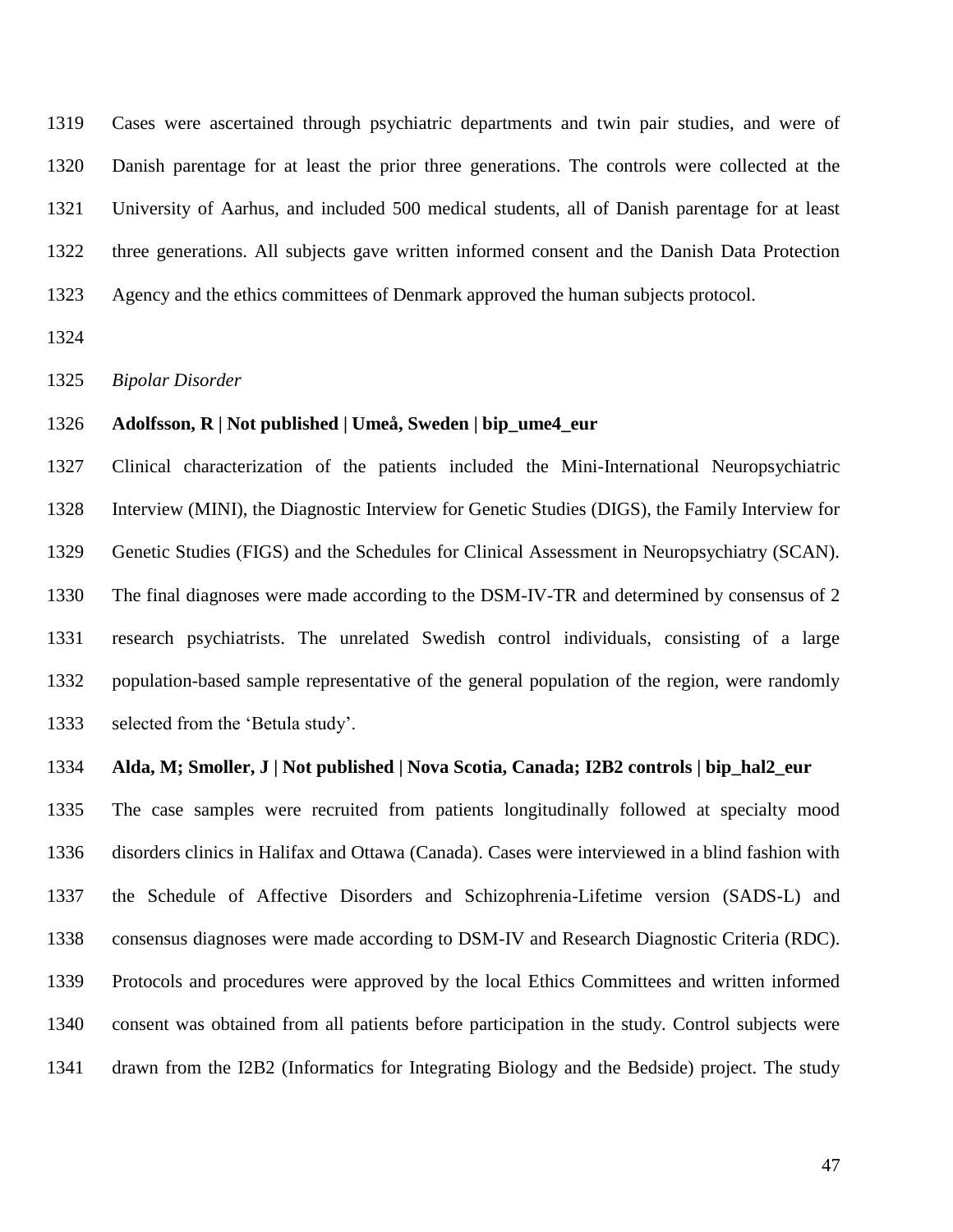consists of de-identified healthy individuals recruited from a healthcare system in the Boston, MA, US area. The de-identification process meant that the Massachusetts General Hospital Institutional Review Board elected to waive the requirement of seeking informed consent as detailed by US Code of Federal Regulations, Title 45, Part 46, Section 116 (46.116).

# **Andreassen, OA | PMID:21926972 [PGC1], PMID:20451256 | Norway (TOP) | bip\_top7\_eur**

 In the TOP study (Tematisk omrade psykoser), cases of European ancestry, born in Norway, were recruited from psychiatric hospitals in the Oslo region. Patients were diagnosed according to the SCID and further ascertainment details have been reported. Healthy control subjects were randomly selected from statistical records of persons from the same catchment area as the patient groups. The control subjects were screened by interview and with the Primary Care Evaluation of Mental Disorders (PRIME-MD). None of the control subjects had a history of moderate/severe head injury, neurological disorder, mental retardation or an age outside the age range of 18-60 years. Healthy subjects were excluded if they or any of their close relatives had a lifetime history of a severe psychiatric disorder. All participants provided written informed consent and the human subjects protocol was approved by the Norwegian Scientific-Ethical Committee and the Norwegian Data Protection Agency.

#### **Andreassen, OA | Not published | Norway (TOP) | bip\_top8\_eur**

 The TOP8 bipolar disorder cases and controls were ascertained in the same way as the bip\_top7\_eur (TOP7) samples described above, and recruited from hospitals across Norway.

#### **Biernacka, JM; Frye, MA | 27769005 | Mayo Clinic, USA | bip\_may1\_eur**

Bipolar cases were drawn from the Mayo Clinic Bipolar Biobank. Enrolment sites included

Mayo Clinic, Rochester, Minnesota; Lindner Center of HOPE/University of Cincinnati College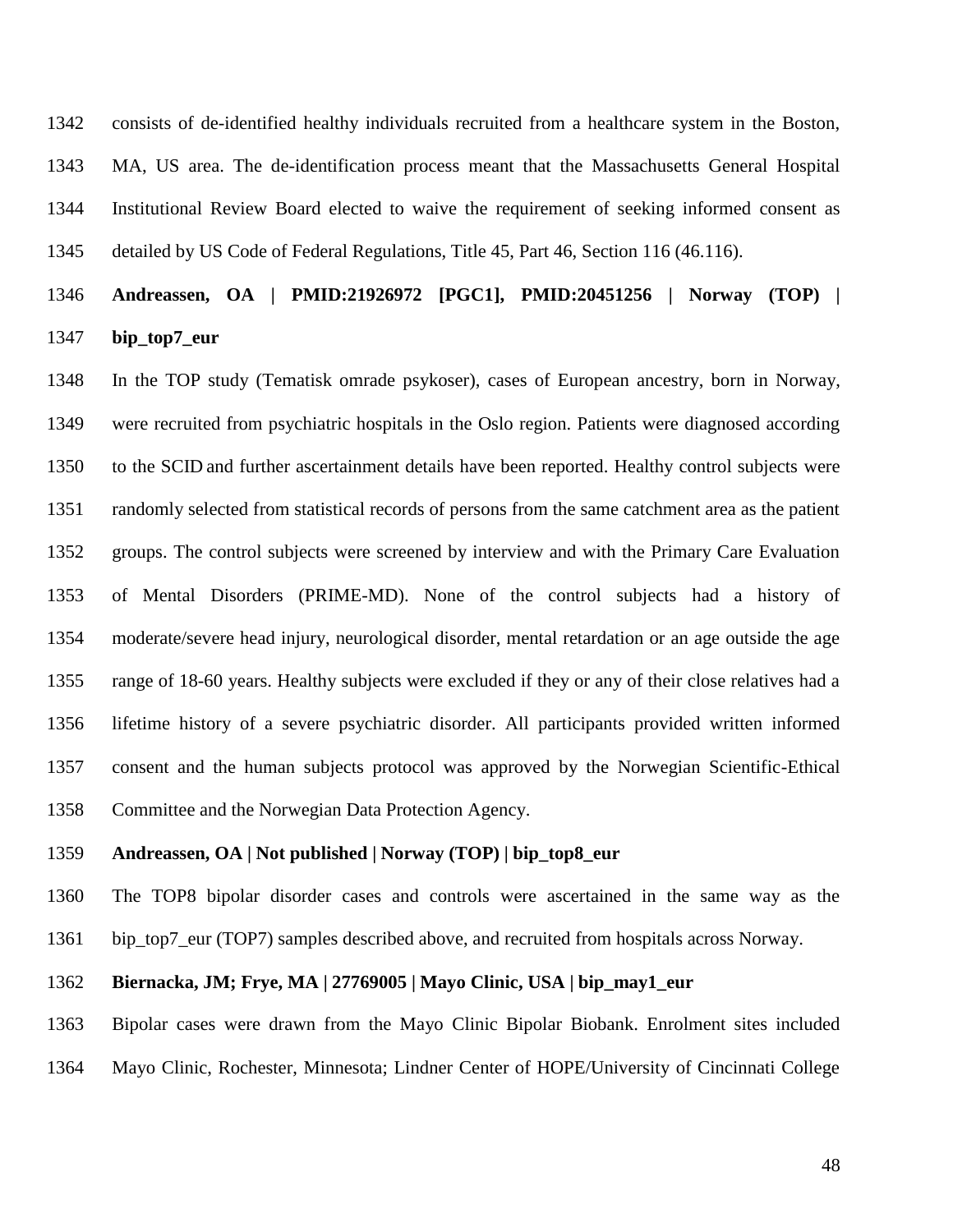of Medicine, Cincinnati, Ohio; and the University of Minnesota, Minneapolis, Minnesota. Enrolment at each site was approved by the local Institutional Review Board approval, and all participants consented to use of their data for future genetic studies. Participants were identified through routine clinical appointments, from in-patients admitted in mood disorder units, and recruitment advertising. Participants were required to be between 18 and 80 years old and be able to speak English, provide informed consent, and have DSM-IV-TR diagnostic confirmation of type 1 or 2 bipolar disorder or schizoaffective bipolar disorder as determined using the SCID. Controls were selected from the Mayo Clinic Biobank. Potential controls with ICD9 codes for bipolar disorder, schizophrenia or related diagnoses in their electronic medical record were excluded.

# **Blackwood, D | 18711365 [PGC1] | Edinburgh, UK | bip\_edi1\_eur**

 This sample comprised Caucasian individuals contacted through the inpatient and outpatient services of hospitals in South East Scotland. A BD-I diagnosis was based on an interview with the patient using the SADS-L supplemented by case note review and frequently by information from medical staff, relatives and caregivers. Final diagnoses, based on DSM-IV criteria were reached by consensus between two trained psychiatrists. Ethnically-matched controls from the same region were recruited through the South of Scotland Blood Transfusion Service. Controls were not directly screened to exclude those with a personal or family history of psychiatric illness. The study was approved by the Multi-Centre Research Ethics Committee for Scotland and patients gave written informed consent for the collection of DNA samples for use in genetic studies.

 **Breen, G; Vincent, JB | 24387768; 19416921; 21926972 [PGC1] |London, UK; Toronto, Canada [BACC] | bip\_bac1\_eur**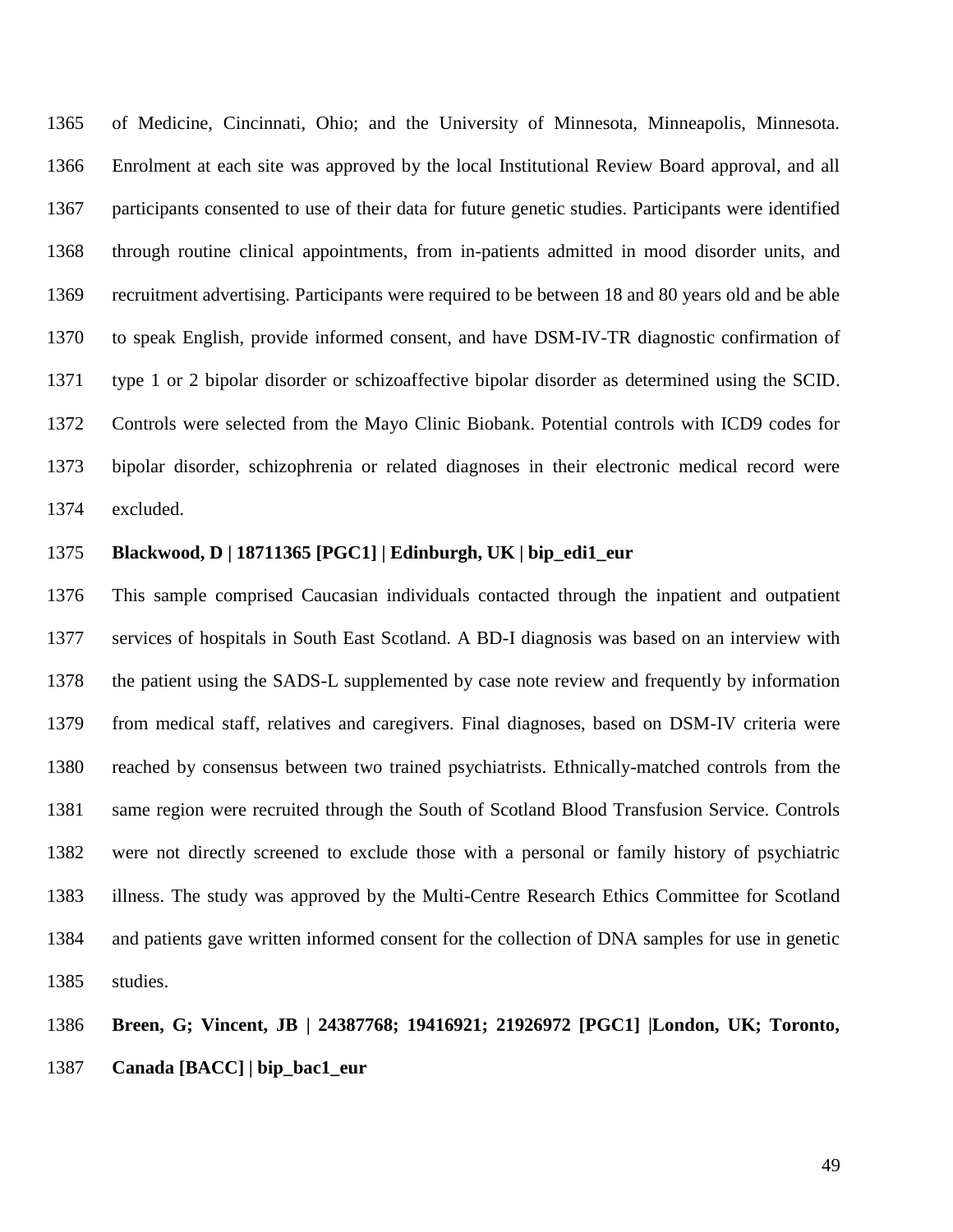The total case/control cohort (N=1922) includes 871 subjects from Toronto, Canada (N=431 cases (160 male; 271 female); N=440 controls (176 male; 264 female)), 1051 subjects from London, UK (N=538 cases (180 male; 358 female); N=513 controls (192 male; 321 female)). A summary of mean and median age at interview, age of onset (AOO), diagnostic subtypes (BD 1 versus BD 2), presence of psychotic symptoms, suicide attempt and family history of psychiatric disorders has been provided previously for both the Toronto and London cohorts. From the Toronto site (Centre for Addiction & Mental Health (CAMH)), BD individuals and unrelated healthy controls matched for age, gender and ethnicity were recruited. Inclusion criteria for patients: a) diagnosed with DSMIV/ICD 10 BD 1 or 2; b) 18 years old or over; c) Caucasian, of Northern and Western European origin, and three out of four grandparents also N.W. European Caucasian. Exclusion criteria include: a) Use of intravenous drugs; b) Evidence of intellectual disability; c) Related to an individual already in the study; d) Manias that only ever occurred in relation to or resulting from alcohol or substance abuse/dependence, or medical illness; e) Manias resulting from non-psychotropic substance usage. The SCAN interview (Schedule for Clinical Assessments in Neuropsychiatry) was used for subject assessment. Using the SCAN interview along with case note review, each case was assigned DSM-IV and ICD 10 diagnoses by two independent diagnosticians, according to lifetime consensus best-estimate diagnosis. Lifetime occurrence of psychiatric symptoms was also recorded using the OPCRIT checklist, modified for use with mood disorders. Similar methods and criteria were also used to collect a sample of 538 BD cases and 513 controls for the London cohort (King's College London; KCL). Both studies were approved by respective institutional research ethics committees (the CAMH Research Ethics Board (REB) in Toronto, and the College Research Ethics Committee (CREC) at KCL), and informed written consent was obtained from all participants. GWAS results have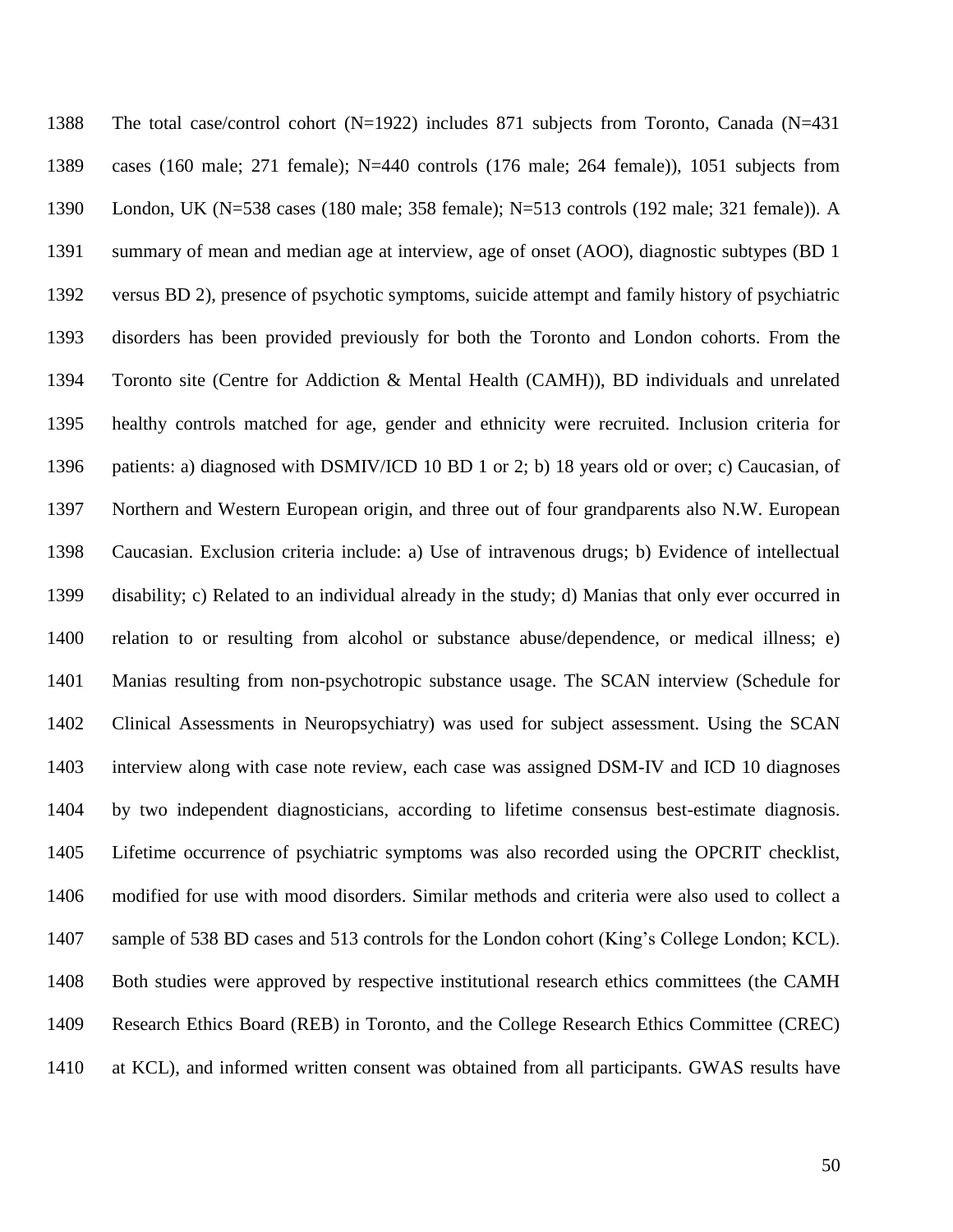previously been published for the entire KCL/CAMH cohort.

## **Corvin, A | 18711365 [PGC1] | Ireland | bip\_dub1\_eur**

 Samples were collected as part of a larger study of the genetics of psychotic disorders in the Republic of Ireland, under protocols approved by the relevant IRBs and with written informed consent that permitted repository use. Cases were recruited from Hospitals and Community psychiatric facilities in Ireland by a psychiatrist or psychiatric nurse trained to use the SCID. Diagnosis was based on the structured interview supplemented by case note review and collateral history where available. All diagnoses were reviewed by an independent reviewer. Controls were ascertained with informed consent from the Irish GeneBank and represented blood donors who met the same ethnicity criteria as cases. Controls were not specifically screened for psychiatric illness.

 **Rietschel, M; Nöthen, MM, Cichon, S | 21926972 [PGC1] | BOMA-Germany I | bip\_bonn\_eur**

 Cases for the BOMA-Bipolar Study were ascertained from consecutive admissions to the inpatient units of the Department of Psychiatry and Psychotherapy at the University of Bonn and at the Central Institute for Mental Health in Mannheim, University of Heidelberg, Germany. DSM-IV lifetime diagnoses of bipolar I disorder were assigned using a consensus best-estimate procedure, based on all available information, including a structured interview with the SCID and SADS-L, medical records, and the family history method. In addition, the OPCRIT checklist was used for the detailed polydiagnostic documentation of symptoms. Controls were ascertained from three population-based studies in Germany (PopGen, KORA, and Heinz-Nixdorf-Recall Study). The control subjects were not screened for mental illness. Study protocols were reviewed and approved in advance by Institutional Review Boards of the participating institutions. All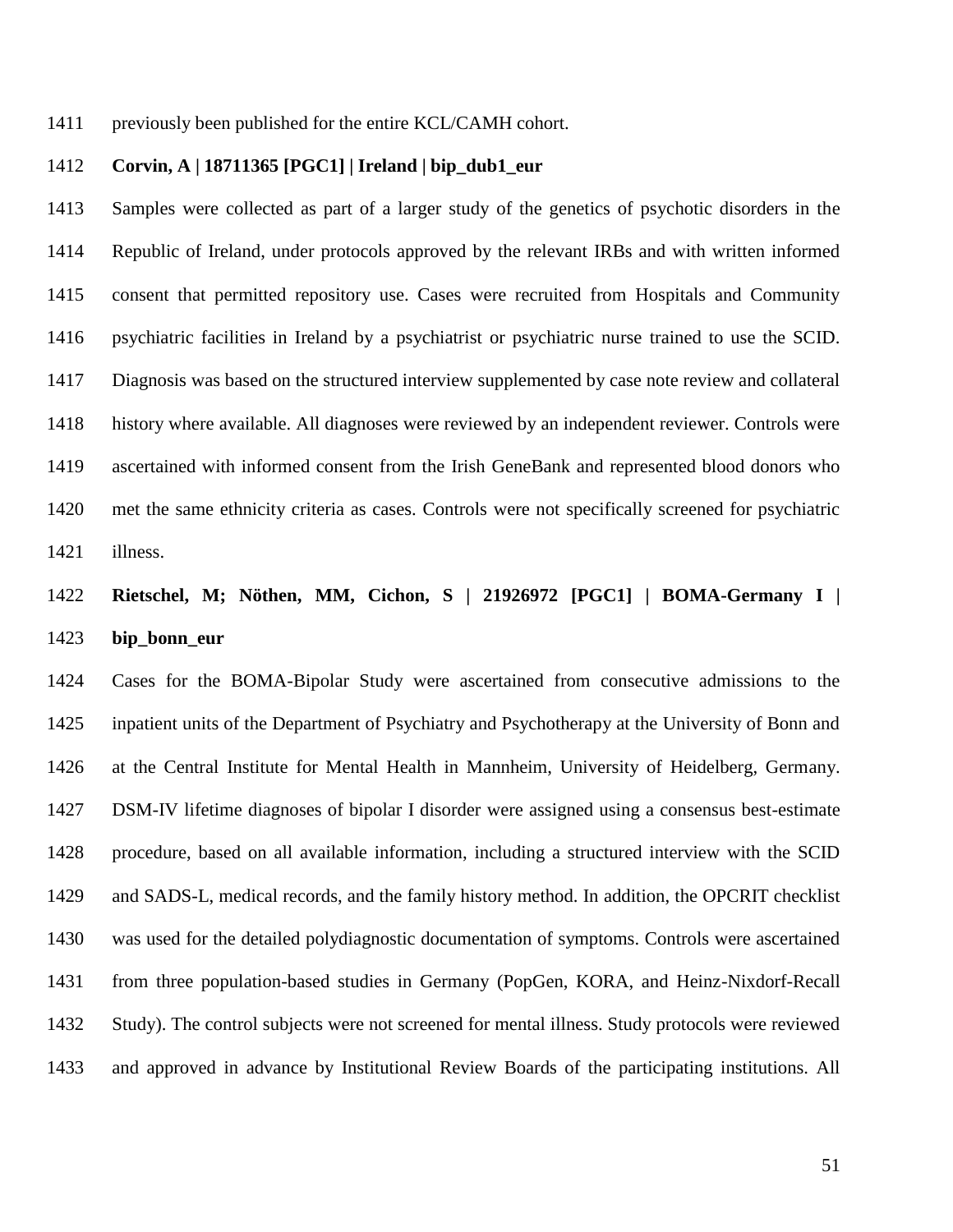subjects provided written informed consent.

# **Rietschel, M; Nöthen, MM; Schulze, TG; Reif, A; Forstner, AJ | 24618891 | BOMA-Germany II | bip\_bmg2\_eur**

 Cases were recruited from consecutive admissions to psychiatric in-patient units at the University Hospital Würzburg. All cases received a lifetime diagnosis of BD according to the DSM-IV criteria using a consensus best-estimate procedure based on all available information, including semi-structured diagnostic interviews using the Association for Methodology and Documentation in Psychiatry, medical records and the family history method. In addition, the OPCRIT system was used for the detailed polydiagnostic documentation of symptoms.

 Control subjects were ascertained from the population-based Heinz Nixdorf Recall (HNR) Study. The controls were not screened for a history of mental illness. Study protocols were reviewed and approved in advance by Institutional Review Boards of the participating institutions. All 1446 subjects provided written informed consent.

# **Rietschel, M; Nöthen, MM; Schulze, TG; Bauer, M; Forstner, AJ; Müller-Myhsok, B | 24618891 | BOMA-Germany III | bip\_bmg3\_eur**

 Cases were recruited at the Central Institute of Mental Health in Mannheim, University of Heidelberg, and other collaborating psychiatric hospitals in Germany. All cases received a lifetime diagnosis of BD according to the DSM-IV criteria using a consensus best-estimate procedure based on all available information including structured diagnostic interviews using the AMDP, Composite International Diagnostic Screener (CID-S), SADS-L and/or SCID, medical records, and the family history method. In addition, the OPCRIT system was used for the detailed polydiagnostic documentation of symptoms. Controls were selected randomly from a Munich-based community sample and recruited at the Max-Planck Institute of Psychiatry. They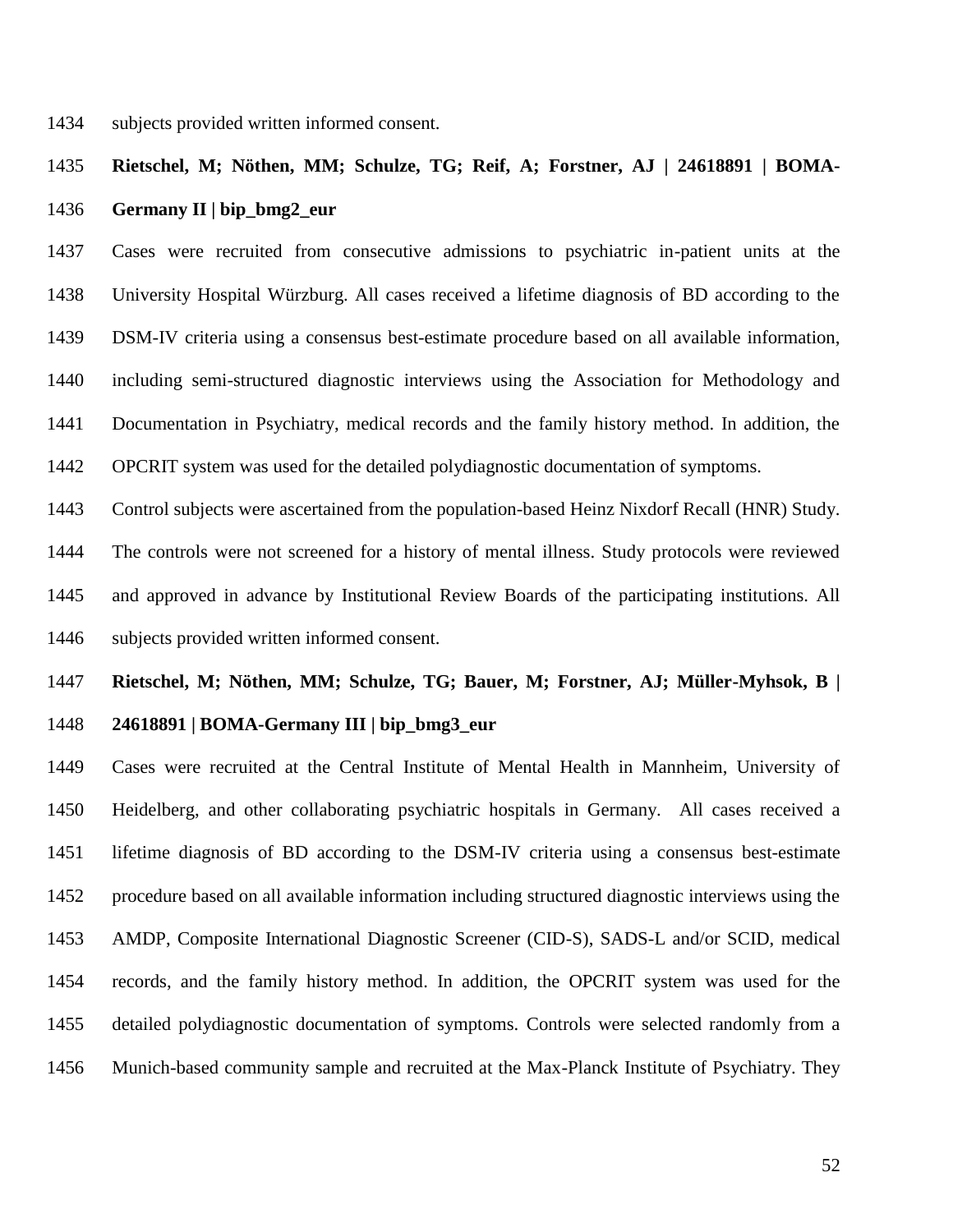were screened for the presence of anxiety and mood disorders using the CID-S. Only individuals without mood and anxiety disorders were collected as controls. Study protocols were reviewed and approved in advance by Institutional Review Boards of the participating institutions. All subjects provided written informed consent.

# **Hauser, J; Lissowska, J; Forstner, AJ | 24618891 | BOMA-Poland | bip\_bmpo\_eur**

 Cases were recruited at the Department of Psychiatry, Poznan University of Medical Sciences, Poznan, Poland. All cases received a lifetime diagnosis of BD according to the DSM-IV criteria on the basis of a consensus best-estimate procedure and structured diagnostic interviews using the SCID. Controls were drawn from a population-based case-control sample recruited by the Cancer-Center and Institute of Oncology, Warsaw, Poland and a hospital-based case-control sample recruited by the Nofer Institute of Occupational Medicine, Lodz, Poland. The Polish controls were produced by the International Agency for Research on Cancer (IARC) and the Centre National de Génotypage (CNG) GWAS Initiative for a study of upper aerodigestive tract cancers. The controls were not screened for a history of mental illness. Study protocols were reviewed and approved in advance by Institutional Review Boards of the participating institutions. All subjects provided written informed consent.

# **Rietschel, M; Nöthen, MM; Rivas, F; Mayoral, F; Kogevinas, M; others | 24618891 | BOMA-Spain | bip\_bmsp\_eur**

 Cases were recruited at the mental health departments of the following five centers in Andalusia, Spain: University Hospital Reina Sofia of Córdoba, Provincial Hospital of Jaen; Hospital of Jerez de la Frontera (Cádiz); Hospital of Puerto Real (Cádiz); Hospital Punta Europa of Algeciras (Cádiz); and Hospital Universitario San Cecilio (Granada). Diagnostic assessment was performed using the SADS-L; the OPCRIT; a review of medical records; and interviews with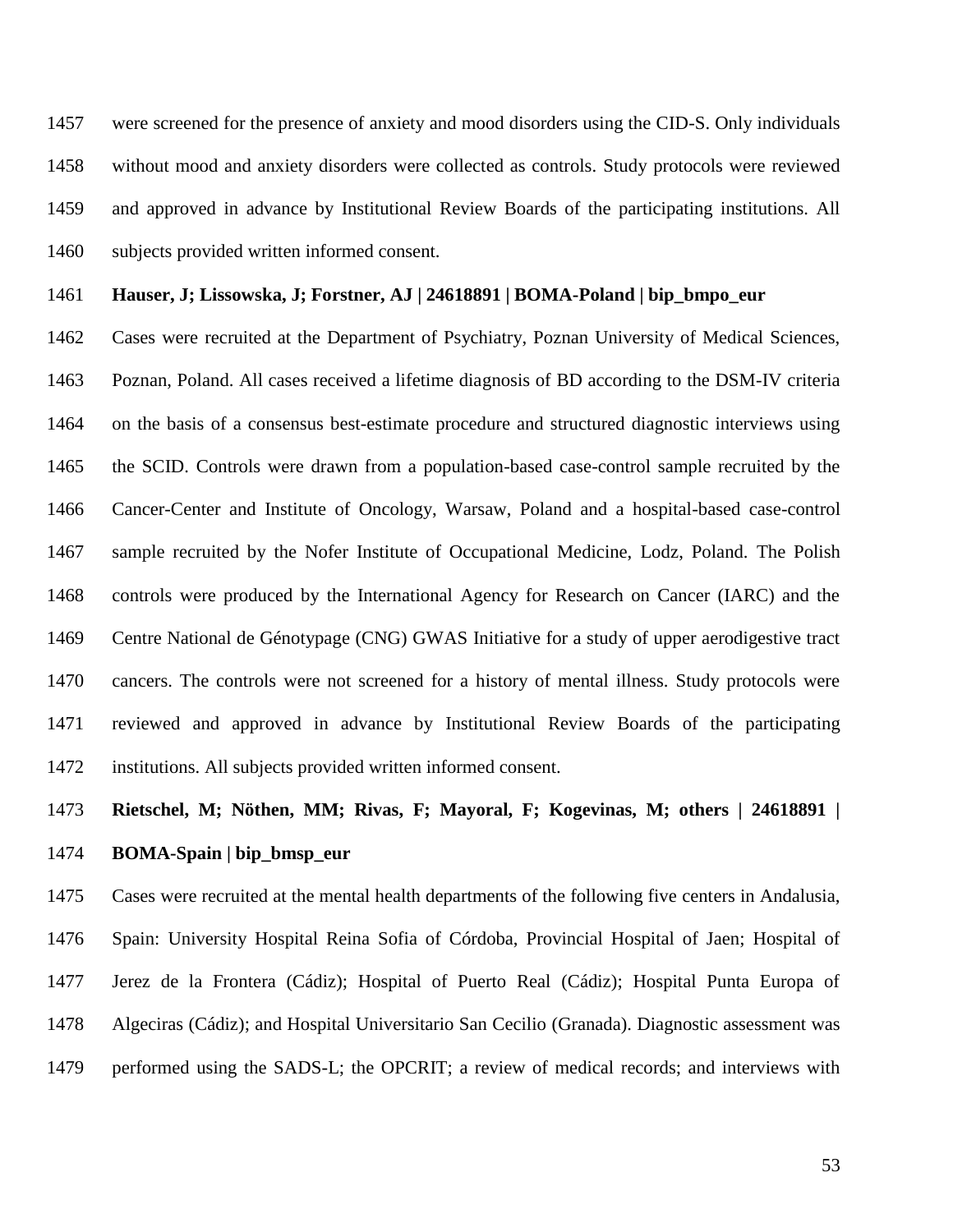first and/or second degree family members using the Family Informant Schedule and Criteria (FISC). Consensus best estimate BD diagnoses were assigned by two or more independent senior psychiatrists and/or psychologists, and according to the RDC, and the DSM-IV. Controls were Spanish subjects drawn from a cohort of individuals recruited in the framework of the European Community Respiratory Health Survey (ECRHS, http://www.ecrhs.org/). The controls were not screened for a history of mental illness. Study protocols were reviewed and approved in advance by Institutional Review Boards of the participating institutions. All subjects provided written informed consent.

# **Fullerton, J.M.; Mitchell, P.B.; Schofield, P.R.; Martin N.G.; Cichon, S. | 24618891 | BOMA-Australia | bip\_bmau\_eur**

 Cases were recruited at the Mood Disorder Unit, Prince of Wales Hospital in Sydney. All cases received a lifetime diagnosis of BD according to the DSM-IV criteria on the basis of a consensus best-estimate procedure and structured diagnostic interviews using the DIGS, FIGS, and the SCID. Controls were parents of unselected adolescent twins from the Brisbane Longitudinal Twin Study. The controls were not screened for a history of mental illness. Study protocols were reviewed and approved in advance by Institutional Review Boards of the participating institutions. All subjects provided written informed consent.

#### **Grigoroiu-Serbanescu, M; Nöthen, MM | 21353194 | BOMA-Romania | bip\_rom3\_eur**

 Cases were recruited from consecutive admissions to the Obregia Clinical Psychiatric Hospital, Bucharest. Patients were administered the DIGS and FIGS interviews. Information was also obtained from medical records and close relatives. The diagnosis of BP-I was assigned according to DSM-IV criteria using the best estimate procedure. All patients had at least two hospitalized illness episodes. Population-based controls were evaluated using the DIGS to exclude a lifetime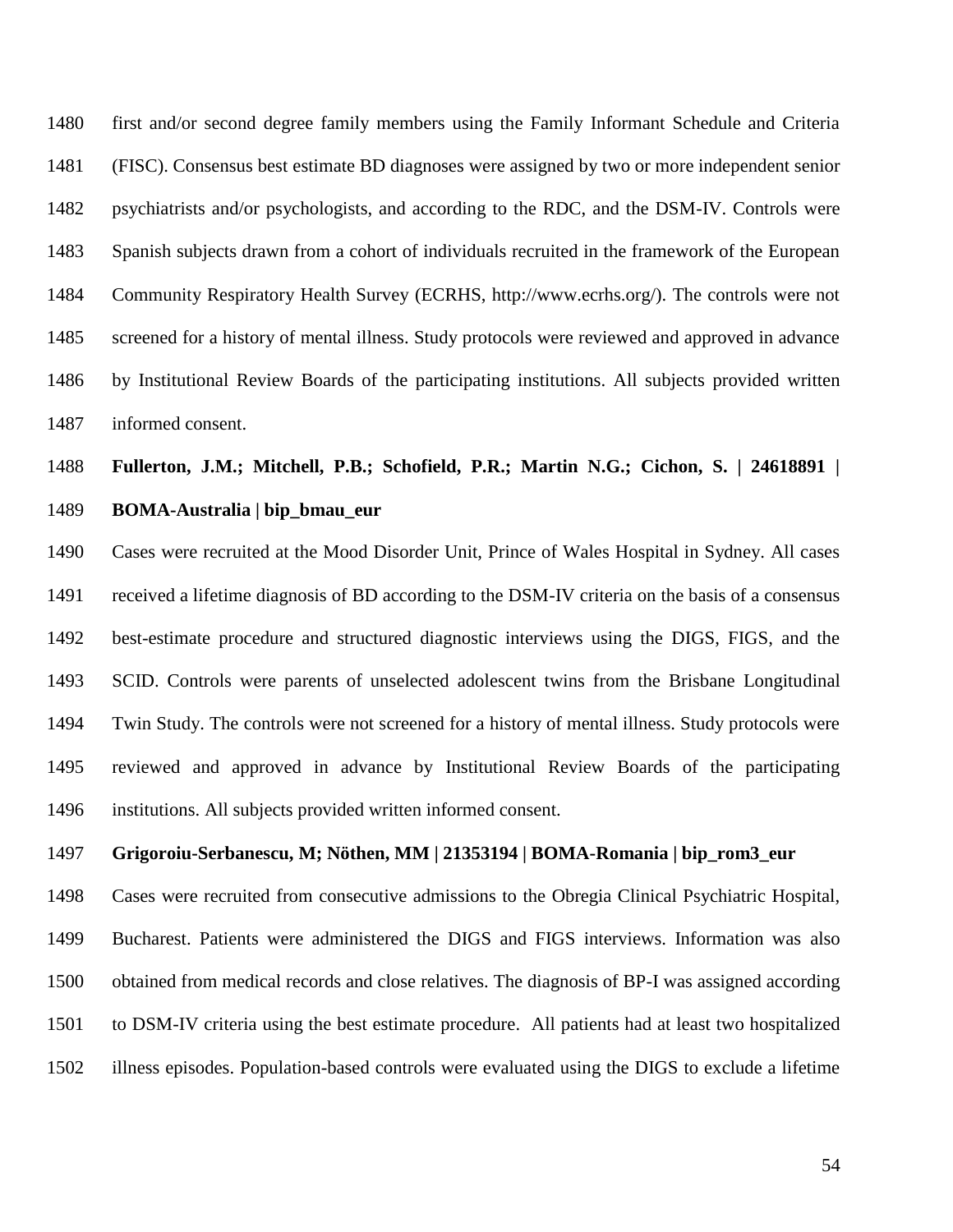history of major affective disorders, schizophrenia, schizoaffective disorders, and other psychoses, obsessive-compulsive disorder, eating disorders, and alcohol or drug addiction.

### **Craddock, N, Jones, I, Jones, L | 17554300 | WTCCC | bip\_wtcc\_eur\_sr-qc**

 Cases were all over the age of 17 yr, living in the UK and of European descent. Recruitment was undertaken throughout the UK and included individuals who had been in contact with mental health services and had a lifetime history of high mood. After providing written informed consent, participants were interviewed by a trained psychologist or psychiatrist using a semi- structured lifetime diagnostic psychiatric interview (Schedules for Clinical Assessment in Neuropsychiatry) and available psychiatric medical records were reviewed. Using all available data, best-estimate life-time diagnoses were made according to the RDC. In the current study we included cases with a lifetime diagnosis of RDC bipolar 1 disorder, bipolar 2 disorder or schizo- affective disorder, bipolar type. Controls were recruited from two sources: the 1958 Birth Cohort study and the UK Blood Service (blood donors) and were not screened for history of mental illness. All cases and controls were recruited under protocols approved by the appropriate IRBs. All subjects gave written informed consent.

#### **Kelsoe, J | 21926972 [PGC1] | USA (GAIN) | bip\_gain\_eur**

 *Genetic Association Information Network (GAIN)/ The Bipolar Genome Study (BiGS)* The BD sample was collected under the auspices of the NIMH Genetics Initiative for BD [\(http://zork.wustl.edu/nimh/\)](http://zork.wustl.edu/nimh/), genotyped as part of GAIN and analyzed as part of a larger GWAS conducted by the BiGS consortium. Approximately half of the GAIN sample was collected as multiplex families or sib pair families (waves 1-4), the remainder were collected as individual cases (wave 5). Subjects were ascertained at 11 sites: Indiana University, John Hopkins University, the NIMH Intramural Research Program, Washington University at St. Louis,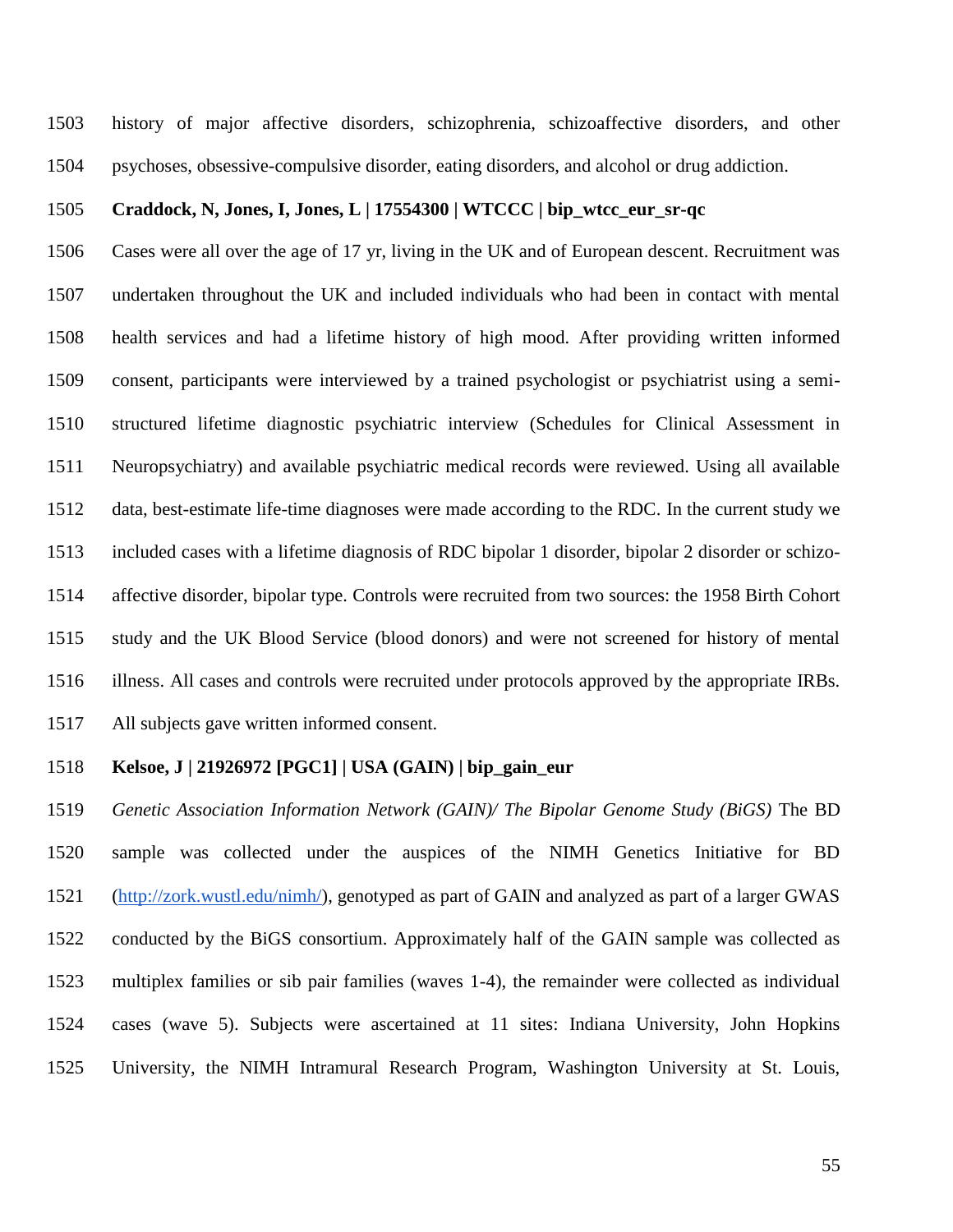University of Pennsylvania, University of Chicago, Rush Medical School, University of Iowa, University of California, San Diego, University of California, San Francisco, and University of Michigan. All investigations were carried out after the review of protocols by the IRB at each participating institution. At all sites, potential cases were identified from screening admissions to local treatment facilities and through publicity programs or advocacy groups. Potential cases were evaluated using the DIGS, FIGS, and information from relatives and medical records. All information was reviewed through a best estimate diagnostic procedure by two independent and non-interviewing clinicians and a consensus best-estimate diagnosis was reached. In the event of a disagreement, a third review was done to break the tie. Controls were from the NIMH Genetic Repository sample obtained by Dr. P. Gejman through a contract to Knowledge Networks, Inc. Only individuals with complete or near-complete psychiatric questionnaire data who did not fulfill diagnostic criteria for major depression and denied a history of psychosis or BD were included as controls for BiGS analyses. Controls were matched for gender and ethnicity to the cases.

# **Kelsoe, J; Sklar, P; Smoller, J | [PGC1 Replication] | USA (FAT2; FaST, BiGS, TGEN) | bip\_fat2\_eur**

 Cases were collected from individuals at the 11 U.S. sites described for the GAIN sample. Eligible participants were age 18 or older meeting DSM-IV criteria for BD-I or BD-II by consensus diagnosis based on interviews with the Affective Disorders Evaluation (ADE) and MINI. All participants provided written informed consent and the study protocol was approved by IRBs at each site. Collection of phenotypic data and DNA samples were supported by NIMH grants MH063445 (JW Smoller); MH067288 (PI: P Sklar), and MH63420 (PI: V Nimgaonkar). The control samples were NIMH controls that were using the methods described in that section.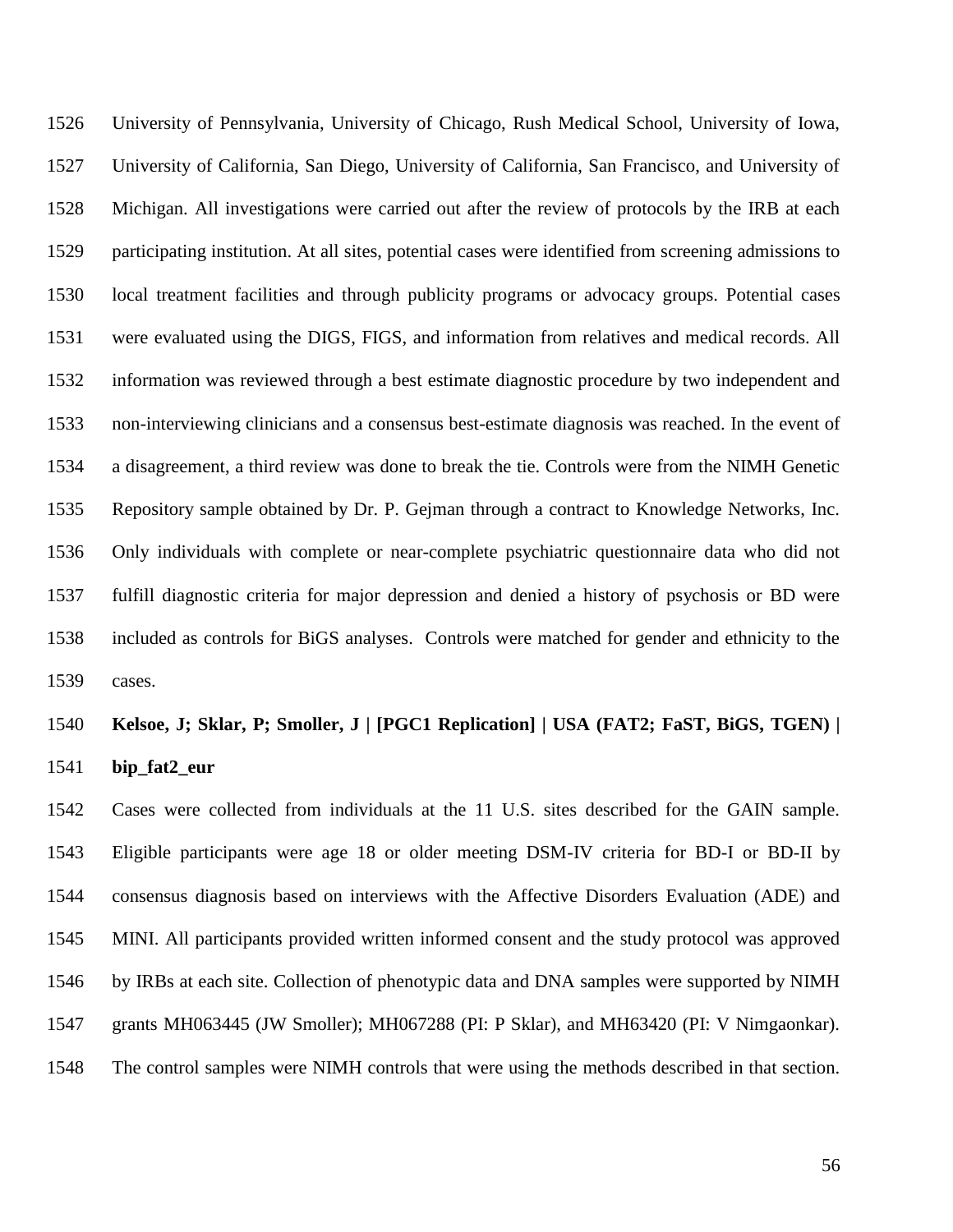The case and control samples were independent of those included in the GAIN sample.

### **Kirov, G | 25055870 | Bulgarian trios | bip\_butr\_eur**

 All cases were recruited in Bulgaria from psychiatric inpatient and outpatient services. Each proband had a history of hospitalisation and was interviewed with an abbreviated version of the SCAN. Consensus best-estimate diagnoses were made according to DSM-IV criteria by two researchers. All participants gave written informed consent and the study was approved by local ethics committees at the participating centers.

#### **Kirov, G | 25055870 | UK trios | bip\_uktr\_eur**

 The BD subjects were recruited from lithium clinics and interviewed in person by a senior psychiatrist, using abbreviated version of the SCAN. Consensus best-estimate diagnoses were made based on the interview and hospital notes. Ethics committee approval for the study was obtained from the relevant research ethics committees and all individuals provided written informed consent for participation.

#### **Landén, M; Sullivan, PF; Sklar, P | [ICCBD] | Sweden (ICCBD) | bip\_swa2\_eur**

 The BD subjects were identified using the Swedish National Quality Register for Bipolar Disorders (BipoläR) and the Swedish National Patient Register (using a validated algorithm requiring at least two hospitalizations with a BD diagnosis). A confirmatory telephone interview with a diagnostic review was conducted. Additional subjects were recruited from the St. Göran Bipolar Project (Affective Center at Northern Stockholm Psychiatry Clinic, Sweden), enrolling new and ongoing patients diagnosed with BD using structured clinical interviews. Diagnoses were made according to the DSM-IV criteria (BipoläR and St. Göran Bipolar Project) and ICD- 10 (National Patient Register). The control subjects used were the same as for the SCZ analyses described above. All ascertainment procedures were approved by the Regional Ethical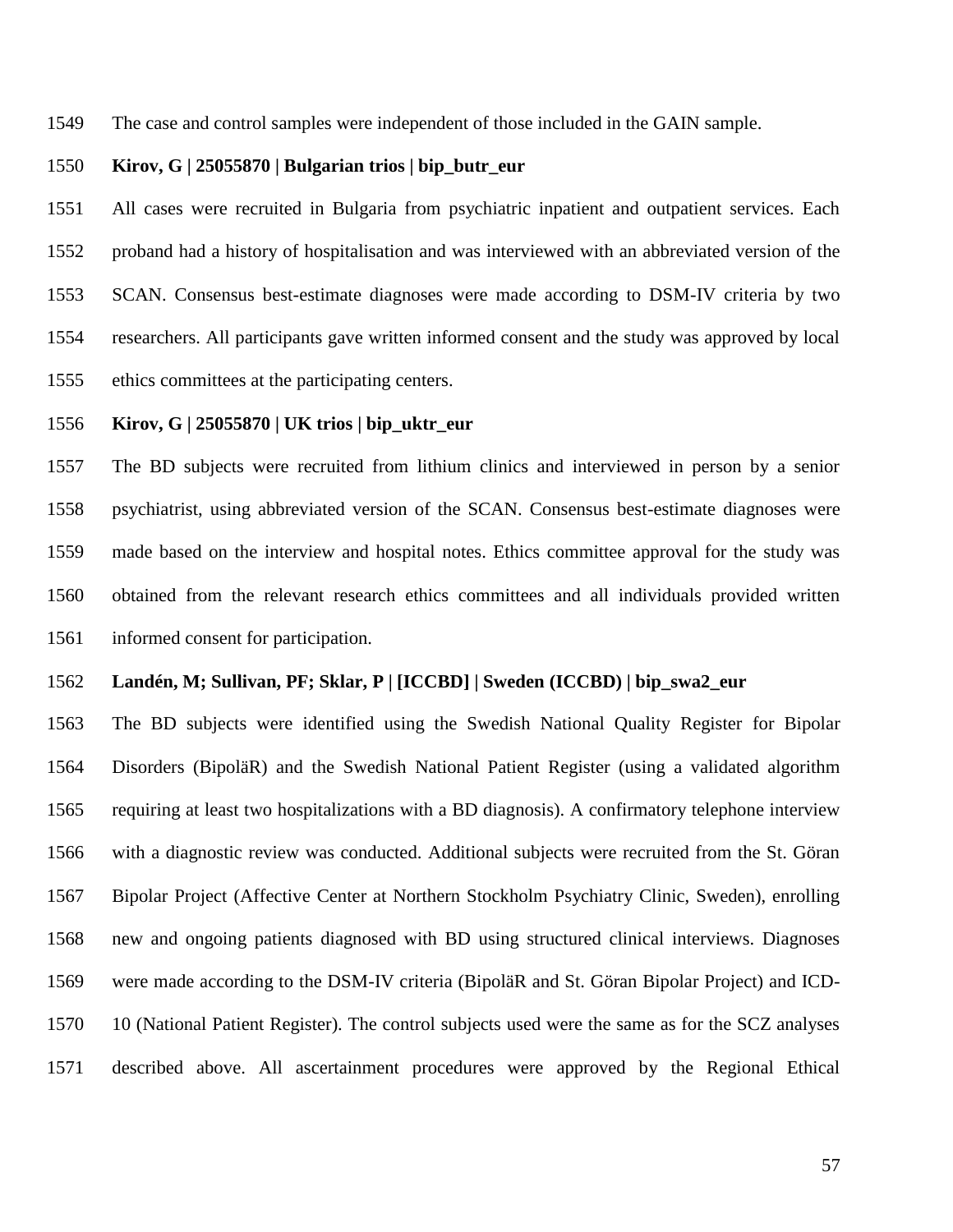Committees in Sweden.

### **Landén, M; Sullivan, PF; Sklar, P | [ICCBD] | Sweden (ICCBD) | bip\_swei\_eur**

1574 The cases and controls in the bip swei eur sample were recruited using the same ascertainment

- methods described for the bip\_swa2\_eur sample.
- **Leboyer, M | [PGC1 replication] | France | bip\_fran\_eur**

 Cases with BD1 or BD2 and control samples were recruited as part of a large study of genetics of BD in France (Paris-Creteil, Bordeaux, Nancy) with a protocol approved by relevant IRBs and with written informed consent. Cases were of French descent for more than 3 generations were assessed by a trained psychiatrist or psychologist using structured interviews supplemented by

medical case notes, mood scales and self-rating questionnaire assessing dimensions.

#### **Li, Q | 24166486; 27769005 | USA (Janssen), SAGE controls | bip\_jst5\_eur**

 The study included unrelated patients with bipolar 1 disorder from 6 clinical trials (IDs: NCT00253162, NCT00257075, NCT00076115, NCT00299715, NCT00309699, and NCT00309686). Participant recruitment was conducted by Janssen Research & Development, LLC (formerly known as Johnson & Johnson Pharmaceutical Research & Development, LLC) to assess the efficacy and safety of risperidone. Bipolar cases were diagnosed according to DSM- IV-TR criteria. The diagnosis of bipolar disorder was confirmed by the Schedule for Affective Disorders and Schizophrenia for School-Age Children-Present and Lifetime Version (K-SADS- PL) in NCT00076115, by the SCID in NCT00257075 and NCT00253162, or by the MINI in NCT00299715 and NCT00309699, and NCT00309686, respectively. Additional detailed descriptions of these clinical trials can be found at ClinicalTrials.gov. Only patients of European ancestry with matching controls were included in the current analysis. Controls subjects were drawn from the Study of Addiction: Genetics and Environment (SAGE, dbGaP Study Accession: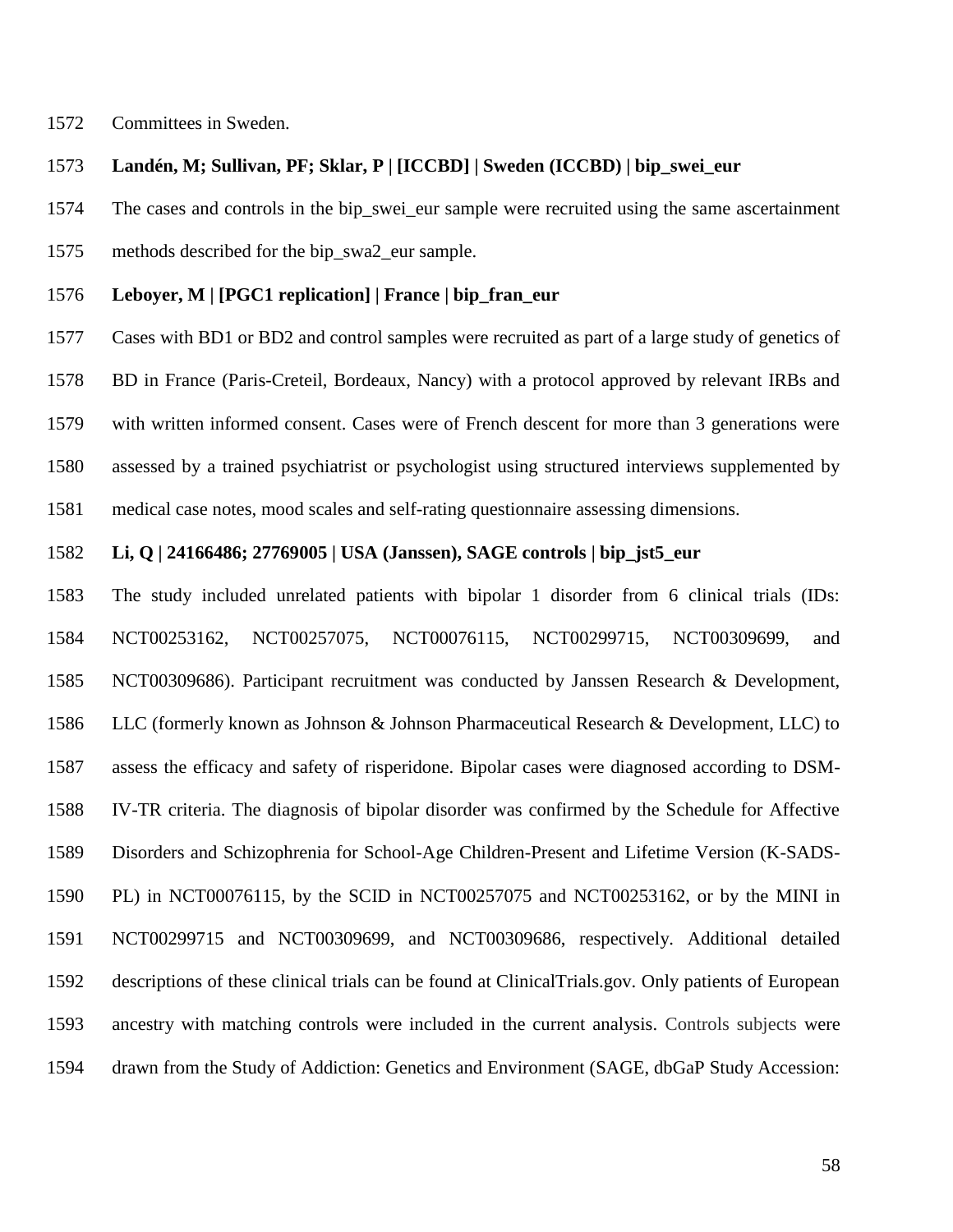phs000092.v1.p1). Control subjects did not have alcohol dependence or drug dependence diagnoses; however, mood disorders were not an exclusion criterion.

# **McQuillin, A; Gurling, H | 18317468 [PGC1] | UCL (University College London), London, UK | bip\_uclo\_eur**

 The UCL sample comprised Caucasian individuals who were ascertained and received clinical diagnoses of bipolar 1 disorder according to UK National Health Service (NHS) psychiatrists at interview using the categories of the International Classification of Disease version 10. In addition bipolar subjects were included only if both parents were of English, Irish, Welsh or Scottish descent and if three out of four grandparents were of the same descent. All volunteers read an information sheet approved by the Metropolitan Medical Research Ethics Committee who also approved the project for all NHS hospitals. Written informed consent was obtained from each volunteer. The UCL control subjects were recruited from London branches of the National Blood Service, from local NHS family doctor clinics and from university student volunteers. All control subjects were interviewed with the SADS-L to exclude all psychiatric disorders.

# **Craddock, N; Jones, I; Jones, L | [ICCBD] | Cardiff and Worcester, UK (ICCBD-BDRN) | bip\_icuk\_eur**

 Cases were all over the age of 17 yr, living in the UK and of European descent. Cases were recruited via systematic and not systematic methods as part of the Bipolar Disorder Research Network project [\(www.bdrn.org\)](http://www.bdrn.org/), provided written informed consent and were interviewed using a semi-structured diagnostic interview, the Schedules for Clinical Assessment in Neuropsychiatry. Based on the information gathered from the interview and case notes review, best-estimate lifetime diagnosis was made according to DSM-IV. Inter-rater reliability was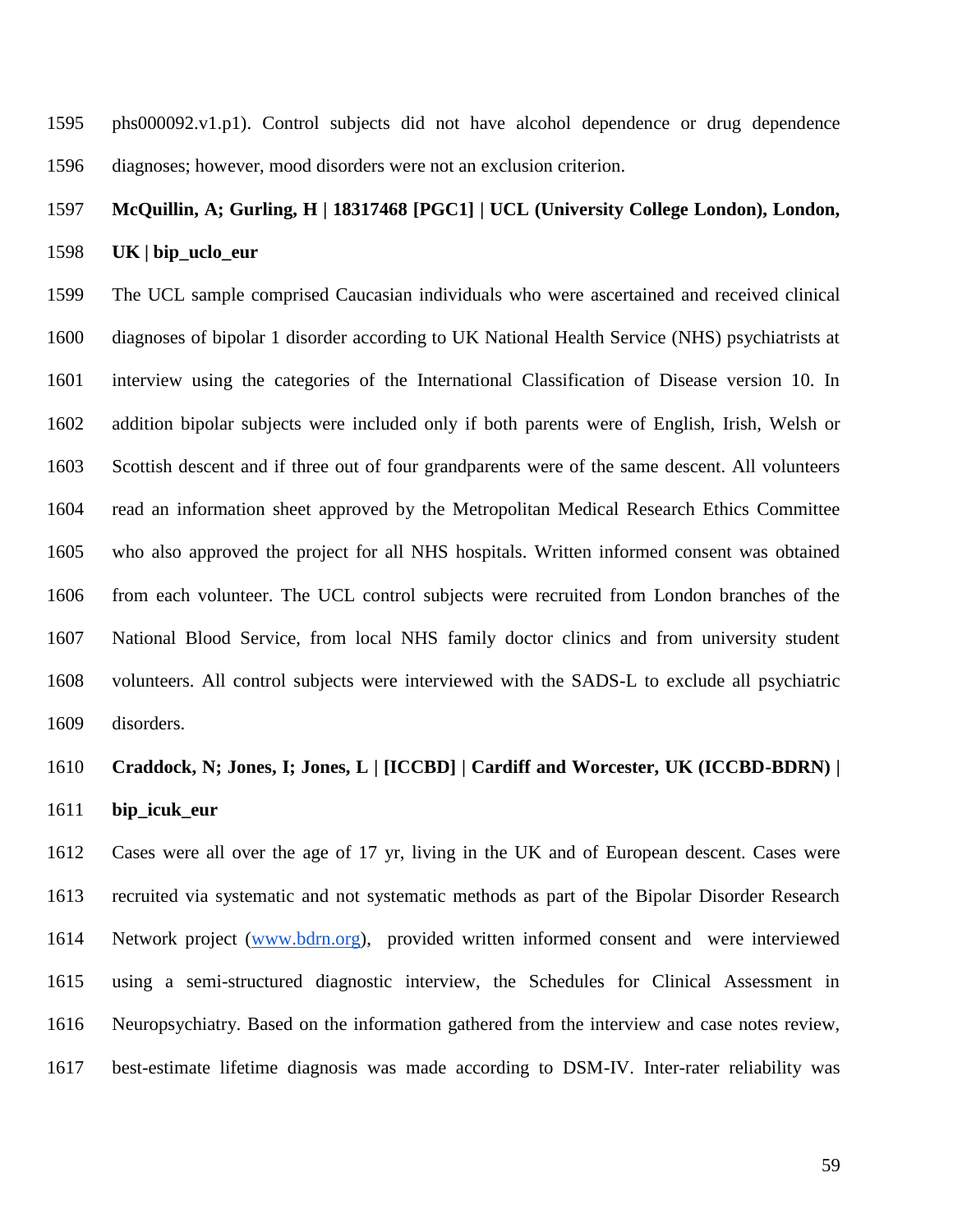1618 formally assessed using 20 randomly selected cases (mean  $\kappa$  Statistic = 0.85). In the current study we included cases with a lifetime diagnosis of DSM-IV bipolar disorder or schizo-affective disorder, bipolar type. The BDRN study has UK National Health Service (NHS) Research Ethics Committee approval and local Research and Development approval in all participating NHS Trusts/Health Boards.Controls were part of the Wellcome Trust Case Control Consortium common control set, which comprised healthy blood donors recruited from the UK Blood Service and samples from the 1958 British Birth Cohort. Controls were not screened for a history of mental illness. All cases and controls were recruited under protocols approved by the appropriate IRBs. All subjects gave written informed consent.

### **Ophoff, RA | Not Published | Netherlands | bip\_ucla\_eur**

 The case sample consisted of inpatients and outpatients recruited through psychiatric hospitals and institutions throughout the Netherlands. Cases with DSM-IV bipolar disorder, determined after interview with the SCID, were included in the analysis. Controls were collected in parallel at different sites in the Netherlands and were volunteers with no psychiatric history after screening with the (MINI). Ethical approval was provided by UCLA and local ethics committees and all participants gave written informed consent.

#### **Paciga, S | [PGC1] | USA (Pfizer) | bip\_pf1e\_eur**

 This sample comprised Caucasian individuals recruited into one of three Geodon (ziprasidone) clinical trials (NCT00141271, NCT00282464, NCT00483548). Subjects were diagnosed by a clinician with a primary diagnosis of Bipolar 1 Disorder, most recent episode depressed, with or without rapid cycling, without psychotic features, as defined in the DSM-IV-TR (296.5x) and confirmed by the MINI (version 5.0.0). Subjects also were assessed as having a HAM-D-17 total score of >20 at the screening visit. The trials were conducted in accordance with the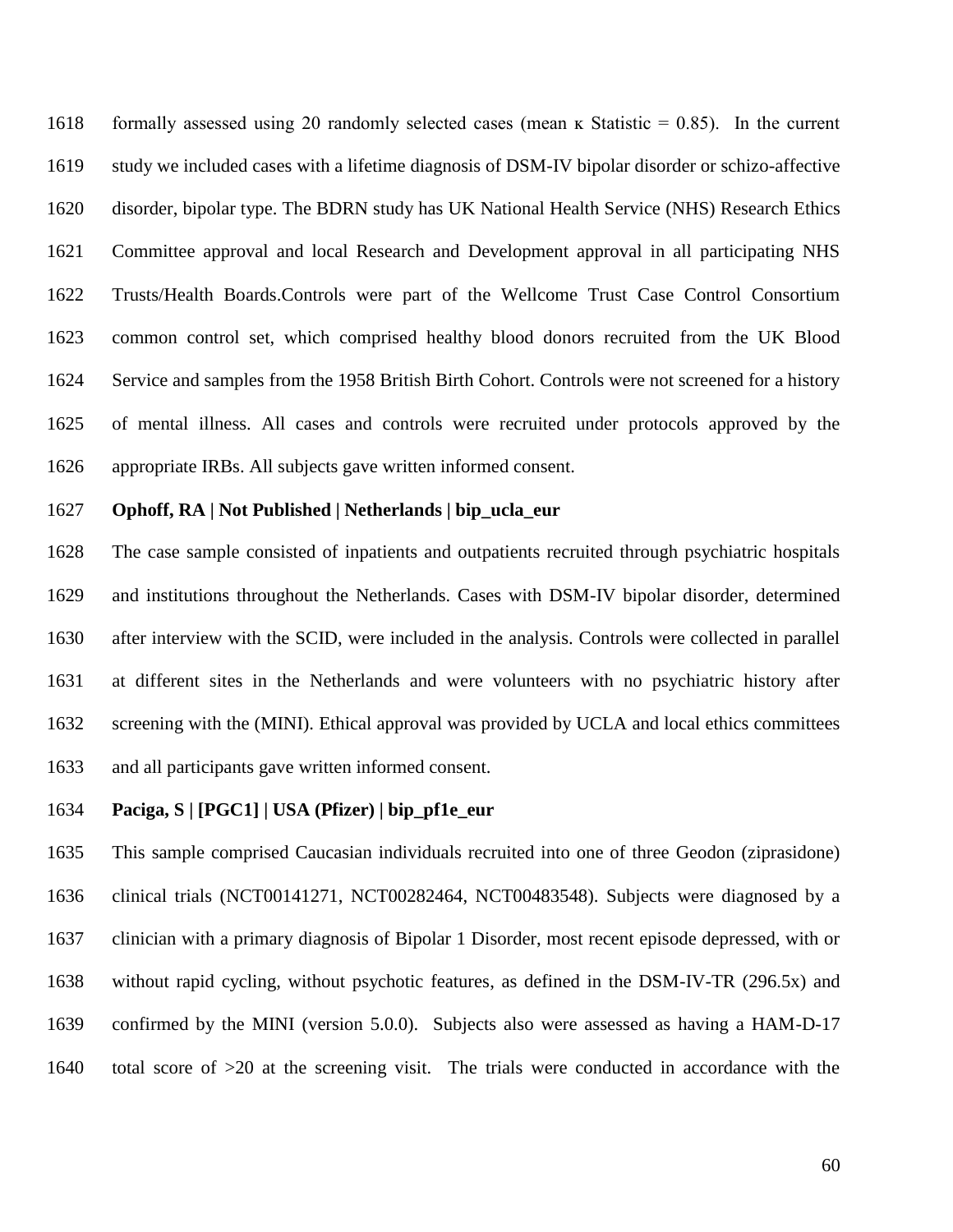protocols, International Conference on Harmonization of Good Clinical Practice Guidelines, and applicable local regulatory requirements and laws. Patients gave written informed consent for the collection of blood samples for DNA for use in genetic studies.

#### **Pato, C | [ICCBD] | Los Angeles, USA (ICCBD-GPC)| bip\_usc2\_eur**

 Genomic Psychiatry Consortium (GPC) cases and controls were collected via the University of Southern California healthcare system, as previously described. Using a combination of focused, direct interviews and data extraction from medical records, diagnoses were established using the OPCRIT and were based on DSM-IV-TR criteria. Age and gender-matched controls were ascertained from the University of Southern California health system and assessed using a validated screening instrument and medical records.

# **Scott, L; Myer, RM; Boehnke, M | 19416921 [PGC1] | Michigan, USA (Pritzker and NIMH) | bip\_mich\_eur**

 The Pritzker Neuropsychiatric Disorders Research Consortium (NIMH/Pritzker) case and controls samples were from the NIMH Genetics Initiative Genetics Initiative Repository. Cases were diagnosed according to DMS-III or DSM-IV criteria using diagnostic interviews and/or medical record review. Cases with low confidence diagnoses were excluded. From each wave 1- 5 available non-Ashkenazi European-origin family, two BD1 siblings were included when possible and the proband was preferentially included if available (n=946 individuals in 473 sibling pairs); otherwise a single BD1 case was included (n=184). The bipolar sibling pairs were retained within the NIMH/Pritzker sample when individuals in more than one study were uniquely assigned to a study set. Controls had non-Ashkenazi European-origin, were aged 20-70 years and reported no diagnosis with or treatment for BD or schizophrenia, and that they had not heard voices that others could not hear. Individuals with suspected major depression were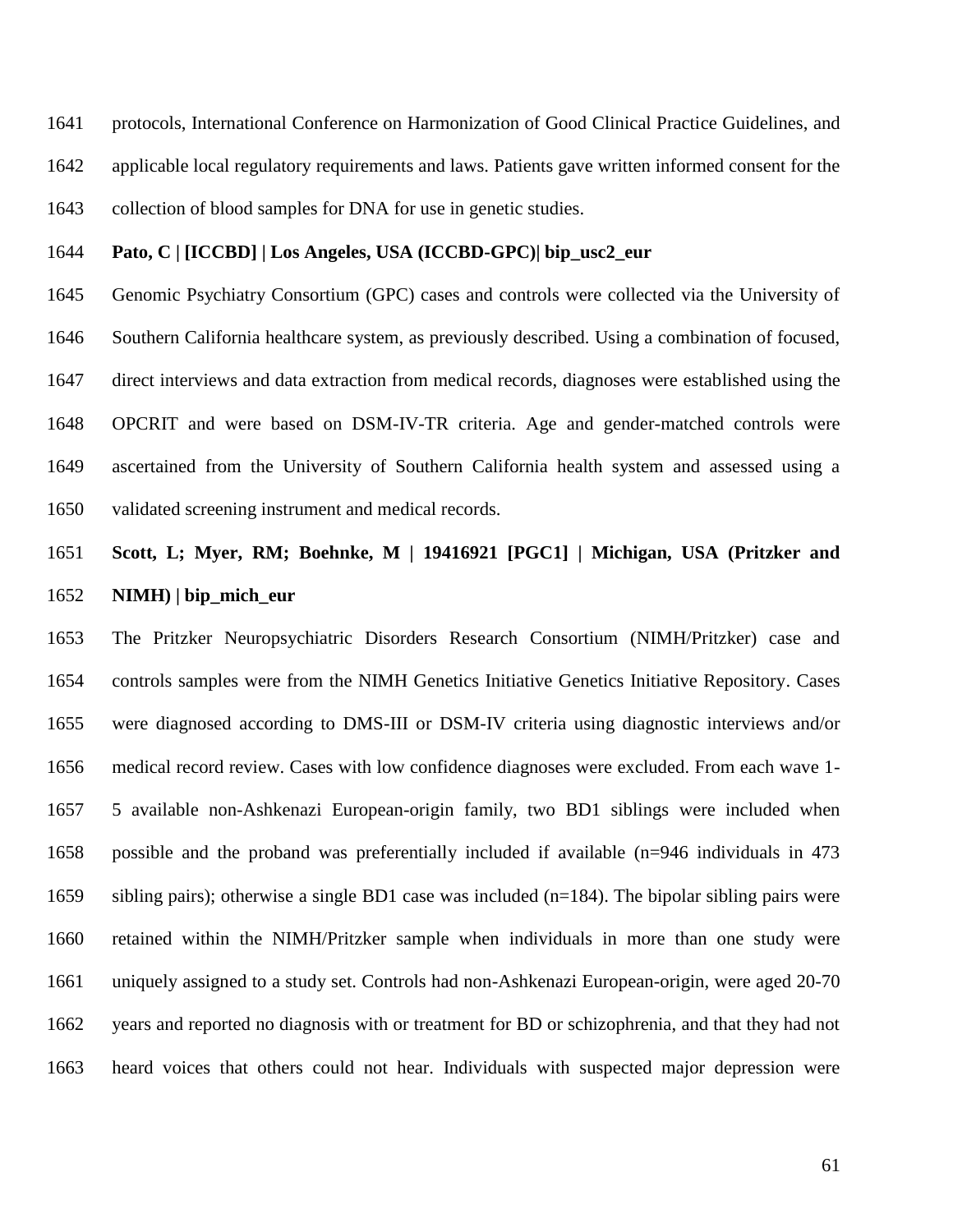excluded based on answers to questions related to depressive mood. NIMH controls were further selected as the best match(es) to NIMH cases based on self-reported ancestry.

#### **Sklar, P; Smoller, J | 18317468 [PGC1] | USA (STEP1) | bip\_stp1\_eur**

 The Systematic Treatment Enhancement Program for Bipolar Disorder (STEP-BD) was a seven- site, national U.S., longitudinal cohort study designed to examine the effectiveness of treatments and their impact on the course of BD that enrolled 4,361 participants who met DSM-IV criteria 1670 for BD1, BD2, bipolar not otherwise specified (NOS), schizoaffective manic or bipolar type, or cyclothymic disorder based on diagnostic interviews. From the parent study, 2,089 individuals who were over 18 years of age with BD1 and BD2 diagnoses consented to the collection of blood samples for DNA. BD samples with a consensus diagnosis of BD1 were selected for inclusion in STEP1. Two groups of controls samples from the NIMH repository were used. One comprised DNA samples derived from US Caucasian anonymous cord blood donors. The second were controls who completed the online self-administered psychiatric screen and were ascertained as described above, by Knowledge Networks Inc. For the second sample of controls only those without history of schizophrenia, psychosis, BD or major depression with functional impairment were used.

#### **Sklar, P; Smoller, J | 18711365 [PGC1] | USA (STEP2) | bip\_stp2\_eur**

 The STEP2 sample included BD-1 and BD-2 samples from the STEP-BD study described above along with BD-2 subjects from UCL study also described above. The controls samples for this study were from the NIMH repository as described above for the STEP1 study.

# **European ancestry, trio design**

*Schizophrenia*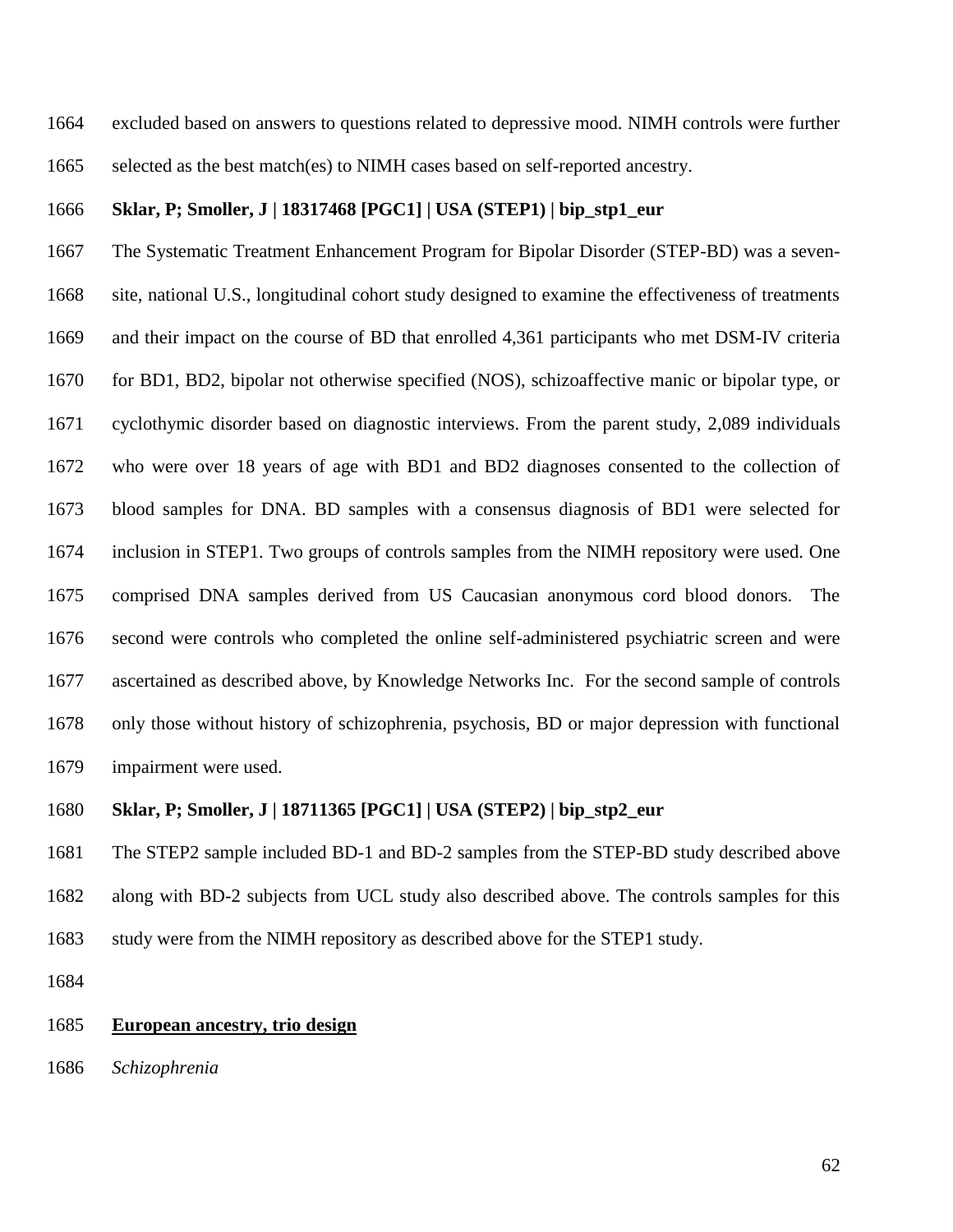#### **Kirov, G: Owen M | 22083728| Bulgaria | ms.scz\_butr\_eur**

 Families from Bulgaria were recruited if a proband had schizophrenia or schizoaffective disorder, both parents were available, and all members of the trio agreed to participate in the study. Recruitment took place between 1999 and 2004 in several psychiatric hospitals in Bulgaria. Ethical Committee approval was obtained from each of these hospitals. All probands and all parents received an Information Sheet and signed Informed Consent Forms. All participants had attended mainstream schools, which at the time in Bulgaria, excluded people with mental retardation. Probands were either in- or out-patients at the time of the study but each had a history of hospitalization. A team of psychiatrists was trained in using the rating scales and methods of the study. We used the SCAN instrument to perform an interview for psychotic and mood symptoms. This instrument has been translated into Bulgarian and validated by one of its authors (A. Jablensky). Consensus diagnoses were made according to DSM-IV criteria on the basis of an interview and inspection of hospital notes by two clinicians. If consensus was not attained, the patient was re-interviewed by a research interview trained clinician and was excluded if consensus could still not be reached. In addition, approximately 23% of the sample was selected at random and re-interviewed by a research interview trained clinician. Hospital notes were also collected for affected relatives in order to confirm diagnoses.

#### **Levinson, D | 22885689 | Six countries | ms.scz\_lemu\_eur**

 Schizophrenia cases were included from the family sample of European-ancestry pedigrees described by Levinson et al. Participants and their families in this trio study, probands were ascertained and recruited from different clinical settings (e.g. inpatients, outpatients and community facilities) in six countries (Australia, France, Germany, Ireland, UK, and the US). (Unrelated individuals were included as part of a case-control design, see Levinson, D,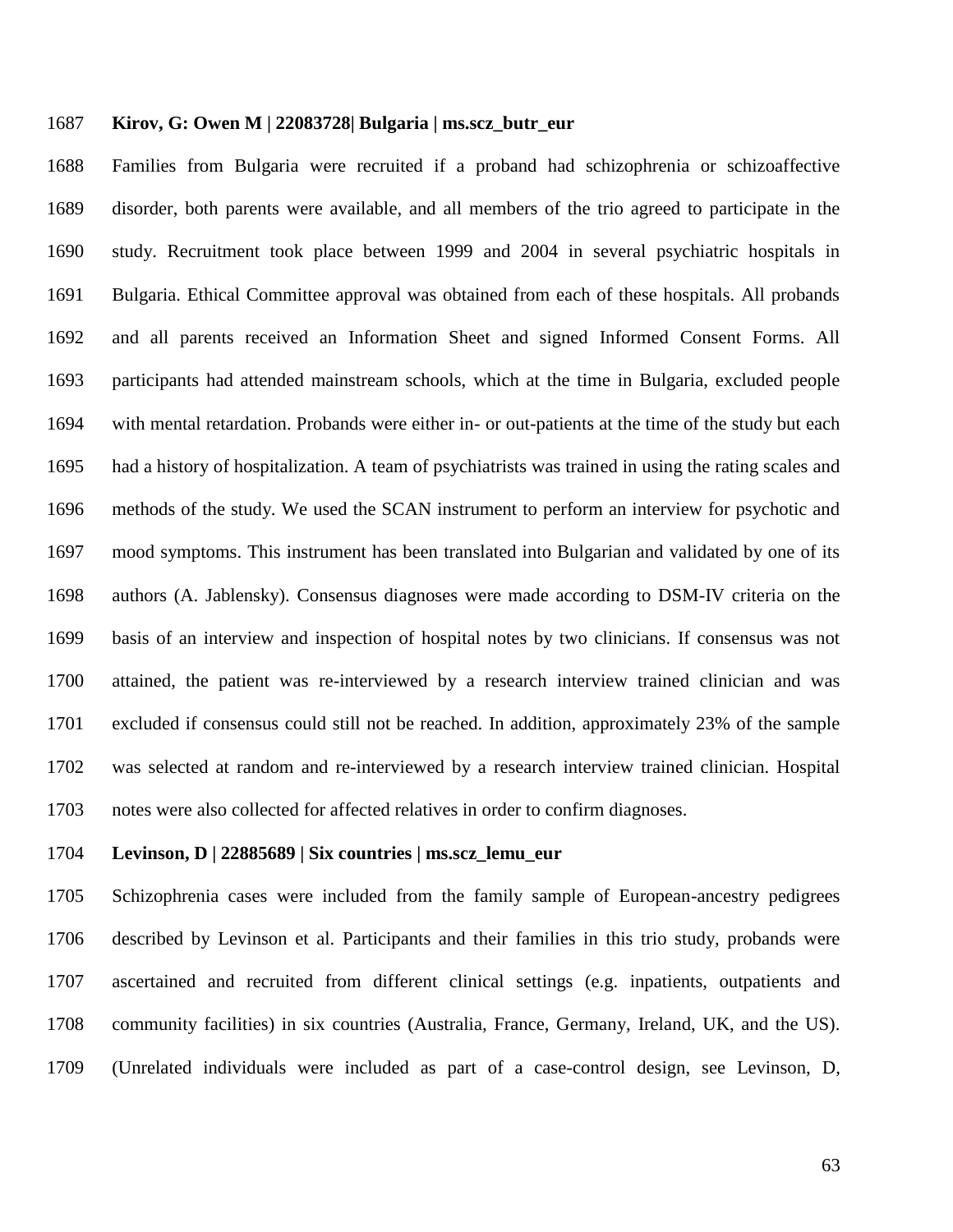scz\_lacw\_eur above.) Diagnoses were established using semi-structured interviews, psychiatric records and informant reports. Case probands were diagnosed with schizophrenia or schizoaffective disorder according to DSM-III-R criteria. The trio-based analysis included families where there was at least one affected proband and two available parents. Each affected sibling in such families was included, with the parents, as an independent trio. All protocols were approved by loci IRBs, and all cases provided written informed consent.

# **Kirov, G: Owen, M | Not Published | Bulgaria | ms.scz\_uktr\_eur**

 All cases and parents were recruited from UK and had a history of hospitalization for treatment of schizophrenia. Diagnosis was confirmed following a SCAN interview and review of case notes followed by consensus diagnosis according to DSM-IV criteria. The samples were genotyped at the Broad Institute. All participants gave written informed consent and the study was approved by local ethics committees at the participating centers. The samples were genotyped at the Broad Institute.

### **Genotype Quality Control**

 To ensure independence of the data sets, individuals were excluded until no individual showed a relatedness (pihat) value greater than 0.2 to any other individual in the collection, while preferentially keeping the case over the control for case-control related pairs. In total 1,795 BD cases, 1,165 SCZ cases and 27,274 controls were removed (most of which were previously known), leaving 20,129 BD cases 33,426 SCZ cases and 54,065 controls for the final meta-analysis.

 For analyses directly comparing BD and SCZ, we matched cases from both phenotypes on genotyping platform and ancestry, resulting in 15,270 BD cases versus 23,585 SCZ cases.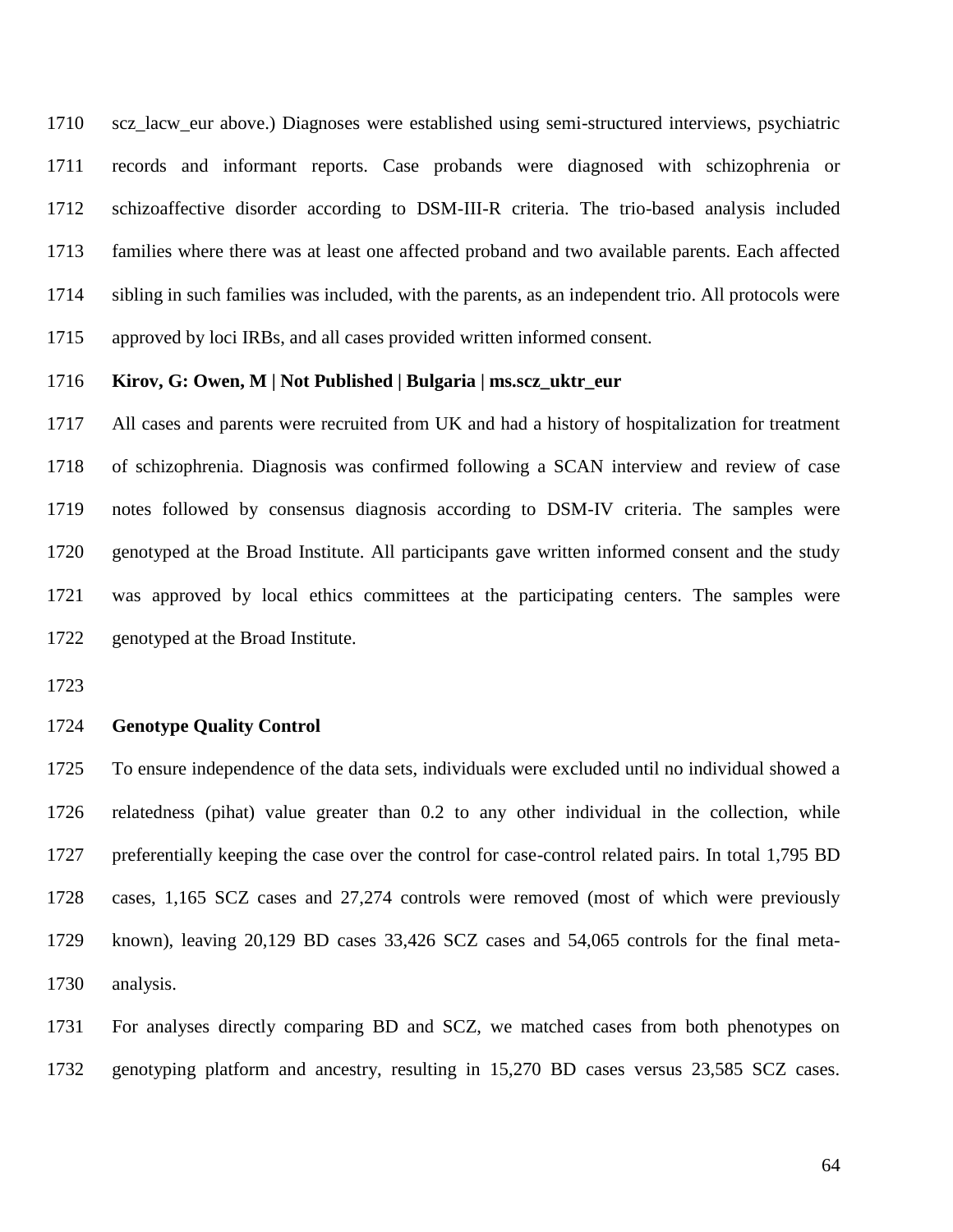Hence, we were able to match 76% of BD cases and 71% of SCZ cases for this case vs case analysis.

 Among our entire dataset, 44% of the sample was female, 51% was male and 5% were unreported by the collection site. This work focused explicitly on the autosomes and sought maximal power across the analyses, sex was not used except for during quality control and sex- specific analyses were not performed in this effort. Individual ages were not provided. For a subset of cases, we had information for age of onset which were used in subphenotype specific analyses only.

#### **Sub-phenotype Description**

 BD sub-phenotypes were collected by each study site using a combination of diagnostic instruments, case records and participant interviews. Ascertainment details for each study site are described in the supplementary data of the PGC Bipolar Working Group paper(Stahl et al., 2017). The selection of phenotypes for collection by this group was determined by literature searches in order to determine phenotypes with prior evidence for heritability. It was further refined dependent on the availability of phenotype data across a range of study sites and the consistency by which the phenotypes were defined. Schizophrenia subphenotypes represent quantitative traits extracted using factor analysis from a set of standard psychiatric assessments and represent four symptom dimensions (manic, depressive, positive and negative). These subphenotypes were used previously(Ruderfer et al., 2014) but in this work we have increased 1753 the sample size with additional cohorts being added.

#### **METHOD DETAILS**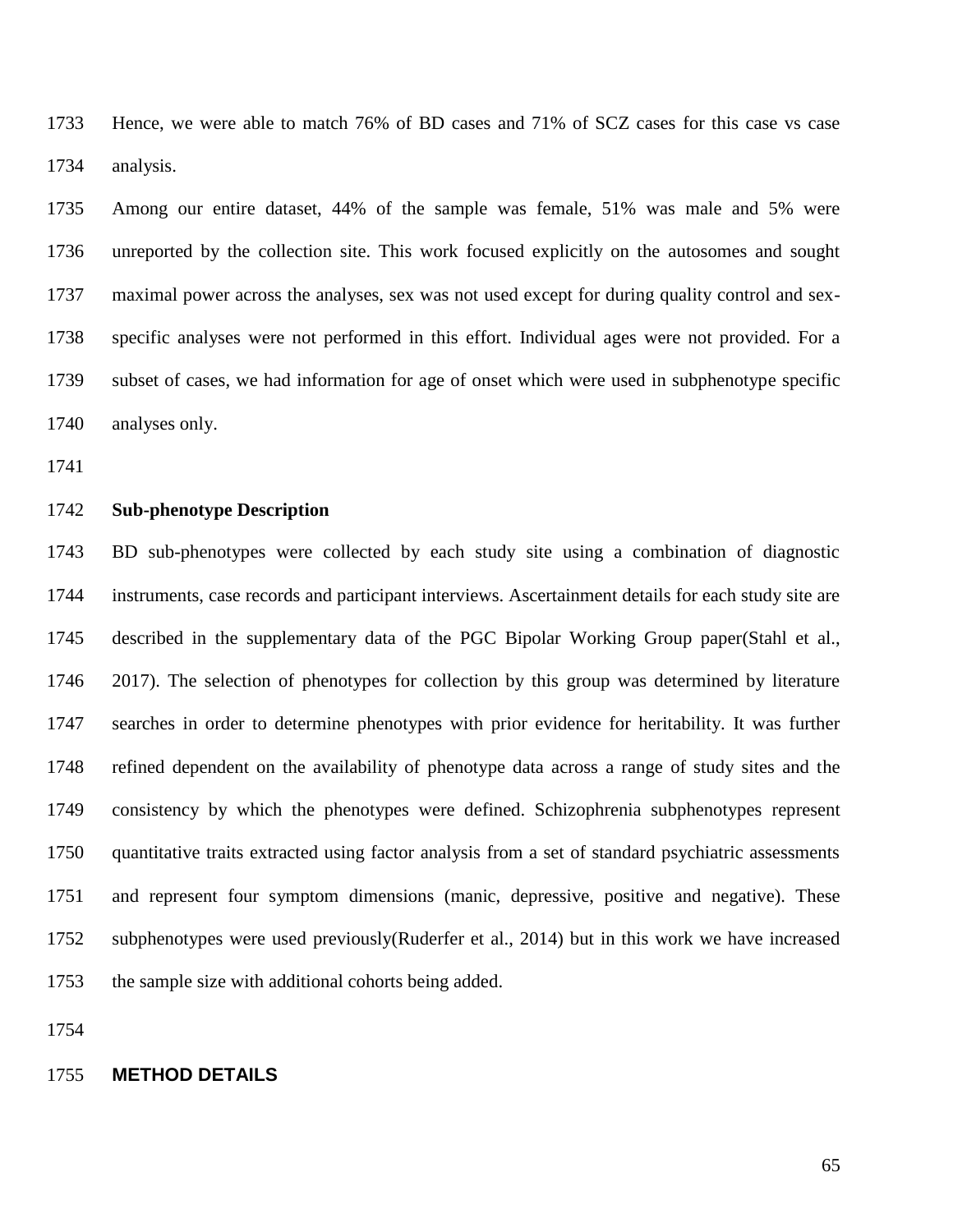#### **QUANTIFICATION AND STATISTICAL ANALYSIS**

# **Quality Control, Imputation, Association Analysis and Polygenic Risk Score Testing**

 Quality control and imputation were performed on each of the study cohort datasets (n=81), according to standards established by the Psychiatric Genomics Consortium (PGC). The quality control parameters for retaining SNPs and subjects were: SNP missingness < 0.05 (before 1763 sample removal); subject missingness ( $p < 0.02$ ); autosomal heterozygosity deviation (| F<sub>het</sub>  $|$  < 0.2); SNP missingness < 0.02 (after sample removal); difference in SNP missingness between 1765 cases and controls < 0.02; and SNP Hardy-Weinberg equilibrium ( $p > 10^{-6}$  in controls or  $p > 10^{-6}$  in cases). Genotype imputation was performed using the pre-phasing/imputation stepwise approach implemented in IMPUTE2(Howie et al., 2011) / SHAPEIT(Delaneau et al., 2013) (chunk size of 3 Mb and default parameters). The imputation reference set consisted of 2,186 phased haplotypes from the full 1000 Genomes Project dataset (August 2012, 30,069,288 variants, release "v3.macGT1"), all variants align to human genome build 19 (hg19). After 1771 imputation, we used the best guess genotypes (genotype probability  $> 0.8$ ), for further robust relatedness testing and population structure analysis. Here we required very high imputation 1773 quality (INFO  $> 0.8$ ) and low missingness (<1%) for further quality control. After linkage 1774 disequilibrium (LD) pruning ( $r^2$  < 0.02) and frequency filtering (MAF > 0.05), there were 14,473 autosomal SNPs in the data set. Principal component estimation was done with the same collection of autosomal SNPs. We tested the first 20 principal components for phenotype association (using logistic regression with study indicator variables included as covariates) and 1778 evaluated their impact on the genome-wide test statistics using  $\lambda$ . Thirteen principal components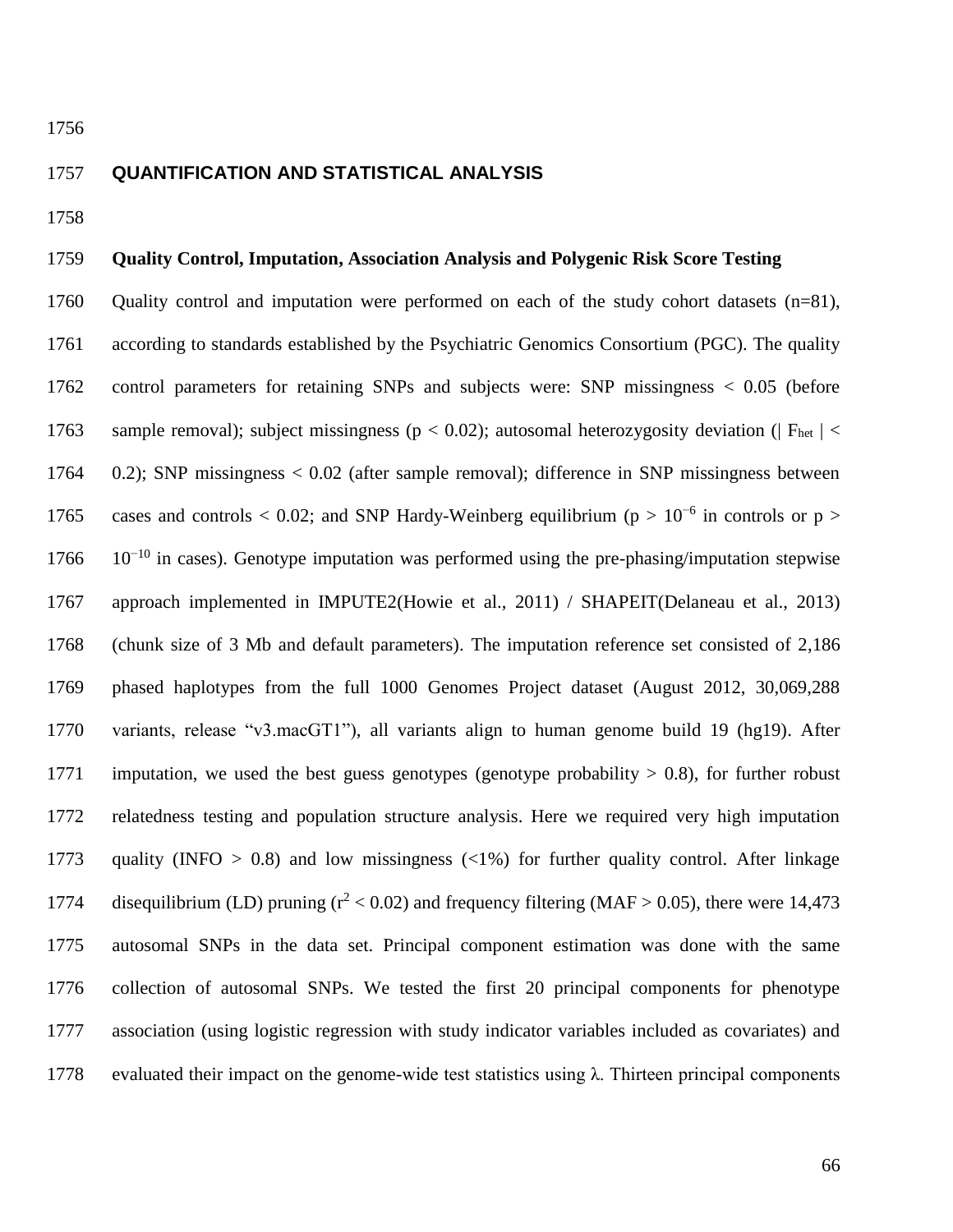namely 1,2,3,4,5,6,7,8,10,12,15,18,20 were included in all association analyses 1780  $(\lambda=1.45)$ . Analytical steps were repeated for SCZ vs BD analysis.

 We performed four main association analyses (Figure 1), i.e. (i) GWAS of BD and SCZ as a single combined case phenotype, as well as disorder-specific GWAS using independent control sets in (ii) BD cases vs BD controls and (iii) SCZ cases vs SCZ controls, and (iv) association analysis of SCZ cases vs BD cases. For all GWS loci from the GWAS of BD and SCZ vs controls we identified any GWS loci within 1Mb from the extent of the locus in the previously published PGC SCZ vs controls(Schizophrenia Working Group of the Psychiatric Genomics Consortium, 2014) and the most recent PGC GWAS of BD vs controls(Stahl et al., 2017) and performed conditional analysis. Specifically, we transformed the genotype probabilities of the disease variant into dosages and used it as an additional covariate for the association analysis for the BD+SCZ vs controls index SNP. This was done within each cohort and an OR based inverse SE weighted meta-analysis was performed for the final result. All datasets were included except for those with trios.

### **Summary-data-based Mendelian Randomization (SMR)**

 SMR(Zhu et al., 2016) is a method that integrates summary level GWAS data with gene expression quantitative trait loci (eQTL) identified in independent data sets. This integration aims to identify variants that have pleotropic effects on expression of a given gene and the phenotype. While significant findings may indeed reflect a causal path from variant to phenotype through expression, it is impossible to discern statistically between pleiotropy and causality. However, the method can remove linkage as driving the result, and uses the data available to prioritise amongst genes in genomic regions that show association with disease. We used SMR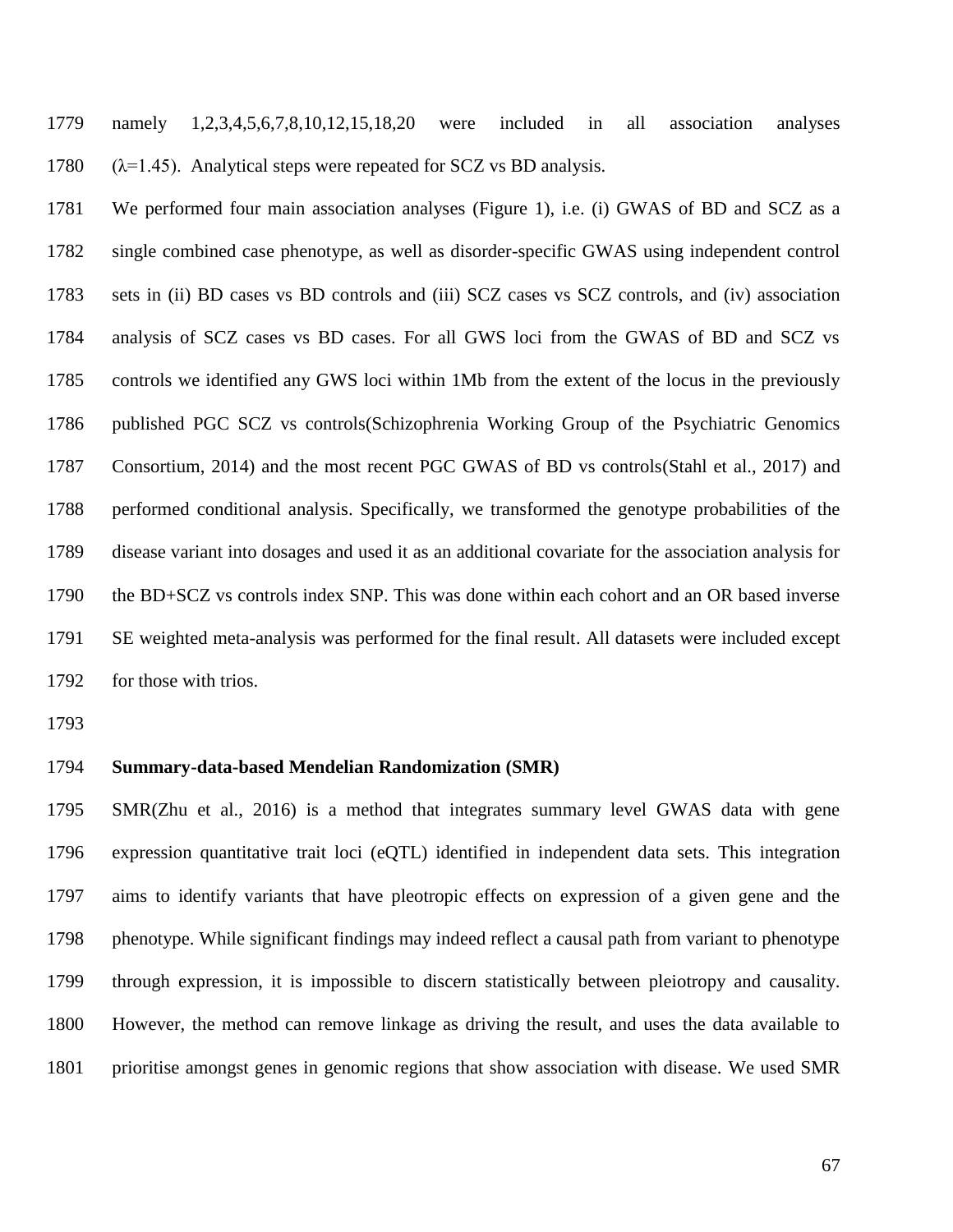as a statistical fine-mapping tool applied to the SCZ vs BD GWAS results to identify loci with strong evidence of causality via gene expression. SMR analysis is limited to significant (FDR < 1804 0.05) cis SNP-expression quantitative trait loci (eQTLs) with MAF > 0.01. eQTLs passing these 1805 thresholds were combined with GWAS results in the SMR test, with significance  $(p_{SNR})$  reported at a Bonferroni-corrected threshold for each eQTL data set. The eQTL architecture may differ between genes. For example, through LD, many SNPs can generate significant associations with the same gene, but in some instances multiple SNPs may be independently associated with the expression of a gene. After identification of significant SNP-expression-trait association through the SMR test, a follow-up heterogeneity test aims to prioritize variants by excluding regions for 1811 which there is conservative evidence for multiple causal loci ( $p_{\text{HET}} < 0.05$ ). SMR analyses were conducted using eQTL data from whole peripheral blood(Westra et al., 2013), dorsolateral 1813 prefrontal cortex generated by the CommonMind Consortium<sup>8</sup>, and 11 brain sub-regions from 1814 the GTEx consortium(Consortium, 2015).

#### **Regional joint GWAS**

 Summary statistic Z-scores were calculated for each marker in each of the four main GWAS results, using the logistic regression coefficient and its standard error. Rare SNPs (MAF < 0.01), and SNPs with a low INFO score (< 0.3) in either dataset were removed. The causal variant relationships between SCZ and BD were investigated using the Bayesian method software pw- gwas (v0.2.1), with quasi-independent regions determined by estimate LD blocks in an analysis of European individuals (n=1,703)(Berisa and Pickrell, 2015; Pickrell et al., 2016). Briefly, pw- gwas takes a Bayesian approach to determine the probability of five independent models of association. (1) There is no causal variant in BD or SCZ; (2) a causal variant in BD, but not SCZ